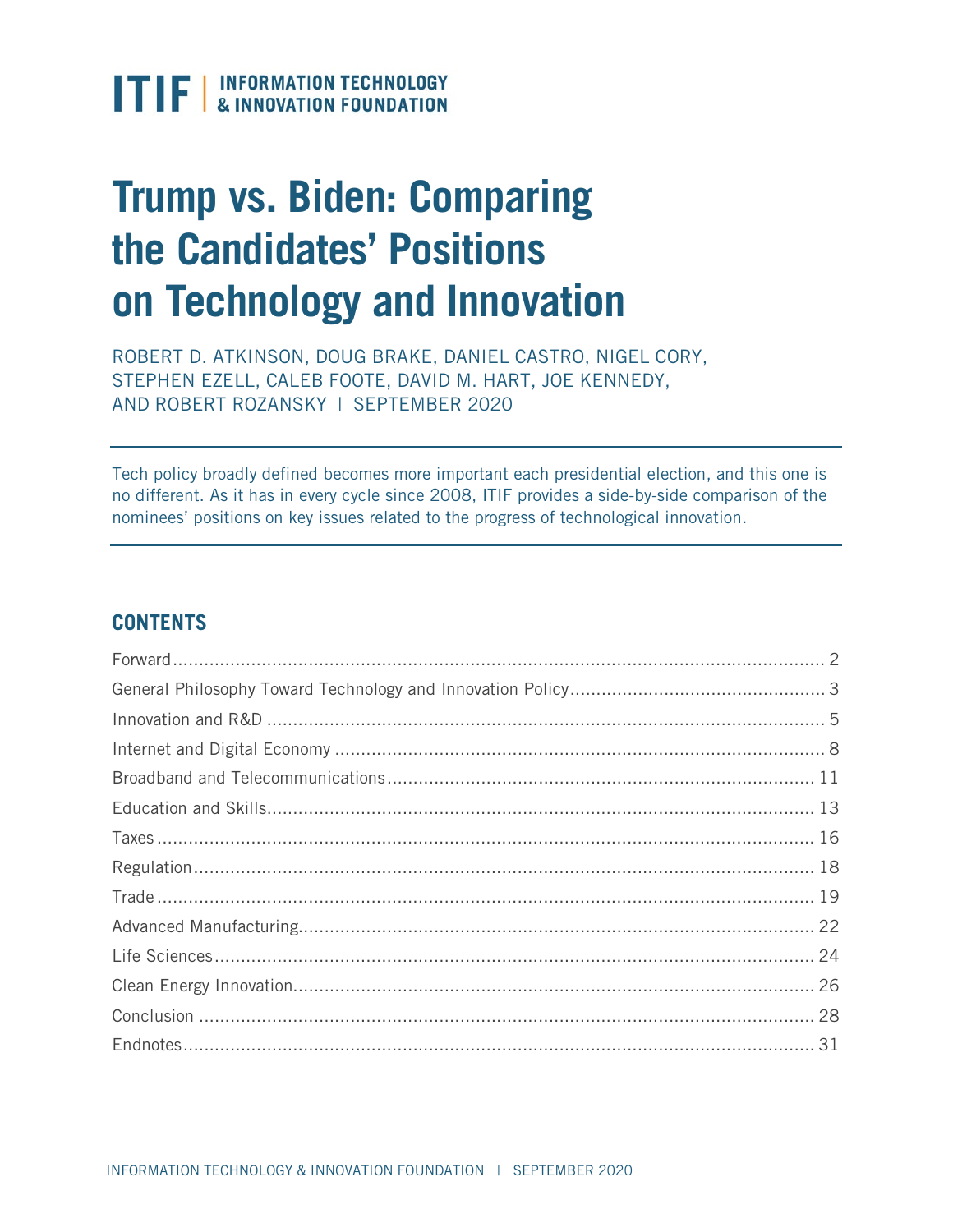# <span id="page-1-0"></span>**FORWARD**

Technological innovation has long been and will continue to be critically important to both income growth and national competitiveness. So it is important that we examine the 2020 presidential candidates' policy agendas through that lens.

In every presidential election since 2008, the Information Technology and Innovation Foundation (ITIF) has released a report examining the two major candidates' positions on a host of technology and innovation policy issues.

In past elections, both parties' nominees generally articulated positions on nearly all of the policy areas ITIF identified as key priorities for promoting innovation. This is generally not the case in 2020. While Biden has stated his positions on most of the issues tracked by ITIF, Trump has been much vaguer, offering few detailed positions. Nevertheless, we believe it is important to clearly document what the two candidates have said (or not said) about these critical innovation issues (as well as what the Trump administration has done to date), as their positions serve as the best-available guide to the next administration's policy priorities—and the lack of a stated position may indicate which issues would be low priorities.

**While Biden has stated his positions on most of the issues tracked by ITIF, Trump has been much vaguer, offering few detailed positions.**

This report is based on information gathered directly from the campaigns' websites and policy documents, and from media accounts of statements the candidates have made. The report begins with an overview of each candidate's general philosophy on technology, innovation, and trade policy, and then compares the candidates' policy positions across 10 specific issue areas:

- **Innovation and Research and Development (R&D)**
- **Internet and Digital Economy**
- **Broadband and Telecommunications**
- **•** Fducation and Skills
- Taxes
- Regulation
- Trade
- **Advanced Manufacturing**
- Life Sciences and Biotechnology
- **Clean Energy Innovation**

ITIF is a nonpartisan research and educational institution that focuses on innovation, productivity, and digital economy issues. It does not endorse any candidates for office. Rather, our goal in providing a factual, impartial comparison of the candidates' technology and innovation policies is to amplify the national dialogue around the need to bolster innovationbased economic growth.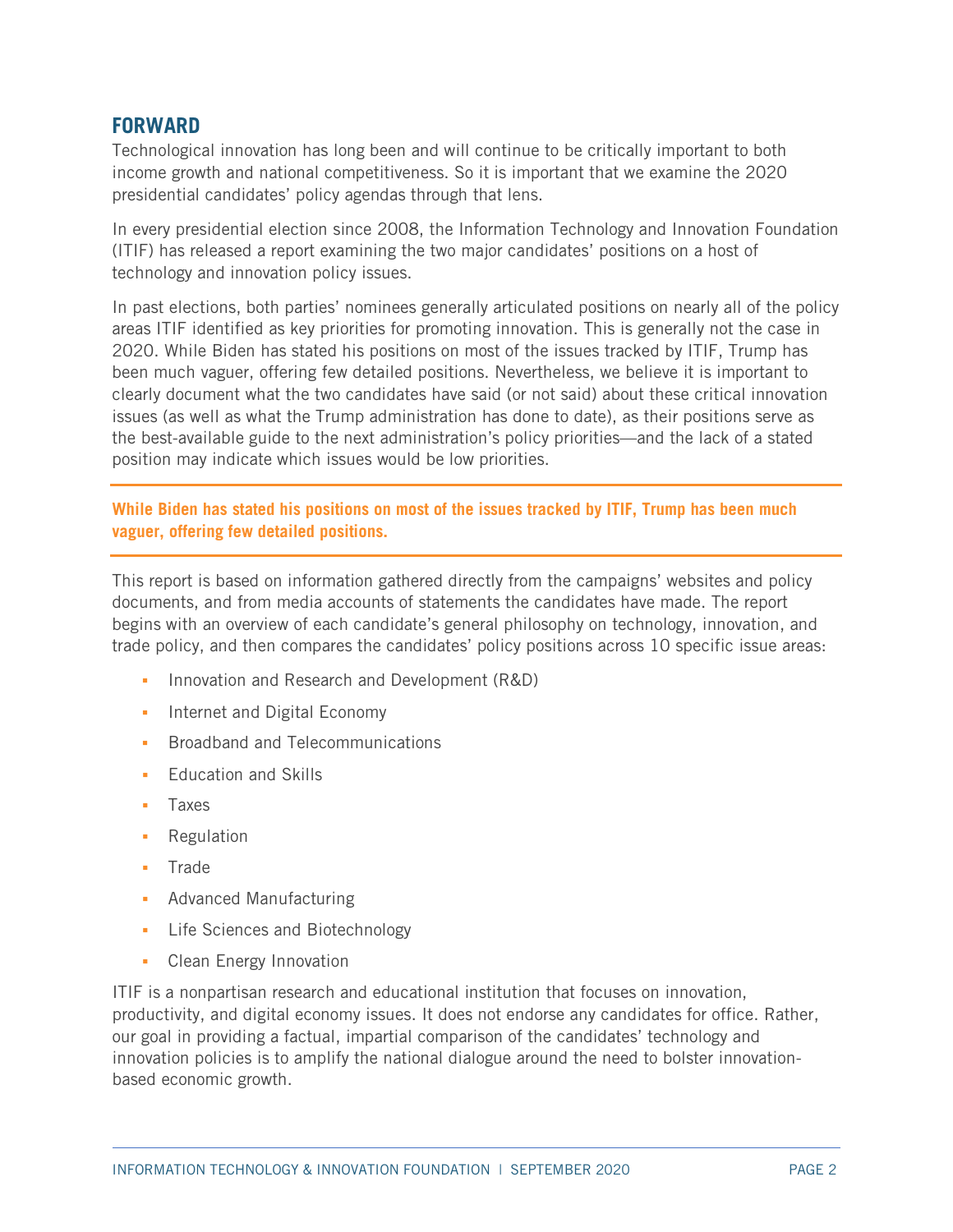# <span id="page-2-0"></span>**GENERAL PHILOSOPHY TOWARD TECHNOLOGY AND INNOVATION POLICY**

In many ways, the candidates have very different approaches to technology and innovation policy. Trump has focused more on reducing government barriers in the economy, including taxes and regulations that, among other things, limit innovation. The administration has taken this approach with a number of emerging technologies, including autonomous transportation systems and artificial intelligence (AI), pushing for an innovation principle-based approach. And while the Trump budgets have increased funding for research in some particular technology areas, especially AI, overall they have sought to cut government support for research.

While much of the focus of Biden's economic plan is on more traditional issues such as expanding health care and investing in physical infrastructure, the campaign has highlighted its support for significantly increased public investment in R&D and advanced production.

As described below, the two candidates are closer together on trade policy, where both reject or at least question the prevailing Washington consensus on expanding trade—and both are focused on being tough on China, with Trump preferring a largely unilateral approach and Biden supporting a multilateral approach.

## **The candidates have very different approaches to technology and innovation policy.**

Biden's approach to technology and innovation policy appears to be formulated to engage the government as an active partner alongside industry in setting a national technology and innovation agenda, as well as a tougher regulator of many technology industries. Moreover, a particular focus of the Biden agenda is to support innovation policy that accomplishes social policy goals, such as revitalizing economically distressed communities and regions, and supporting economic opportunities among disadvantaged groups, including racial minorities.

When it comes to climate innovation, the Trump administration would do little; in fact, its budget proposals have cut funding for clean energy R&D. In contrast, while much of the Biden proposals related to climate focus on regulation and adoption of existing technologies (e.g., building insulation), Biden also supports massive increases in clean energy R&D funding.

They differ on immigration, with Biden embracing the more traditional Democratic position, which has supported increases in both high- and low-skill immigration. President Trump has pushed back against greater immigration, especially illegal, low-skill, and H1-B immigration. The Biden campaign has proposed significant increases in public investment in education and skills. The Trump administration has pushed for a reduction in funding generally, but increases in support for apprenticeship programs; and the president signed an executive order, as ITIF had recommended, requiring the federal government to hire on the basis of capabilities, not degrees.

Both support increased investment in rural broadband infrastructure, although it appears Biden supports much larger federal investments in this space.

When it comes to tax and regulation, the campaigns differ significantly. The Biden campaign supports higher taxes on business, particularly large corporations; stronger regulations, including on privacy and broadband providers; and more-aggressive antitrust enforcement, particualy on large Internet companies. The Trump administration embraces a more traditional Republican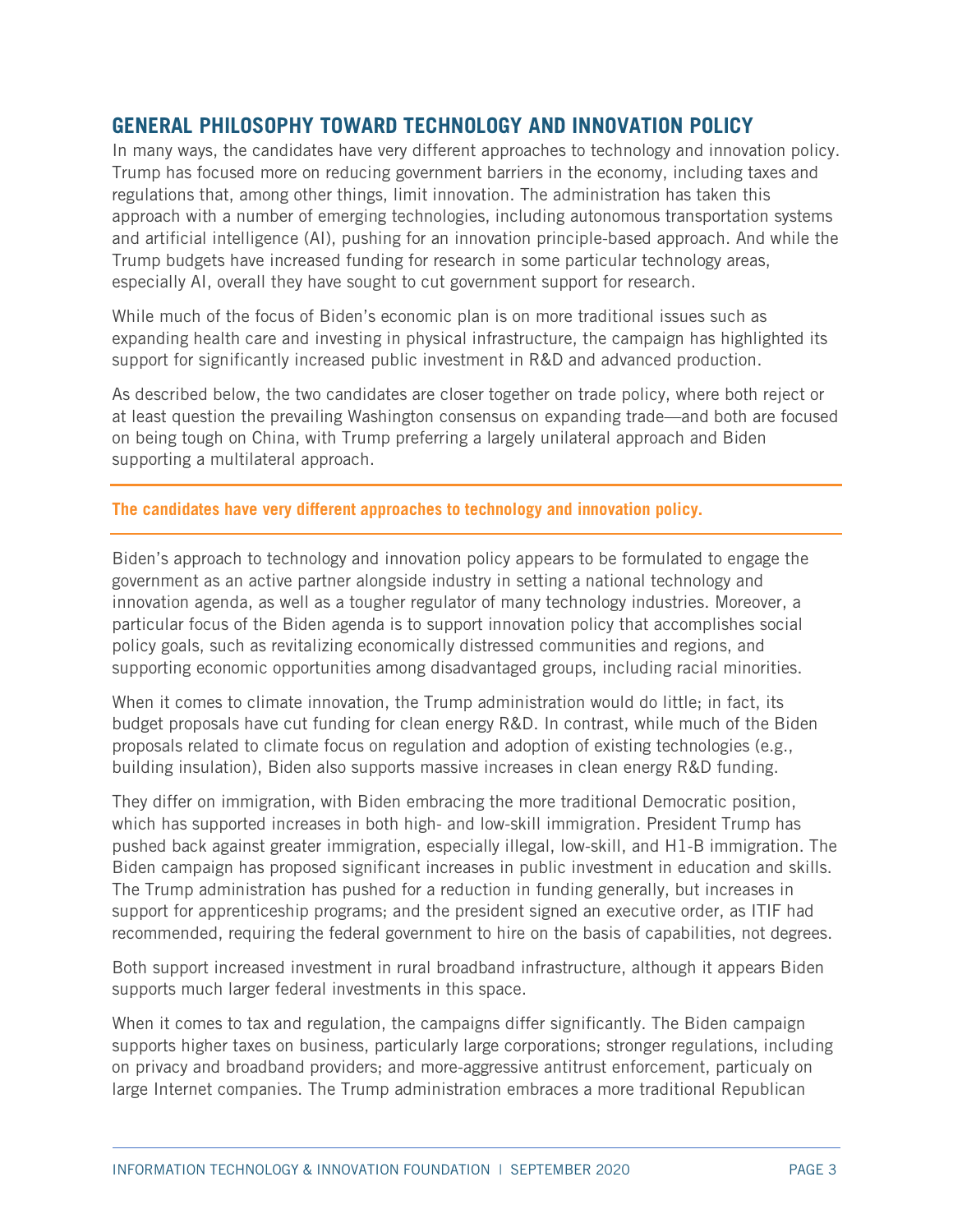approach of lighter regulations and lower business taxes, and antitrust that is grounded in the consumer welfare principle. However, one exception is when it comes to Internet platforms wherein the administration has argued for limiting Section 230 protections and potentially bringing antitrust enforcement against major platforms. Biden agrees on this.

| <b>Trump</b>                                                                                                                                              | <b>Biden</b>                                                                                                                                                                          |
|-----------------------------------------------------------------------------------------------------------------------------------------------------------|---------------------------------------------------------------------------------------------------------------------------------------------------------------------------------------|
| • Has focused on reducing government barriers                                                                                                             | Policy approach formulated to engage                                                                                                                                                  |
| in the economy, including taxes and regulations                                                                                                           | government as both an active partner with                                                                                                                                             |
| that limit innovation.                                                                                                                                    | industry in setting a technology agenda-                                                                                                                                              |
| Trump budgets have proposed increased                                                                                                                     | particularly to achieve social goals-and as a                                                                                                                                         |
| funding for research in some technology areas,                                                                                                            | tougher regulator of many technology                                                                                                                                                  |
| especially emerging technologies such as AI,                                                                                                              | industries.                                                                                                                                                                           |
| but also have sought to cut overall support for<br>research.                                                                                              | Has highlighted support for significantly<br>increased public investment in R&D and<br>advanced production.                                                                           |
| Rejects Washington consensus on trade policy<br>and focuses on being tough on China with a<br>largely unilateral approach.                                | • Questions Washington consensus on trade and<br>is focused on being tough with China-but                                                                                             |
| Budget proposals have cut funding for clean<br>×<br>energy R&D.                                                                                           | supports a more multilateral approach than<br>does Trump.                                                                                                                             |
| Has pushed back against greater immigration,                                                                                                              | • Supports massive increases in clean energy                                                                                                                                          |
| including H1-B and L1 workers.                                                                                                                            | R&D funding.                                                                                                                                                                          |
| • For education and training, has pushed for less                                                                                                         | Embraces the traditional Democratic position                                                                                                                                          |
| funding generally, but more support for                                                                                                                   | on immigration, which has supported increases                                                                                                                                         |
| apprenticeship programs. Also signed an                                                                                                                   | in both high- and low-skill immigration.                                                                                                                                              |
| executive order requiring the federal                                                                                                                     | Has proposed significant increases in public                                                                                                                                          |
| government to hire on the basis of capabilities,                                                                                                          | investment in education and skills.                                                                                                                                                   |
| not degrees.                                                                                                                                              | - Appears to support greater federal investment                                                                                                                                       |
| Supports increased investment in rural                                                                                                                    | in rural broadband infrastructure than Trump.                                                                                                                                         |
| broadband infrastructure.                                                                                                                                 | • Supports higher taxes on business, particularly                                                                                                                                     |
| Embraces lighter regulations, lower business<br>×<br>taxes, and a traditional consumer-welfare<br>approach to antitrust-except for Internet<br>platforms. | large corporations; stronger regulations,<br>including on privacy and broadband providers;<br>and more aggressive antitrust enforcement,<br>particularly on large Internet companies. |
| Supports limiting Section 230 protections and                                                                                                             | • Supports limiting Section 230 protections and                                                                                                                                       |
| potential antitrust enforcement against major                                                                                                             | potential antitrust enforcement against major                                                                                                                                         |
| Internet platforms.                                                                                                                                       | Internet platforms.                                                                                                                                                                   |

## **Table 1: The candidates' general philosophies toward technology and innovation policy**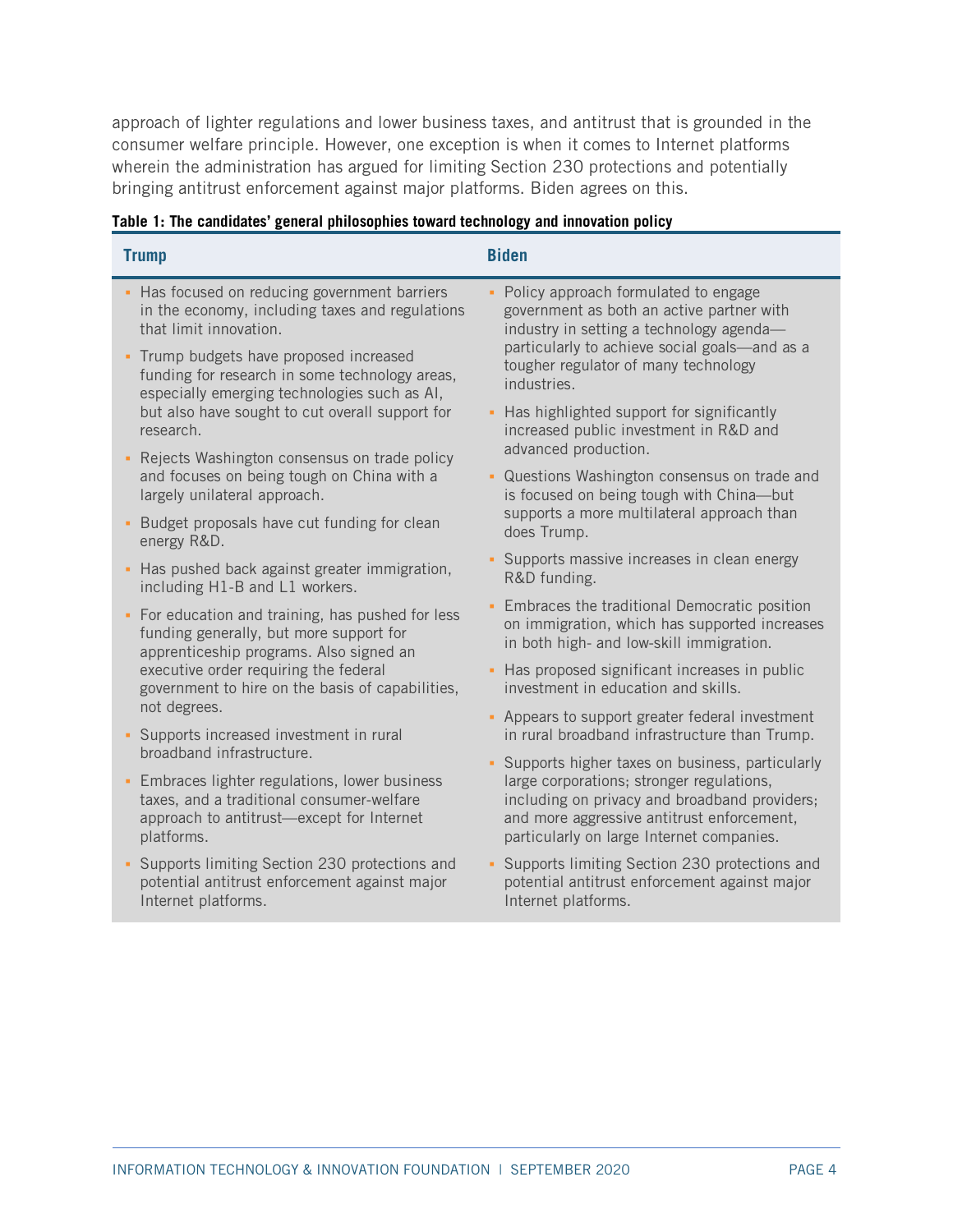## <span id="page-4-0"></span>**INNOVATION AND R&D**

Among nations, a fierce race for global innovation leadership has emerged. Countries increasingly recognize the importance of coordinated national innovation and R&D strategies in driving growth and spurring competitiveness, which explains why over 50 countries have now created national innovation strategies and launched national innovation foundations. But as ITIF found in a comparative analysis of 56 leading nations, U.S. policies are only the world's tenth-best (on a per capita basis) at proactively contributing to global innovation. That's in large part because the U.S. government is underinvesting in R&D relative both to historical norms and to peer nations (on a per capita basis), and also because the United States increasingly offers less-attractive incentives for R&D activity; in fact, the U.S. R&D tax incentives now rank just 24th out of 34 nations. $<sup>1</sup>$  $<sup>1</sup>$  $<sup>1</sup>$ </sup>

While, as a nation, the United States continues to invest the most annually in scientific research in absolute terms, the country has fallen from fifth among Organization for Economic Cooperation and Development (OECD) nations in R&D intensity (total national investment in R&D as a share of gross domestic product) in 2000 to eighth in 2019. In fact, to restore the federal R&D-to-GDP ratio to levels averaged in the 1980s, federal R&D funding would need to increase by about 80 percent, or \$100 billion per year.

**The United States has fallen from fifth among OECD nations in R&D intensity (total national investment in R&D as a share of GDP) in 2000 to eighth in 2019.**

The Trump administration has been attentive to innovation and R&D policy, focusing its energies especially on five key "Industries of the Future": AI, quantum computing/quantum information sciences, advanced communication networks including 5G, advanced manufacturing, and biotechnology. While the administration has supported sizable increases in R&D budgets for these technologies, each budget proposal initially submitted by the Trump administration has called for overall cuts in federal R&D investment, particularly with regard to budgets for the National Institutes of Health (NIH), the National Science Foundation (NSF), and science programs at the Department of Energy (DOE) and the National Aeronautics and Space Administration (NASA). More positively, the Trump administration has been focused on improving R&D efficiency, commencing a whole-of-government review on how to increase returns from federally funded R&D, which culminated in the Department of Commerce's National Institute of Technology and Standards' (NIST) "Return on Investment Initiative for Unleashing American Innovation."[2](#page-30-2)

Candidate Biden proposes significant new federal R&D investments, on the order of \$300 billion over four years, particularly for breakthrough technologies. He would also amend many existing small-business support initiatives to increase their focus on minority- and women-owned enterprises. [Table 2](#page-5-0) reviews the 2020 presidential candidates' positions on innovation and R&D policy.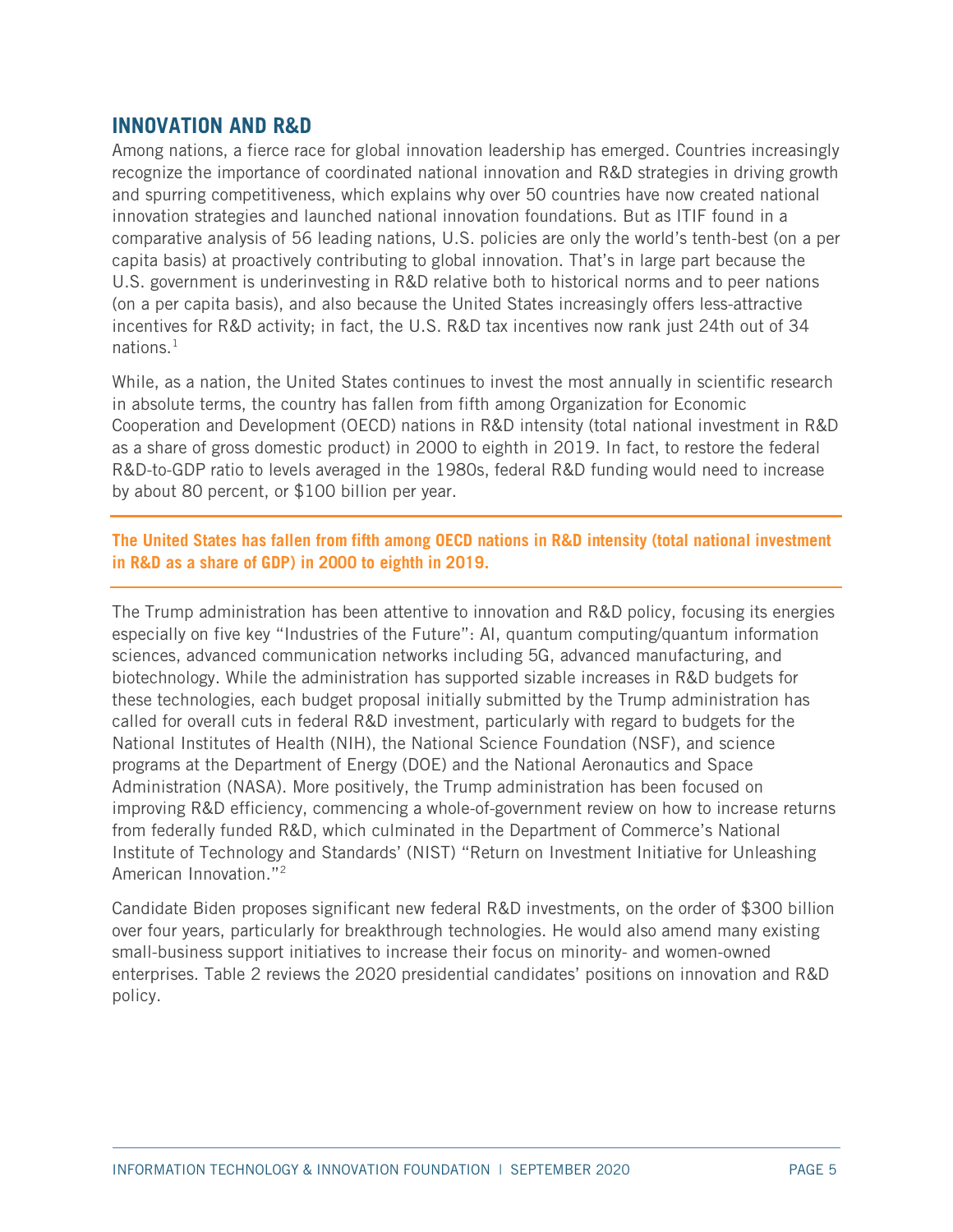| <i><b>Issue</b></i>                                 | <b>Trump</b>                                                                                                                                                                                                                                                                                                                                                                                                                                                                                                                                                                                                   | <b>Biden</b>                                                                                                                                                                                                                             |
|-----------------------------------------------------|----------------------------------------------------------------------------------------------------------------------------------------------------------------------------------------------------------------------------------------------------------------------------------------------------------------------------------------------------------------------------------------------------------------------------------------------------------------------------------------------------------------------------------------------------------------------------------------------------------------|------------------------------------------------------------------------------------------------------------------------------------------------------------------------------------------------------------------------------------------|
| <b>Federal R&amp;D Funding</b>                      | - Has proposed sizable overall<br>reductions in federal research<br>spending in each of his four<br>proposed budgets (e.g., FY 2021<br>budget request represented a 9<br>percent decline in FY 2020 actual<br>spending). $3$                                                                                                                                                                                                                                                                                                                                                                                   | • Calls for \$300 billion in new<br>investment in R&D and<br>breakthrough technologies, over<br>four years. <sup>5</sup>                                                                                                                 |
|                                                     | - Has focused on increased R&D<br>investments for five "Industries of<br>the Future" (e.g., FY 2022 budget<br>request of \$2.2 billion for non-<br>defense AI and quantum<br>computing research represents 30<br>percent increase over FY 2020<br>levels). $4$                                                                                                                                                                                                                                                                                                                                                 |                                                                                                                                                                                                                                          |
| <b>Defense/Defense R&amp;D</b><br><b>Investment</b> | • FY 2021 budget request increased<br>Defense budget by 0.1 percent to<br>\$705.4 billion. <sup>6</sup> FY 2021 budget<br>proposal cuts overall defense R&D<br>budget by 5.5 percent vs. 2020<br>levels, including \$284 million<br>(10.9 percent) decline in basic<br>research programs, \$675 million<br>(11.1 percent) decline for applied<br>programs, and \$959 million (14<br>percent) decline for advanced<br>technology development programs.<br>However, Defense Advanced<br>Research Projects Agency (DARPA)<br>programs would be slated for a 3.1<br>percent (\$108 million) increase. <sup>7</sup> | • "Doesn't foresee major reductions<br>in the U.S. defense budget." <sup>8</sup> Has<br>called for "major increases in<br>direct federal R&D spending,"<br>including at DARPA, but a specific<br>dollar figure not offered. <sup>9</sup> |
| <b>Artificial Intelligence</b>                      | • In February 2019, signed an<br>Executive Order on "Maintaining<br>American Leadership in Artificial<br>Intelligence," which launched the<br>American AI Initiative, the first<br>official U.S. national AI strategy. <sup>10</sup>                                                                                                                                                                                                                                                                                                                                                                           | - Al identified as a "breakthrough<br>technology" in line for significantly<br>increased R&D funding.                                                                                                                                    |
| <b>Quantum Computing</b>                            | • Signed the National Quantum<br>Initiative Act into law, released a<br>National Strategic Overview for<br>Quantum Information Science,<br>established the Quantum<br>Economic Development<br>Consortium, and has launched<br>Quantum Leap Challenge<br>Institutes. <sup>11</sup>                                                                                                                                                                                                                                                                                                                              | • Quantum computing identified as a<br>"breakthrough technology" in line<br>for significantly increased R&D<br>funding.                                                                                                                  |

## <span id="page-5-0"></span>**Table 2: The candidates' positions on innovation and R&D policy**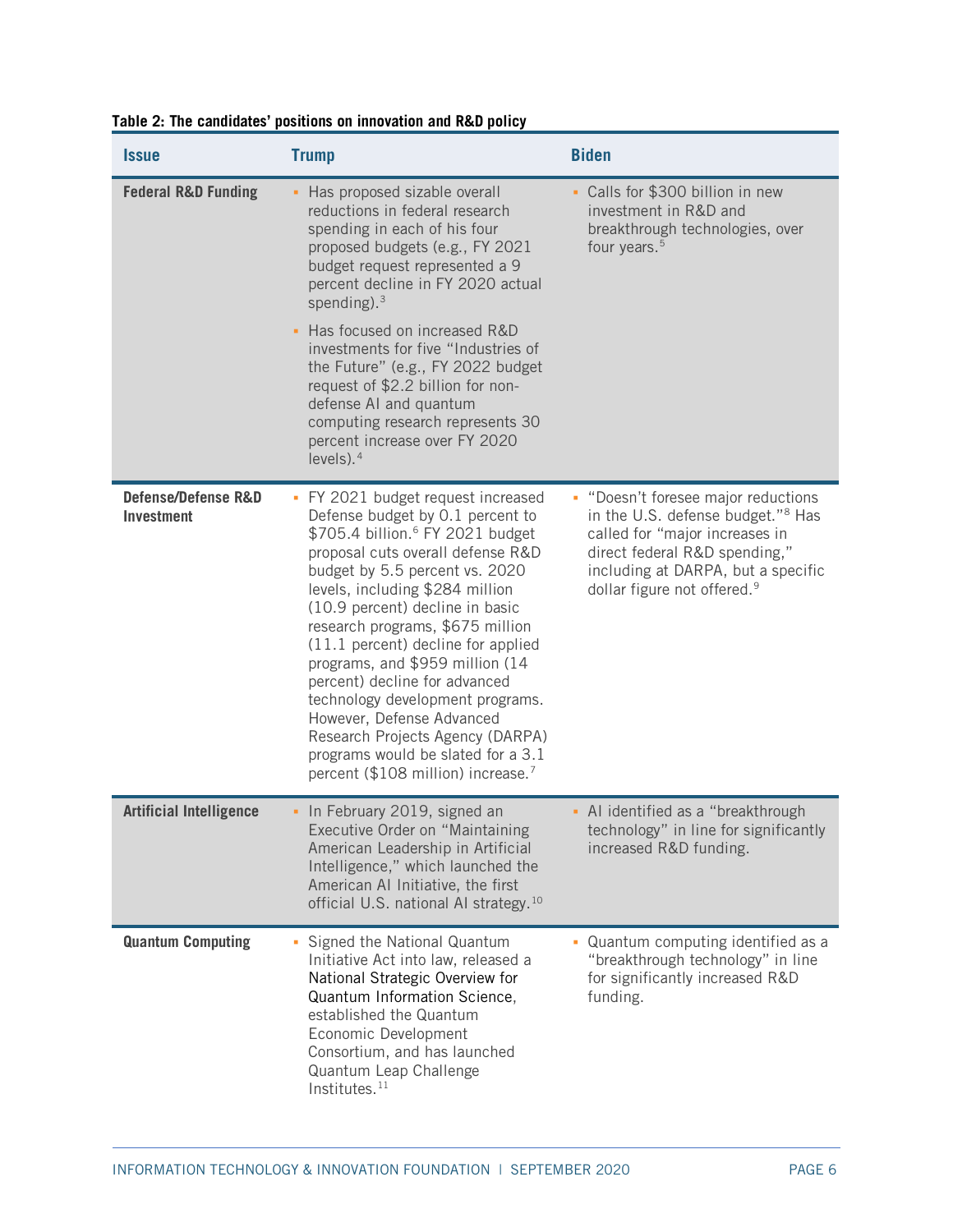| <b>Issue</b>                                                  | <b>Trump</b>                                                                                                                                                                                                                                                                                                                                                                                                                                        | <b>Biden</b>                                                                                                                                                                                                                                                                          |
|---------------------------------------------------------------|-----------------------------------------------------------------------------------------------------------------------------------------------------------------------------------------------------------------------------------------------------------------------------------------------------------------------------------------------------------------------------------------------------------------------------------------------------|---------------------------------------------------------------------------------------------------------------------------------------------------------------------------------------------------------------------------------------------------------------------------------------|
|                                                               | • Has called on federal agencies to<br>prioritize the implementation of a<br>national strategic computing<br>ecosystem. <sup>12</sup>                                                                                                                                                                                                                                                                                                               |                                                                                                                                                                                                                                                                                       |
| <b>Semiconductors</b>                                         | • Supports the CHIPS Act and<br>American Foundries Act, which<br>were merged and included in 2020<br>NDAA. <sup>13</sup>                                                                                                                                                                                                                                                                                                                            | Has called for increased U.S.<br>semiconductor manufacturing and<br>supply chain resiliency. $14$                                                                                                                                                                                     |
| <b>Tech Transfer and</b><br><b>Commercialization</b>          | - Administration undertook a<br>comprehensive review of how to<br>maximize U.S. innovation from<br>government-funded research,<br>culminating in an April 2019 NIST<br>Green Paper that provided 15<br>discrete policy recommendations. <sup>15</sup><br>• Has called on federal agencies to<br>"develop the skills and prioritize<br>the resources" to "improve transfer<br>of federally funded technologies<br>from lab to market." <sup>16</sup> | • Calls for a "scaled-up" Small<br><b>Business Innovation Research</b><br>(SBIR) program. <sup>17</sup>                                                                                                                                                                               |
| <b>Supporting Start-Ups</b><br>and Small Businesses           | - In 2018, signed the bipartisan<br>Small Business 7(a) Lending<br>Oversight Reform Act, which<br>streamlined the SBA 7(a) lending<br>program, improved program<br>oversight and transparency, and<br>increased program flexibility. <sup>18</sup>                                                                                                                                                                                                  | • Would implement a new and<br>expanded State Small Business<br>Credit Initiative (SSBCI) that would<br>create a \$10 billion venture capital<br>investment program for minority-<br>owned companies and increase to<br>\$3 billion funds for women-owned<br>companies. <sup>19</sup> |
| <b>Support Regional</b><br><b>Innovation Initiatives</b>      | • Strengthen coordination on<br>existing and new partnerships that<br>improve place-based and national-<br>level collaboration for innovation<br>economies, such as those in<br>Opportunity Zones,<br>underrepresented populations,<br>historically black colleges and<br>universities (HBCUs), and<br>minority-serving institutions<br>(MSIs). <sup>20</sup>                                                                                       | Would create a national network of<br>free incubators and innovation<br>hubs co-located with Small<br><b>Business Development Centers</b><br>(SBDCs), libraries, HBCUs,<br>community colleges, MSIs, etc. <sup>21</sup>                                                               |
| <b>Taxpayer Benefits of</b><br><b>Federal R&amp;D Funding</b> | • NIST Green Paper found that the<br>scope of the government-use<br>license was not well-defined and<br>promised further clarification. <sup>22</sup>                                                                                                                                                                                                                                                                                               | • Calls for "strengthening existing<br>federal rights" to ensure U.S.<br>government "captures a share of<br>royalties from high-profit<br>products."23                                                                                                                                |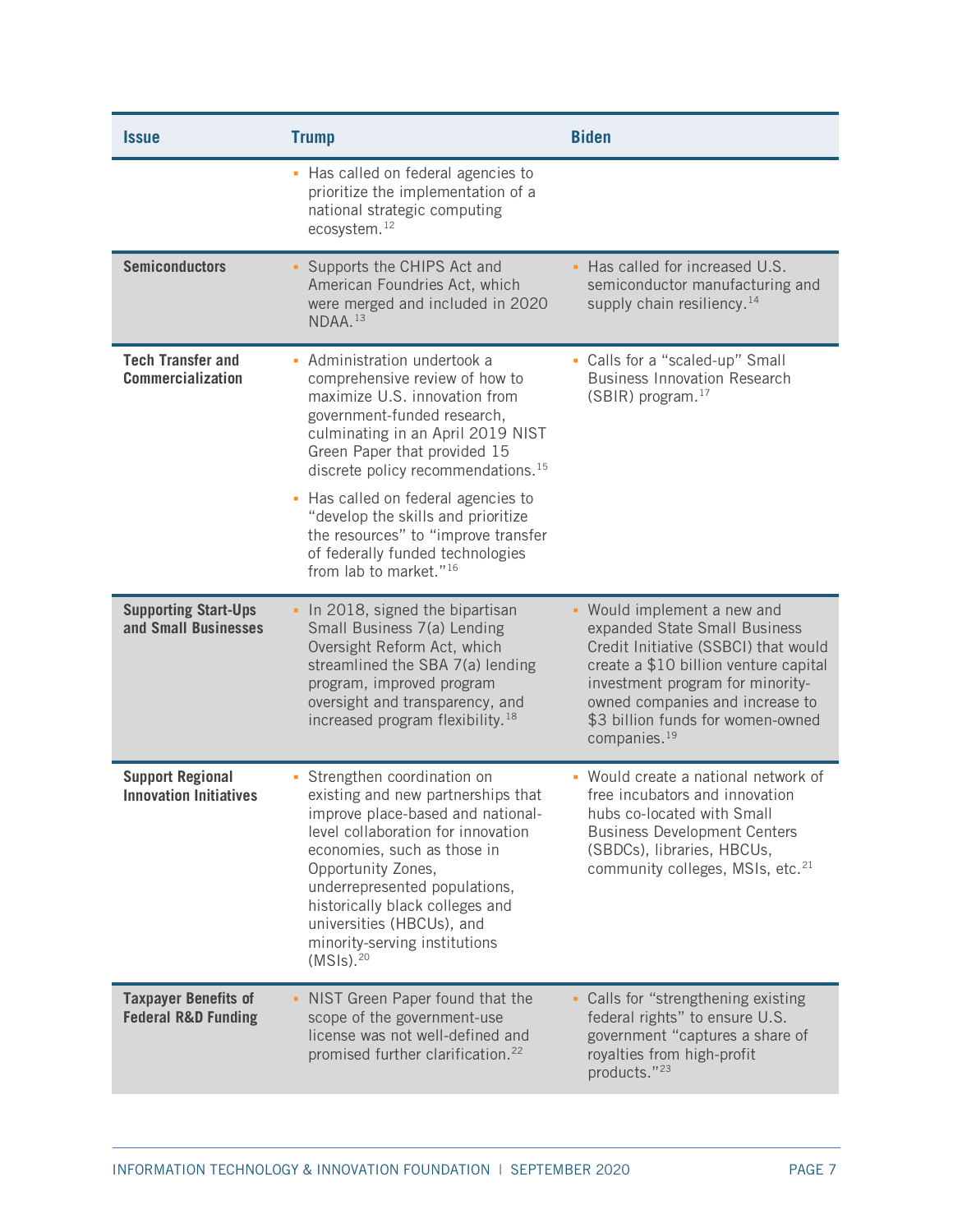| <i><b>Issue</b></i> | Trump                                                                                  | <b>Biden</b> |
|---------------------|----------------------------------------------------------------------------------------|--------------|
|                     | • Has not proposed royalty paybacks<br>from high-profit biopharmaceutical<br>products. |              |

# <span id="page-7-0"></span>**INTERNET AND DIGITAL ECONOMY**

The digital economy is a key driver of U.S. competitiveness and economic growth, and a key enabler of better quality of life for Americans. As such, the federal government should pursue policies that foster the adoption and use of digital technologies among both consumers and businesses. National leadership is especially important because many countries are moving quickly to compete with the United States in emerging technologies such as AI and the Internet of Things.

The next administration will need to work with the private sector to accelerate the development and widespread deployment of productivity-enhancing technologies to help transform sectors such as health, education, manufacturing, transportation, and government, as well as grapple with complex policy questions on a wide variety of issues including data protection, cybersecurity, and digital trade. The next administration should also continue the U.S. tradition of using a light touch to regulate the Internet and online platforms, and aggressively enforce illegal online activity, such as cyberattacks and digital IP theft.

| <i><b>Issue</b></i>  | <b>Trump</b>                                                                                                                                                                                                                                                                                                                                                                                                                                                                                                                                                                                                                                                               | <b>Biden</b>                                                                                                                                                                                                                                                                                                                                                                                                   |
|----------------------|----------------------------------------------------------------------------------------------------------------------------------------------------------------------------------------------------------------------------------------------------------------------------------------------------------------------------------------------------------------------------------------------------------------------------------------------------------------------------------------------------------------------------------------------------------------------------------------------------------------------------------------------------------------------------|----------------------------------------------------------------------------------------------------------------------------------------------------------------------------------------------------------------------------------------------------------------------------------------------------------------------------------------------------------------------------------------------------------------|
| <b>Cybersecurity</b> | • Has signed executive orders on<br>cybersecurity that have aimed to<br>improve cybersecurity for federal<br>networks, critical infrastructure,<br>and the nation, as well as<br>strengthen the federal<br>cybersecurity workforce. <sup>24</sup><br>• Has given U.S. Cyber Command<br>more freedom to engage in<br>offensive hacking operations. <sup>25</sup><br>• The Trump administration's<br>National Cyber Strategy has called<br>for using the power of the purse to<br>drive sector-wide improvements in<br>cybersecurity, and developing and<br>implementing standards in<br>emerging areas such as quantum-<br>resistant public key cryptography. <sup>26</sup> | • Has called for "cybersecurity"<br>improvements to make smart grids<br>more resilient to attacks." <sup>27</sup><br>The 2020 Democratic Platform<br>calls for a Biden administration to<br>"maintain American capabilities<br>that can deter cyber threats" and<br>"work with other countries-and<br>the private sector-to protect<br>individuals' data and defect critical<br>infrastructure." <sup>28</sup> |
| <b>Encryption</b>    | • Has not taken a position on<br>encryption while in office. As a<br>candidate in 2016, criticized                                                                                                                                                                                                                                                                                                                                                                                                                                                                                                                                                                         | $\blacksquare$ N/A                                                                                                                                                                                                                                                                                                                                                                                             |

#### **Table 3: The candidates' positions on Internet and digital economy policy**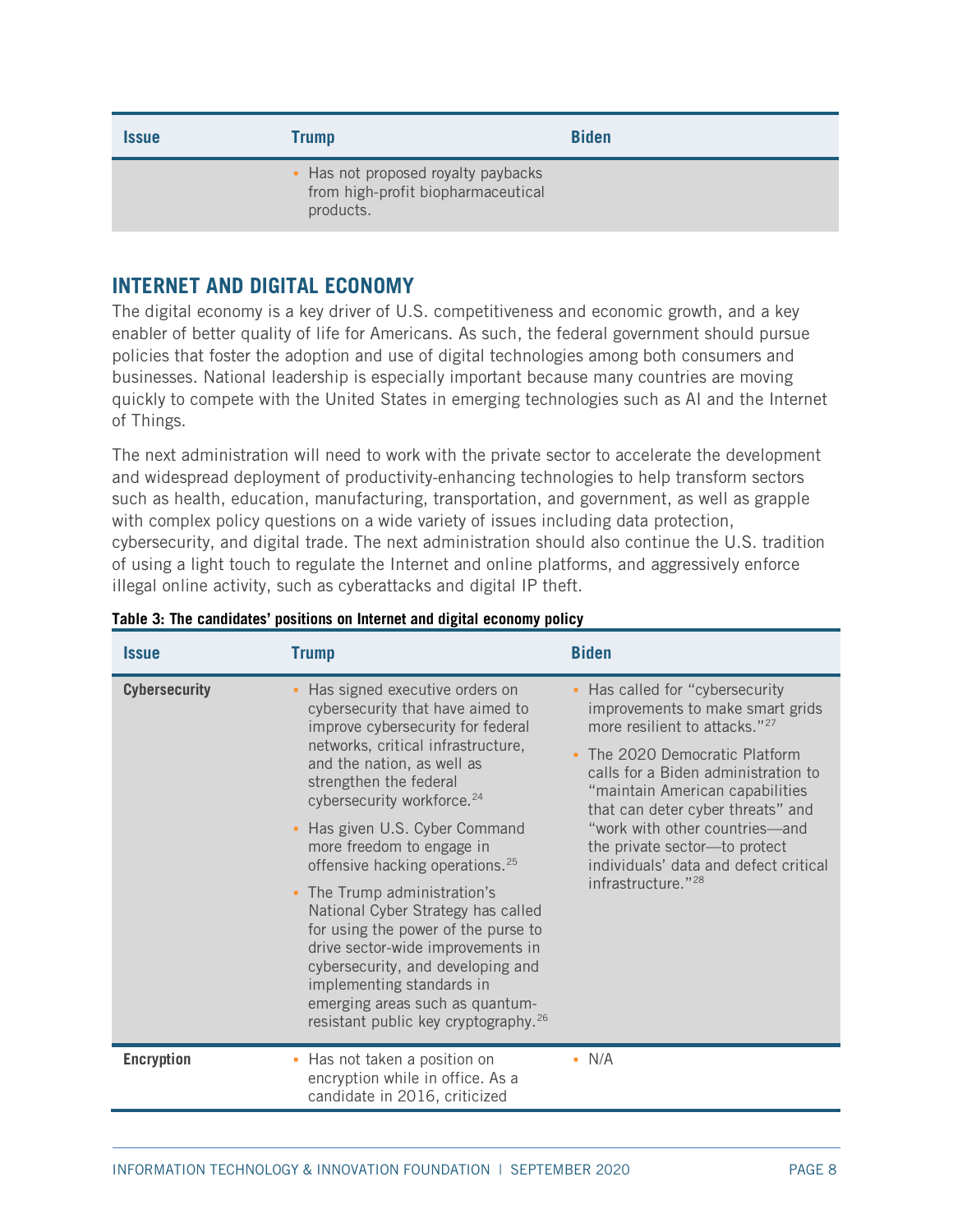| <i><b>Issue</b></i>        | <b>Trump</b>                                                                                                                                                                                                                                                                                                                                                                                           | <b>Biden</b>                                                                                                                                                                                                                                                                     |
|----------------------------|--------------------------------------------------------------------------------------------------------------------------------------------------------------------------------------------------------------------------------------------------------------------------------------------------------------------------------------------------------------------------------------------------------|----------------------------------------------------------------------------------------------------------------------------------------------------------------------------------------------------------------------------------------------------------------------------------|
|                            | Apple for opposing a government<br>order to assist with decrypting the<br>mobile phone of one of the San<br>Bernardino shooters. <sup>29</sup><br>• Within Trump's administration,<br>Attorney General Barr has been an<br>outspoken critic of "warrantless<br>encryption."30                                                                                                                          |                                                                                                                                                                                                                                                                                  |
| <b>Internet Governance</b> | • The Trump administration has<br>launched the "Clean Network"<br>initiative, which includes efforts to<br>restrict sensitive personal<br>information and confidential<br>business information from being<br>stored in China, restrict U.S.<br>companies from making their<br>mobile apps available in Chinese<br>app stores, and remove Chinese<br>apps from U.S. mobile app<br>stores. <sup>31</sup> | - The 2020 Democratic Platform<br>states, "We will recommit the<br>United States to the principles of<br>an open internet  and vigorously<br>oppose efforts to digitally silo off<br>countries and populations from the<br>rest of the world."32                                 |
| <b>Open Data</b>           | • The Trump administration has<br>published an ambitious open data<br>strategy.<br>• The Trump administration<br>implemented new rules to foster<br>health data exchange in 2020. <sup>33</sup>                                                                                                                                                                                                        | • Has previously championed open<br>data initiatives, particularly to<br>support cancer research. 34                                                                                                                                                                             |
| <b>Copyright</b>           | • Signed the Music Modernization<br>Act, which significantly updated<br>copyright law for digital music. <sup>35</sup>                                                                                                                                                                                                                                                                                 | • The 2020 Democratic Platform<br>states, "We will use all tools at our<br>disposal to take action against<br>countries that steal American<br>intellectual property."36                                                                                                         |
| <b>Online Platforms</b>    | • Alleges that social media platforms<br>have an anti-conservative bias, and<br>has threatened to "strongly<br>regulate, or close them down."37<br>• Has signed an executive order<br>directing the National<br>Telecommunications and<br>Information Administration (NTIA)                                                                                                                            | Has said that online platforms<br>should do more to prevent the<br>spread of misinformation and hate<br>speech. <sup>40</sup><br>In an interview, has called for<br>a,<br>rescinding Section 230 liability<br>protections, saying "Section 230<br>should be revoked, immediately |
| Act. <sup>38</sup>         | to file a petition for rulemaking<br>with the Federal Communications<br>Commission (FCC) to propose<br>regulations clarifying Section 230<br>of the Communications Decency                                                                                                                                                                                                                             | should be revoked."41<br>Biden's campaign circulated a<br>ú,<br>petition calling on Facebook to<br>remove false, viral information,<br>prevent political candidates and<br>PACs from spreading                                                                                   |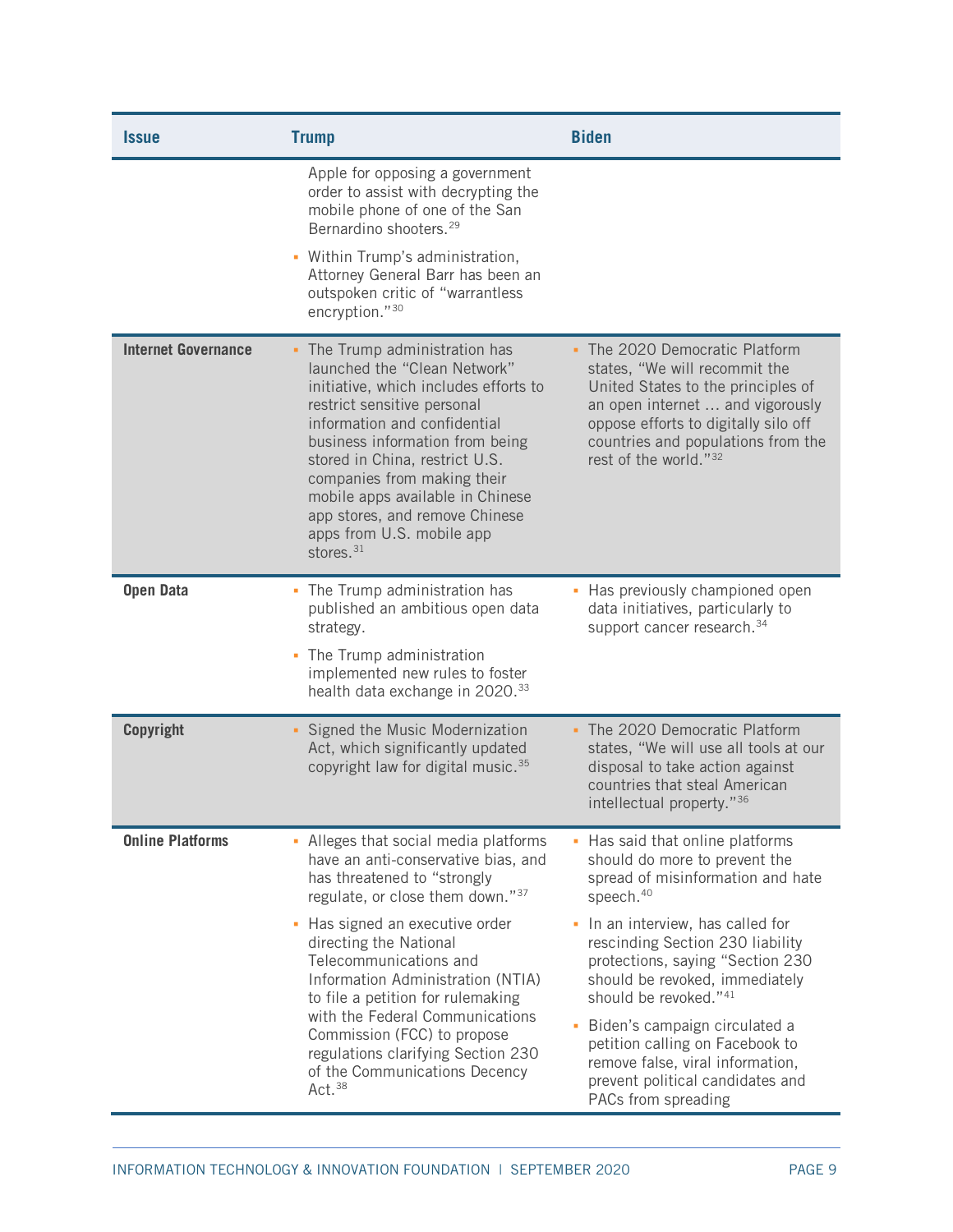| <i><b>Issue</b></i>            | <b>Trump</b>                                                                                                                                                                                                                                                                                                                                                                                                                                                                                                     | <b>Biden</b>                                                                                                                                                                                                                                                                                                                                                                                                                                                                                                                                                                              |
|--------------------------------|------------------------------------------------------------------------------------------------------------------------------------------------------------------------------------------------------------------------------------------------------------------------------------------------------------------------------------------------------------------------------------------------------------------------------------------------------------------------------------------------------------------|-------------------------------------------------------------------------------------------------------------------------------------------------------------------------------------------------------------------------------------------------------------------------------------------------------------------------------------------------------------------------------------------------------------------------------------------------------------------------------------------------------------------------------------------------------------------------------------------|
|                                | • Has signed executive orders<br>banning TikTok and WeChat, two<br>Chinese-owned apps. <sup>39</sup> (The<br>Treasury Department is currently<br>reviewing TikTok's proposal to<br>mitigate the concerns raised by the<br>executive order.)                                                                                                                                                                                                                                                                      | misinformation through paid ads,<br>and preventing all users, including<br>prominent elected officials, from<br>spreading false information about<br>participating in elections. <sup>42</sup>                                                                                                                                                                                                                                                                                                                                                                                            |
| <b>Data Privacy</b>            | • Supports national consumer<br>privacy legislation with "the<br>appropriate balance between<br>privacy and prosperity." <sup>43</sup><br>• Supported legislation that allow<br>consumers to protect their private<br>information by placing a security<br>freeze on their credit files. <sup>44</sup>                                                                                                                                                                                                           | - Has said, "We should be worried<br>about the lack of privacy [on tech<br>platforms]," and "we should be<br>setting standards not unlike the<br>Europeans are doing relative to<br>privacy."45<br>The 2020 Democratic Platform<br>calls for passing federal data<br>privacy legislation, in particular<br>expanding privacy protections for<br>students. <sup>46</sup><br>The 2020 Democratic Platform<br>calls for updating the Electronic<br><b>Communications Privacy Act</b><br>(ECPA) to give digital content the<br>same privacy protections as<br>physical content. <sup>47</sup> |
| <b>Artificial Intelligence</b> | • Launched the American Al<br>Initiative to invest in AI R&D, make<br>more resources available for AI,<br>remove barriers to AI innovation,<br>train an AI workforce, and promote<br>an international environmental that<br>supports trustworthy AI. <sup>48</sup><br>- His FY 2021 budget calls for<br>doubling R&D spending for non-<br>defense AI. <sup>49</sup><br>• The White House entered the<br>United States into the Global<br>Partnership for AI, a G7 initiative<br>to address AI policy governance. | Has proposed a new \$300 billion<br>investment in R&D for<br>breakthrough technologies,<br>including Al. <sup>50</sup><br>Has stated, "The technologies of<br>ú<br>the future, like AI, are bound by<br>laws and ethics, and promote<br>greater shared prosperity and<br>democracy."51                                                                                                                                                                                                                                                                                                    |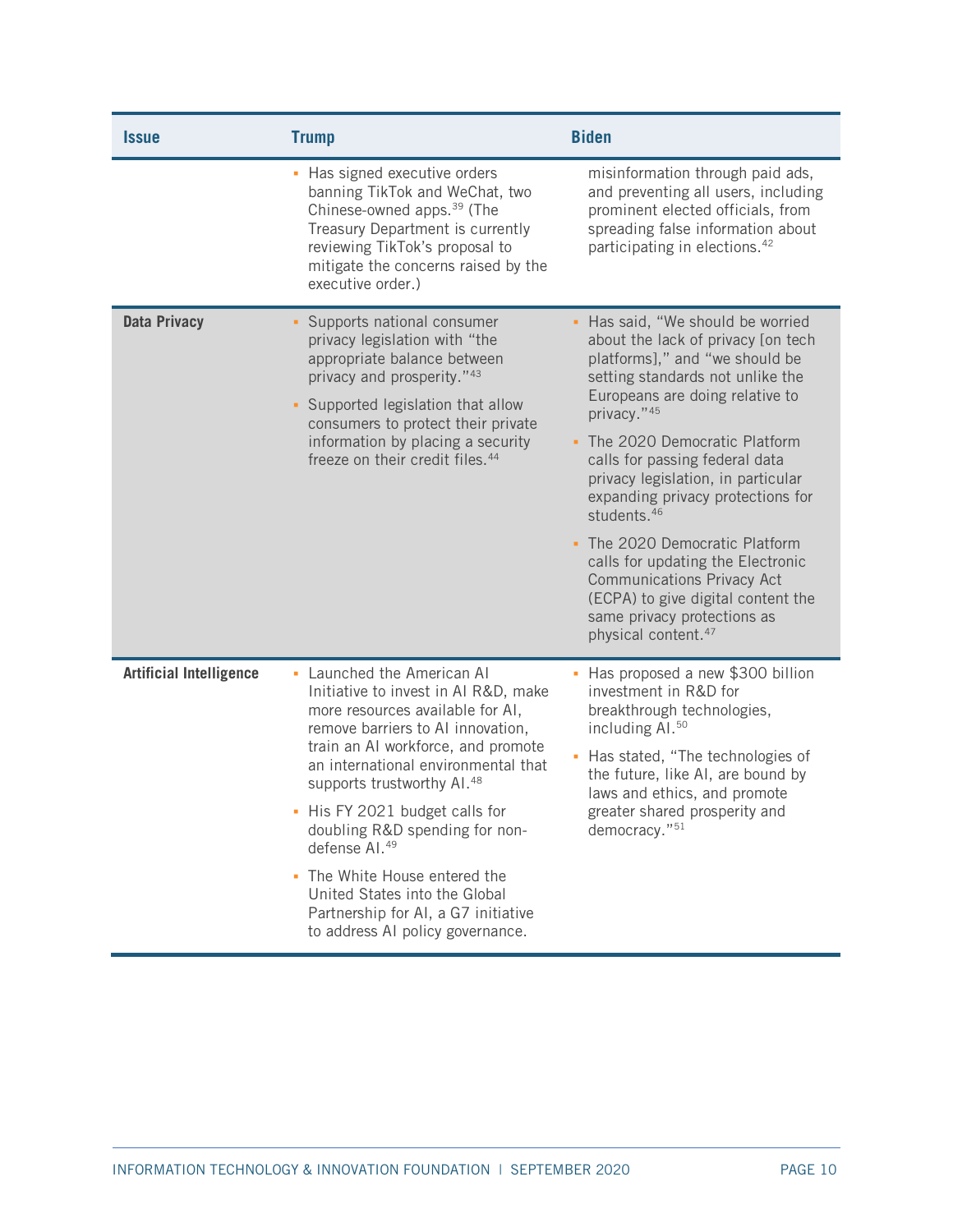# <span id="page-10-0"></span>**BROADBAND AND TELECOMMUNICATIONS**

We live in an information-rich world in which citizens increasingly depend on advanced digital networks to connect our smartphones and computers with vital databases and information processing systems in the cloud. ITIF has long highlighted how the opportunities for information technology to deliver improvements in both the economy and quality of life are multiplied by fast, reliable, and pervasive digital networks.<sup>[52](#page-33-0)</sup> Innovation is particularly fast in the mobile world, but next-generation wireline networks form the essential foundation of all digital networking. Broadband and telecommunication policy debates focus on a variety of issues, including the means of managing spectrum rights, the nature of net neutrality regulations, and the transformation of telecommunications subsidies to support broadband.

| <b>Issue</b>                                        | <b>Trump</b>                                                                                                                                                                                                                                                                                                                                                                                                                                                                                                                                                                                                                                                                                                                                                                                                                                                                                                                                                          | <b>Biden</b>                                                                                                                                                                                                                                                                                                                                                                                                                           |
|-----------------------------------------------------|-----------------------------------------------------------------------------------------------------------------------------------------------------------------------------------------------------------------------------------------------------------------------------------------------------------------------------------------------------------------------------------------------------------------------------------------------------------------------------------------------------------------------------------------------------------------------------------------------------------------------------------------------------------------------------------------------------------------------------------------------------------------------------------------------------------------------------------------------------------------------------------------------------------------------------------------------------------------------|----------------------------------------------------------------------------------------------------------------------------------------------------------------------------------------------------------------------------------------------------------------------------------------------------------------------------------------------------------------------------------------------------------------------------------------|
| <b>Universal Broadband</b><br><b>Infrastructure</b> | • Promises to build "the World's<br>Greatest Infrastructure System." <sup>53</sup><br>Presumably this would include<br>improvements of some kind to the<br>nation's broadband infrastructure.<br>• In 2019, the Trump FCC revamped<br>the existing rural broadband<br>subsidy program into the "Rural<br>Digital Opportunity Fund." <sup>54</sup> The<br>first phase, which will begin in<br>October, aims to provide<br>broadband to over six million<br>unserved homes and businesses. <sup>55</sup><br>• In 2018, the administration<br>proposed an infrastructure package<br>that aimed to spur a total of \$1.5<br>trillion of investment, and incent<br>state, local, and private investment<br>through a combination of tax<br>incentives and \$200 billion in<br>federal spending, including state-<br>directed grants that could be spent<br>on broadband or other<br>infrastructure projects. <sup>56</sup> The<br>proposal did not advance in<br>Congress. | • Promises "universal broadband<br>access" to "expand broadband<br>access to every American." <sup>57</sup><br>• The campaign has committed to<br>invest \$20 billion in rural<br>broadband as part of a larger<br>infrastructure package. <sup>58</sup><br>Plans to triple U.S. Department of<br>Agriculture rural broadband grants<br>and partner with municipal utilities<br>to increase rural broadband<br>coverage. <sup>59</sup> |
| <b>Wireless Spectrum</b><br>and 5G                  | • After some rumors the<br>administration would advance a<br>national, wholesale wireless<br>network, the White House clarified<br>that the private sector would lead<br>on 5G deployment. <sup>60</sup> In apparent<br>diversion from this current White<br>House and FCC policy, the Trump<br>campaign asserts it will "Establish                                                                                                                                                                                                                                                                                                                                                                                                                                                                                                                                                                                                                                   | • Has mentioned 5G as a component<br>of a proposed \$300 billion<br>investment in R&D to expand "our<br>innovative edge" in emerging<br>technologies. <sup>64</sup><br>Has mentioned 5G as a tool to<br>ú,<br>expand broadband to every<br>American. <sup>65</sup>                                                                                                                                                                     |

#### **Table 4: The candidates' positions on broadband and telecommunications policy**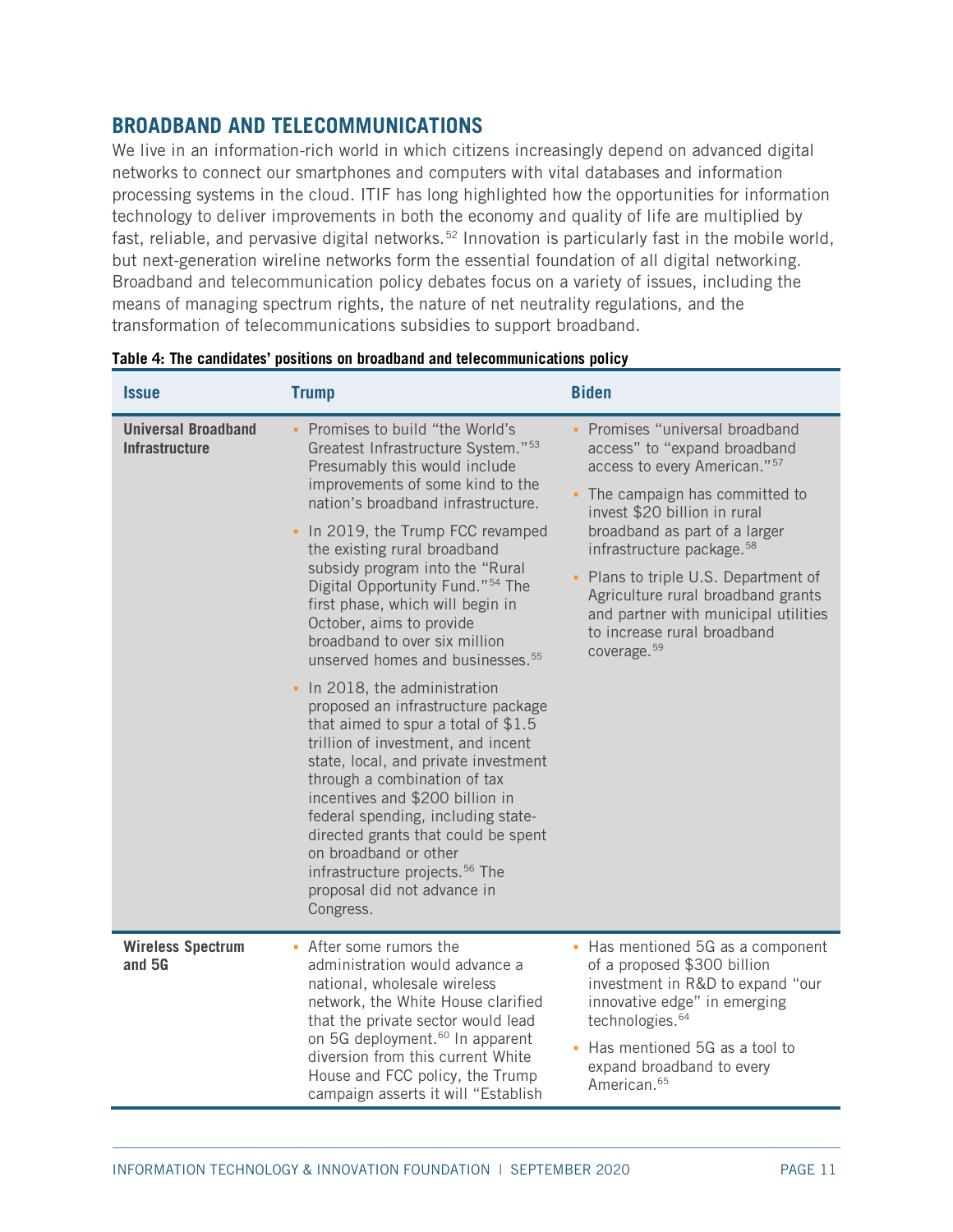| <i><b>Issue</b></i>                                                                        | <b>Trump</b>                                                                                                                                                                                                                                                                                                                                                                                                                                                                                                                                                                                                                                                           | <b>Biden</b>                                                                                                                                                                                                                                                                                                                                                                                                                                                                                                                                      |
|--------------------------------------------------------------------------------------------|------------------------------------------------------------------------------------------------------------------------------------------------------------------------------------------------------------------------------------------------------------------------------------------------------------------------------------------------------------------------------------------------------------------------------------------------------------------------------------------------------------------------------------------------------------------------------------------------------------------------------------------------------------------------|---------------------------------------------------------------------------------------------------------------------------------------------------------------------------------------------------------------------------------------------------------------------------------------------------------------------------------------------------------------------------------------------------------------------------------------------------------------------------------------------------------------------------------------------------|
|                                                                                            | a National High-Speed Wireless<br>Internet Network." <sup>61</sup><br>• During President Trump's first<br>term, the FCC pursued its "5G Fast<br>Plan," comprising several actions<br>in three general categories: "(1)<br>pushing more spectrum into the<br>marketplace; (2) updating<br>infrastructure policy; and (3)<br>modernizing outdated<br>regulations." <sup>62</sup><br>• Through a 2018 presidential<br>memorandum, the administration<br>tasked an inter-agency task force<br>with developing a long-term<br>"National Spectrum Strategy," to<br>be released by late July 2019. <sup>63</sup> As<br>of this writing, the report has yet to<br>be released. | • Has not yet commented on<br>spectrum policy.                                                                                                                                                                                                                                                                                                                                                                                                                                                                                                    |
| <b>Title II and Net</b><br><b>Neutrality</b>                                               | - Trump's FCC, under Chairman Ajit<br>Pai, rolled back Obama-era net<br>neutrality rules, and removed its<br>authority over mass-market<br>residential broadband service. <sup>66</sup><br>• Threatened to veto the Save the<br>Internet Act, which would have<br>restored common carriage-style net<br>neutrality rules under Title II of the<br>Communications Act. <sup>67</sup>                                                                                                                                                                                                                                                                                    | - Was reportedly "outraged" by the<br>Trump administration's reversal of<br>Obama-era net neutrality rules. <sup>68</sup><br>• The Biden-Sanders Unity Task<br>Force report recommends<br>Democrats restore the FCC's<br>authority over broadband providers,<br>presumably through Title II of the<br>Communications Act. <sup>69</sup><br>- The Unity Task Force report calls<br>for enforcement against "blocking,<br>throttling, paid prioritization, or<br>other measures that create<br>artificial scarcity and raise<br>consumer prices."70 |
| <b>Affordability and</b><br><b>Broadband Subsidies</b>                                     | • The FCC under the Trump<br>administration has taken steps<br>designed to limit waste and fraud<br>in the Lifeline program. <sup>71</sup>                                                                                                                                                                                                                                                                                                                                                                                                                                                                                                                             | • The Biden-Sanders Unity Task<br>Force proposes to support access<br>for low-income Americans by<br>providing "subsidies  through<br>the Lifeline program."72                                                                                                                                                                                                                                                                                                                                                                                    |
| <b>Broadband</b><br><b>Competition and</b><br><b>Public-Private</b><br><b>Partnerships</b> | • The FCC under the Trump<br>administration has taken steps to<br>reduce barriers to private-sector-<br>led facilities-based competition,<br>and appears generally skeptical of<br>municipal broadband.                                                                                                                                                                                                                                                                                                                                                                                                                                                                | The Biden-Sanders Task Force<br>calls for "action to prevent states<br>from blocking municipalities and<br>rural co-ops from building publicly-<br>owned broadband networks," and<br>would increase federal support for<br>municipal broadband. <sup>73</sup>                                                                                                                                                                                                                                                                                     |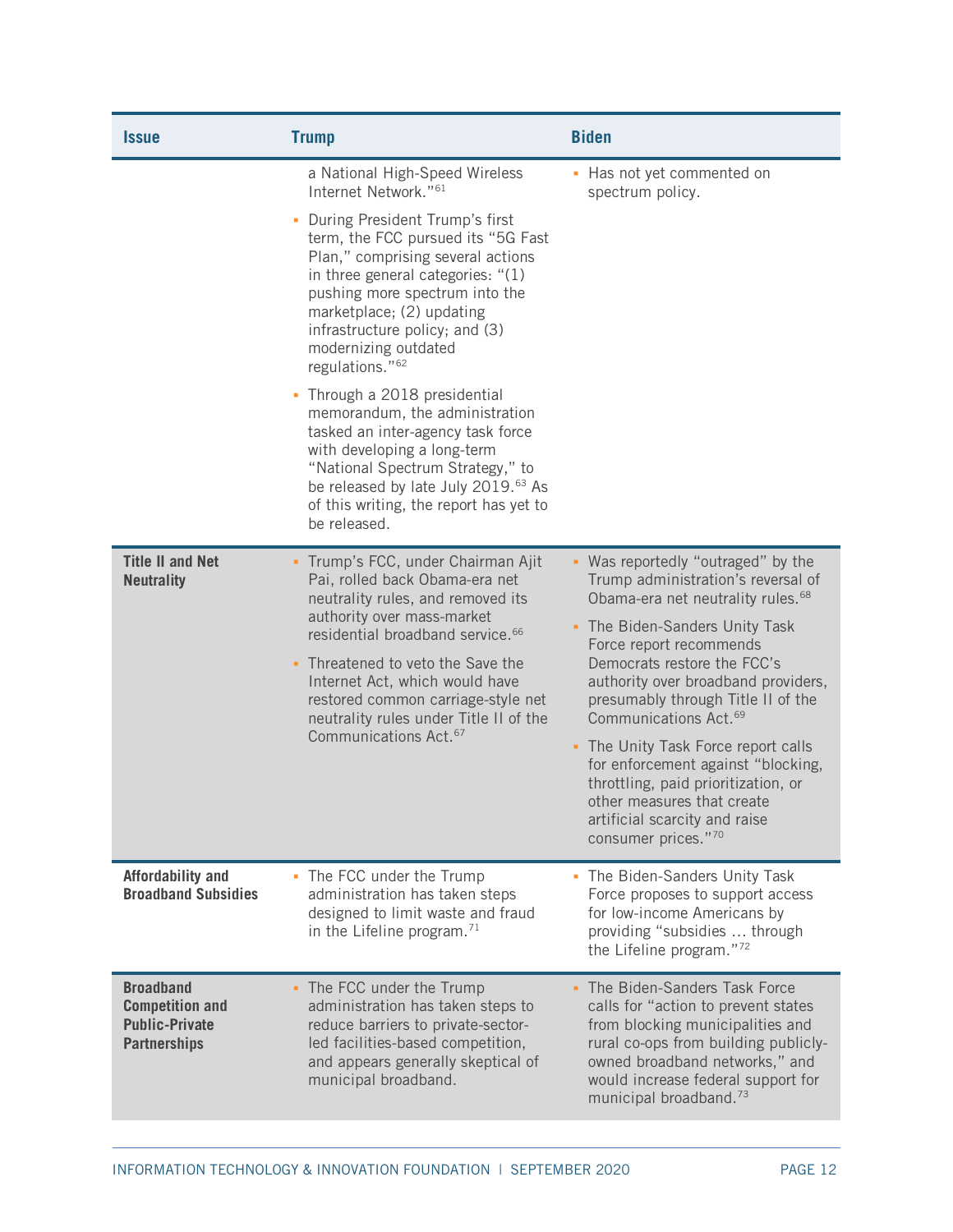# <span id="page-12-0"></span>**EDUCATION AND SKILLS**

If America is to succeed in the innovation-powered global economy, more workers will need better education and skills, especially in areas such as science and engineering will be vital. Toward that end, increasing STEM (science, technology, engineering, and mathematics) skills for Americans is critical. At the same time, a long-standing strength of the U.S. national innovation system has been its ability to attract STEM talent from around the world, as ITIF found in "Debunking the Top Ten Arguments Against High-Skilled Immigration.["74](#page-34-1) The global talent imperative requires that the United States implement policies that will both produce a domestic workforce equipped with globally demanded skills, and be open to skilled STEM-based foreign workers who wish to pursue their talents in the environment of economic opportunity the United States affords. This section focuses on the candidates' high-skill immigration, K–12 STEM education proposals, tertiary education ideas covering community colleges, innovative educational programs, and support of underserved populations.

| <b>Issue</b>                                                | <b>Trump</b>                                                                                                                                                                                                                                                                                                                                                                                                                                                                                                                                                                                                                                                                                  | <b>Biden</b>                                                                                                                                                                                                                                                                                                                                                                                             |
|-------------------------------------------------------------|-----------------------------------------------------------------------------------------------------------------------------------------------------------------------------------------------------------------------------------------------------------------------------------------------------------------------------------------------------------------------------------------------------------------------------------------------------------------------------------------------------------------------------------------------------------------------------------------------------------------------------------------------------------------------------------------------|----------------------------------------------------------------------------------------------------------------------------------------------------------------------------------------------------------------------------------------------------------------------------------------------------------------------------------------------------------------------------------------------------------|
| <b>Immigration of High-</b><br><b>Skill Foreign Workers</b> | - Has worked to limit high-skill<br>immigration, particularly for H1-B<br>visas.<br>Increased the denial rate for H1-B<br>petitions from 6 percent in FY<br>2015 to 32 percent in the first<br>quarter of FY 2019 because the<br>United States Citizenship and<br>Immigration Services and its<br>adjudicators raised the standard of<br>proof for approving an H-1B<br>petition after the Buy American<br>Hire American executive order. <sup>75</sup><br>- Has temporarily barred new<br>immigrants on several<br>employment-based visas, including<br>the H1-B and L-1 visas, from<br>entering the United States during<br>the COVID-19 pandemic through<br>the end of 2020. <sup>76</sup> | - Would work with Congress to<br>reform temporary visas to establish<br>a wage-based allocation process<br>and enforcement mechanisms to<br>ensure they are aligned with the<br>labor market and not used to<br>undermine wages.<br>- Would expand the number of high-<br>skilled visas and eliminate the<br>limits on employment-based visas<br>by country to alleviate long<br>backlogs. <sup>77</sup> |
| <b>Support for STEM</b><br><b>Education</b>                 | • Prioritized STEM in discretionary<br>education grants, investing \$540<br>million in FY2019.78<br>- Released a five-year strategic plan<br>to partner with industry and<br>community organizations for STEM<br>education.<br>• Each budget request has proposed<br>cuts to STEM education funding,<br>and prioritizes career and technical                                                                                                                                                                                                                                                                                                                                                  | • Would increase access to middle<br>and high school courses in<br>computer science.<br>Would invest \$5 billion in graduate<br>٠<br>programs in teaching and health<br>care, and develop internship and<br>career pipelines at major research<br>agencies, centered on minority-<br>serving institutions. <sup>80</sup>                                                                                 |

### **Table 5: The candidates' positions on education and skills policy**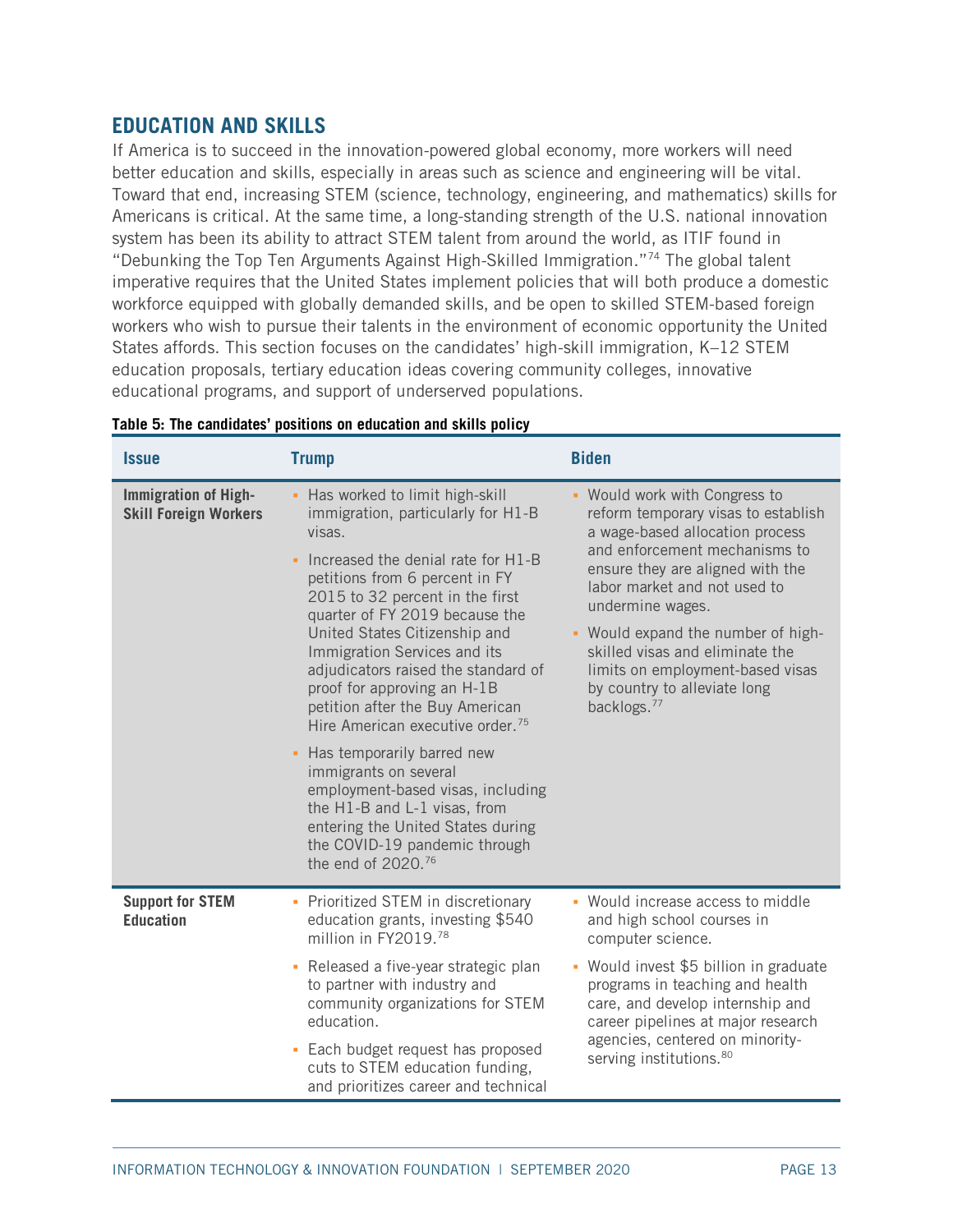| <b>Issue</b>                                                    | <b>Trump</b>                                                                                                                                                                                                                                                                                                                                                                                                                                                                                                                                                                                                                                                                                                                                                                                                                                                                                                                          | <b>Biden</b>                                                                                                                                                                                                                                                                                                                                                                                                                                                                                                                                                                                                                                                                                                                                                                                                                                                                                        |
|-----------------------------------------------------------------|---------------------------------------------------------------------------------------------------------------------------------------------------------------------------------------------------------------------------------------------------------------------------------------------------------------------------------------------------------------------------------------------------------------------------------------------------------------------------------------------------------------------------------------------------------------------------------------------------------------------------------------------------------------------------------------------------------------------------------------------------------------------------------------------------------------------------------------------------------------------------------------------------------------------------------------|-----------------------------------------------------------------------------------------------------------------------------------------------------------------------------------------------------------------------------------------------------------------------------------------------------------------------------------------------------------------------------------------------------------------------------------------------------------------------------------------------------------------------------------------------------------------------------------------------------------------------------------------------------------------------------------------------------------------------------------------------------------------------------------------------------------------------------------------------------------------------------------------------------|
|                                                                 | education at the expense of<br>bolstering STEM in primary and<br>secondary schools. <sup>79</sup>                                                                                                                                                                                                                                                                                                                                                                                                                                                                                                                                                                                                                                                                                                                                                                                                                                     |                                                                                                                                                                                                                                                                                                                                                                                                                                                                                                                                                                                                                                                                                                                                                                                                                                                                                                     |
| <b>Supporting Innovation</b><br>in Education                    | • Proposed a \$900 million increase<br>in education spending to teach<br>skills and trades and buy<br>equipment for such curricula, one<br>of the largest in recent history.<br>• Proposed an increase in funding<br>for a competitive grant program for<br>new and innovative education<br>programs. <sup>81</sup><br>• Issued an executive order calling<br>on all federal agencies to increase<br>the use of skill assessments to<br>determine applicants'<br>qualifications, rather than only<br>college degrees. 82                                                                                                                                                                                                                                                                                                                                                                                                              | • Would invest in school vocational<br>training and partnerships between<br>high schools, community colleges,<br>and employers to create programs<br>that allow students to earn an<br>industry credential upon high<br>school graduation.<br>Would increase access to middle<br>and high school courses in<br>computer science.<br>• Would invest \$20 billion in<br>building high-tech labs, facilities,<br>and digital infrastructure at HBCUs<br>and minority serving institutions.                                                                                                                                                                                                                                                                                                                                                                                                             |
| <b>Supporting Minority</b><br>and Low-Income<br><b>Students</b> | - Implemented the year-round<br>distribution of Pell grants, instead<br>of limiting them to spring and fall<br>semesters.<br>• Included \$1 billion in funding to<br>Further Options of Children to<br>Unlock Success Grants for public<br>school choice, and \$250 million to<br>the Education Innovation and<br>Research Program to promote<br>private school choice in his<br>FY2018 Budget Request.<br>• Proposed a \$5 billion federal tax<br>credit on donations to fund<br>scholarships to private and<br>vocational schools, apprenticeships<br>programs, and other educational<br>opportunities.<br>- Implemented Every Student<br>Succeeds Act (ESSA) to delegate<br>authority over education back to<br>the states, encouraging the end of<br>federal education mandates. 83<br>• Signed a bill that would provide<br>more than \$250 million a year to<br>HBCUs and other minority-serving<br>institutions. <sup>84</sup> | • Would triple funding for Title I, the<br>federal program that funds schools<br>with a high percentage of low-<br>income students, and require<br>districts to use funds to offer<br>educators higher salaries, pay for<br>pre-school, and provide access to<br>rigorous coursework before using<br>the funds for discretionary<br>purposes.<br>Would create a new program<br>٠<br>challenging local communities to<br>ensure high schools meet changing<br>demands of the workforce, first<br>prioritizing building schools in low-<br>income and minority communities.<br>• Would make public colleges and<br>universities tuition free for all<br>families with incomes below<br>\$125,000.<br>Would double the maximum value<br>×.<br>of Pell grants.<br>Would more than halve payments<br>٠<br>on undergraduate federal student<br>loans by reforming the income-<br>based repayment program. |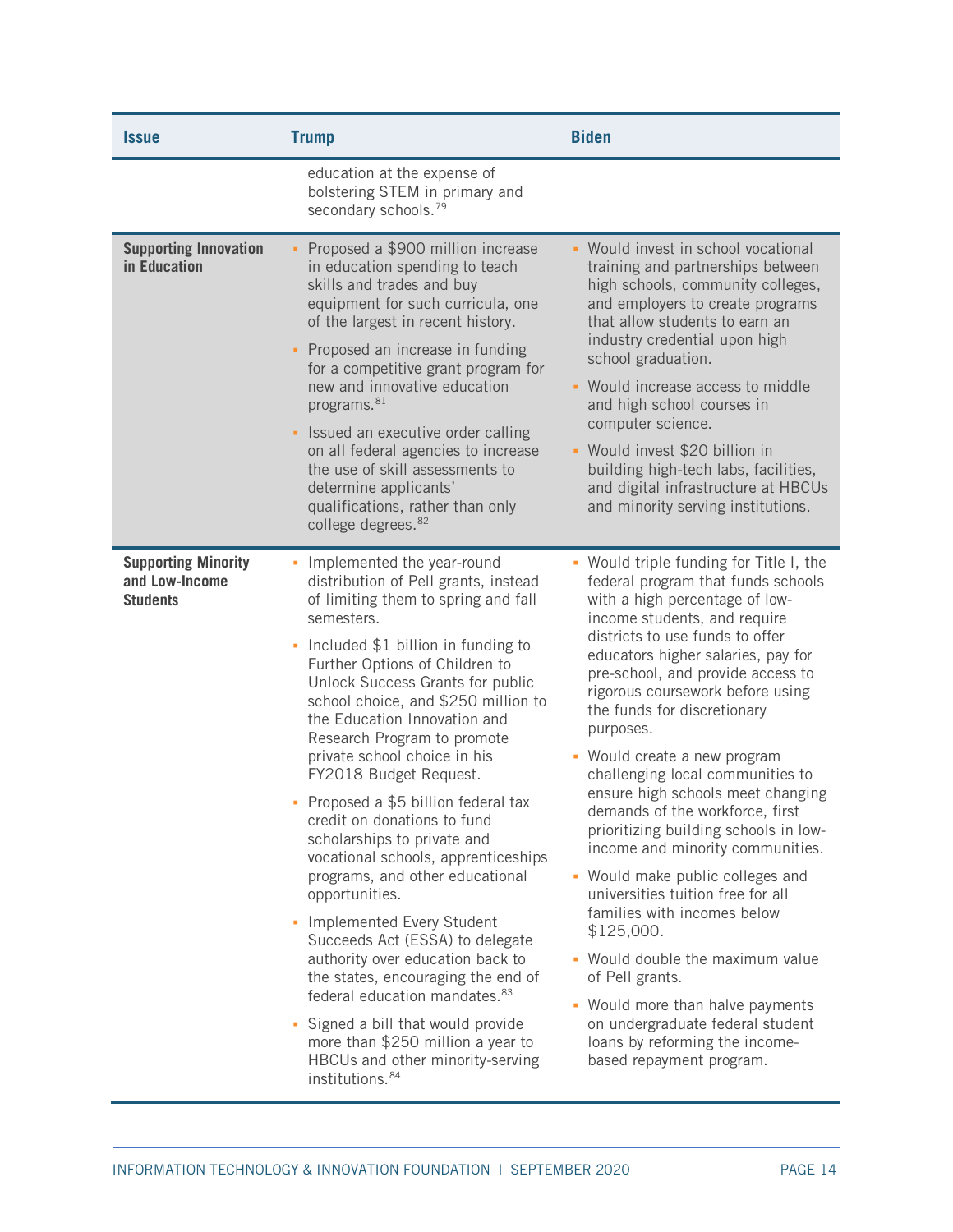| <i><b>Issue</b></i>                     | <b>Trump</b>                                                                                                                      | <b>Biden</b>                                                                                                                                                                                                                        |
|-----------------------------------------|-----------------------------------------------------------------------------------------------------------------------------------|-------------------------------------------------------------------------------------------------------------------------------------------------------------------------------------------------------------------------------------|
|                                         |                                                                                                                                   | • Would invest over \$70 billion into<br>HBCUs and minority-serving<br>institutions to make them more<br>affordable, well-equipped, and<br>innovative. 85                                                                           |
| <b>Community Colleges</b>               | Supports ensuring community<br>colleges focus more on educating<br>for technical vocations. 86                                    | Would provide two years of<br>community college or other high-<br>quality training programs without<br>debt, with the federal government<br>covering 75 percent of the cost<br>and states contributing the<br>remaining obligation. |
|                                         |                                                                                                                                   | - Would create a new grant program<br>to support community colleges<br>increasing their students' retention<br>and credential completion, and<br>scaling successful programs to<br>help more students.                              |
|                                         |                                                                                                                                   | • Would give states financial<br>incentivizes to foster collaboration<br>between community colleges and<br>community-based organizations to<br>provide support services for<br>students.                                            |
|                                         |                                                                                                                                   | Would establish a federal grant<br>program to help community<br>colleges create emergency grant<br>programs for students with<br>unexpected financial challenges<br>that jeopardize their ability to stay<br>enrolled.              |
|                                         |                                                                                                                                   | - Would make a \$50 billion<br>investment in workforce training,<br>including community-college<br>business partnerships and<br>apprenticeships.                                                                                    |
|                                         |                                                                                                                                   | • Would invest \$8 billion to help<br>community colleges improve the<br>health and safety of their<br>facilities. <sup>87</sup>                                                                                                     |
| <b>Education</b><br><b>Scholarships</b> | • Would give a tax credit for<br>donations to organizations that<br>grant scholarships. States would<br>determine eligibility. 88 | • No provision.                                                                                                                                                                                                                     |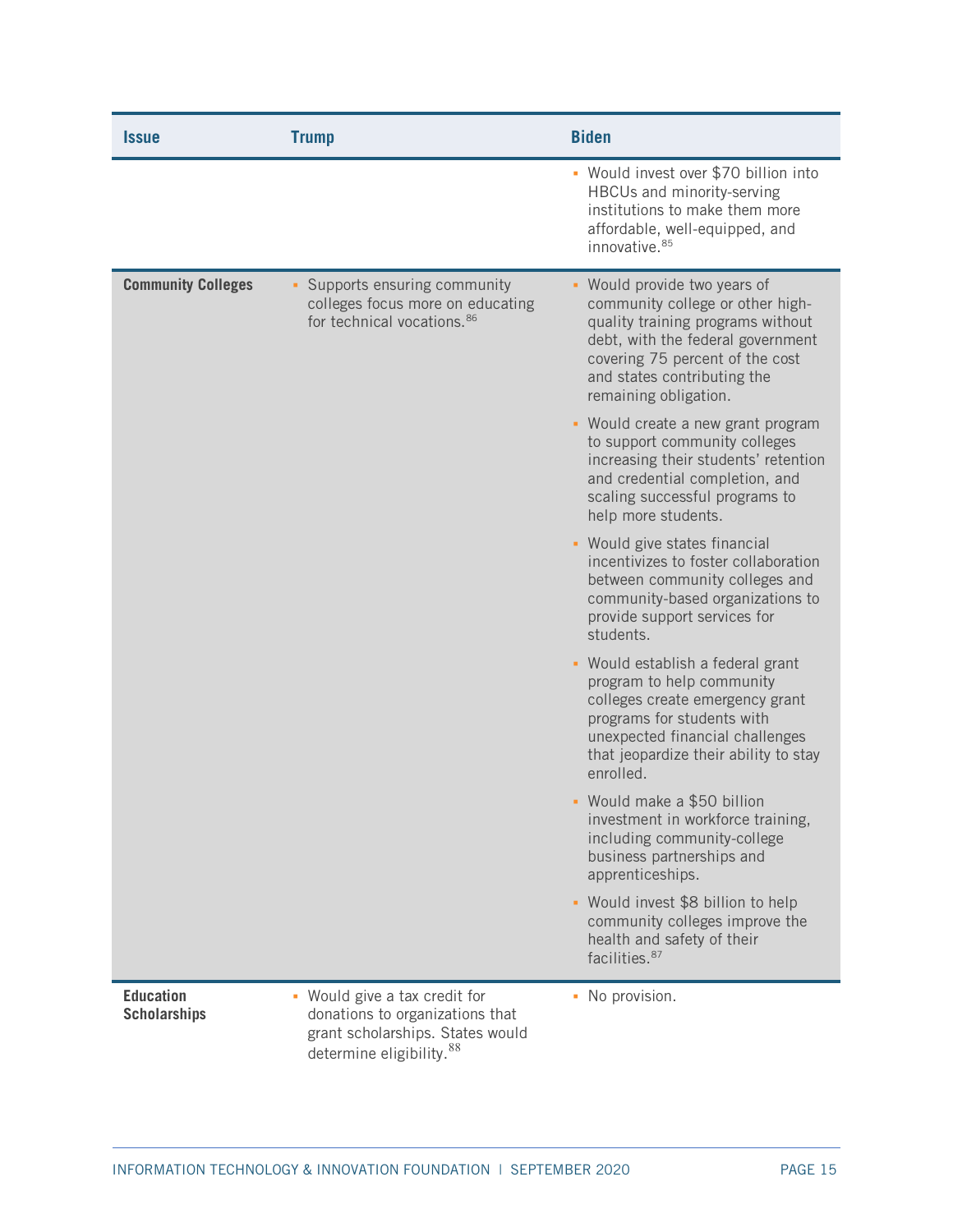# <span id="page-15-0"></span>**TAXES**

Governments can encourage more innovation by creating a climate that protects and rewards private-sector investment. One of the main components of a strong business climate is the tax code. A low corporate tax rate encourages more investment. Specific policies such as the R&D tax credit and expensing can spur more innovation. ITIF has argued that the U.S. corporate tax code should explicitly promote the international competitiveness of American businesses and encourage innovation by providing incentives for the drivers of productivity and innovation: investment in R&D; new capital equipment, including information and communications technology; and workforce education and training.

The Tax Cuts and Jobs Act of 2017 (TCJA) was one of the Trump administration's major accomplishments. However, the TCJA did not increase the rate of the R&D tax credit, which remains one of the least generous in the world.<sup>[89](#page-34-16)</sup> In fact, it made the situation worse. Starting in 2022, companies will have to write off their research expenditures over five years rather than deduct them immediately.

Most of the provisions involving individual income taxes expire at the end of 2025. A Trump administration would presumably want to extend them, while a Biden administration would want to reduce at least some of the cuts. Biden has proposed several changes that would increase taxes on corporations and high-income individuals. These proposals would raise revenues by \$3.8 trillion over the next decade, not accounting for macroeconomic effects.

| <i><b>Issue</b></i>                         | <b>Trump</b>                                                        | <b>Biden</b>                                                                                                                                                                                                    |
|---------------------------------------------|---------------------------------------------------------------------|-----------------------------------------------------------------------------------------------------------------------------------------------------------------------------------------------------------------|
| <b>Corporate Tax Rate</b>                   | Supported lowering corporate rate<br>from 35 percent to 21 percent. | • Would increase corporate tax rate<br>to 28 percent. <sup>90</sup> The tax would be<br>increased by 10 percent for profits<br>on foreign goods and services that<br>are imported back to the United<br>States. |
|                                             |                                                                     | • Would impose a 15 percent tax on<br>book income to ensure all<br>companies pay at least some tax. <sup>91</sup>                                                                                               |
| <b>Offshoring Penalties</b>                 | • No provision.                                                     | • Would deny deductions and<br>expensing write-offs for moving any<br>production overseas that could<br>"plausibly" be done in the United<br>States. <sup>92</sup>                                              |
| <b>Made in America Tax</b><br><b>Credit</b> | • No provision.                                                     | Provides a 10 percent tax credit for<br>refurbishing old plants, expanding<br>facilities, moving jobs to the<br>United States, or increasing<br>manufacturing wages. <sup>93</sup>                              |
| <b>Manufacturing Tax</b><br><b>Credit</b>   | No provision.<br>٠                                                  | \$6 billion three-year provision for<br>ù,<br>firms that invest in communities                                                                                                                                  |

## **Table 6: The candidates' positions on tax policy**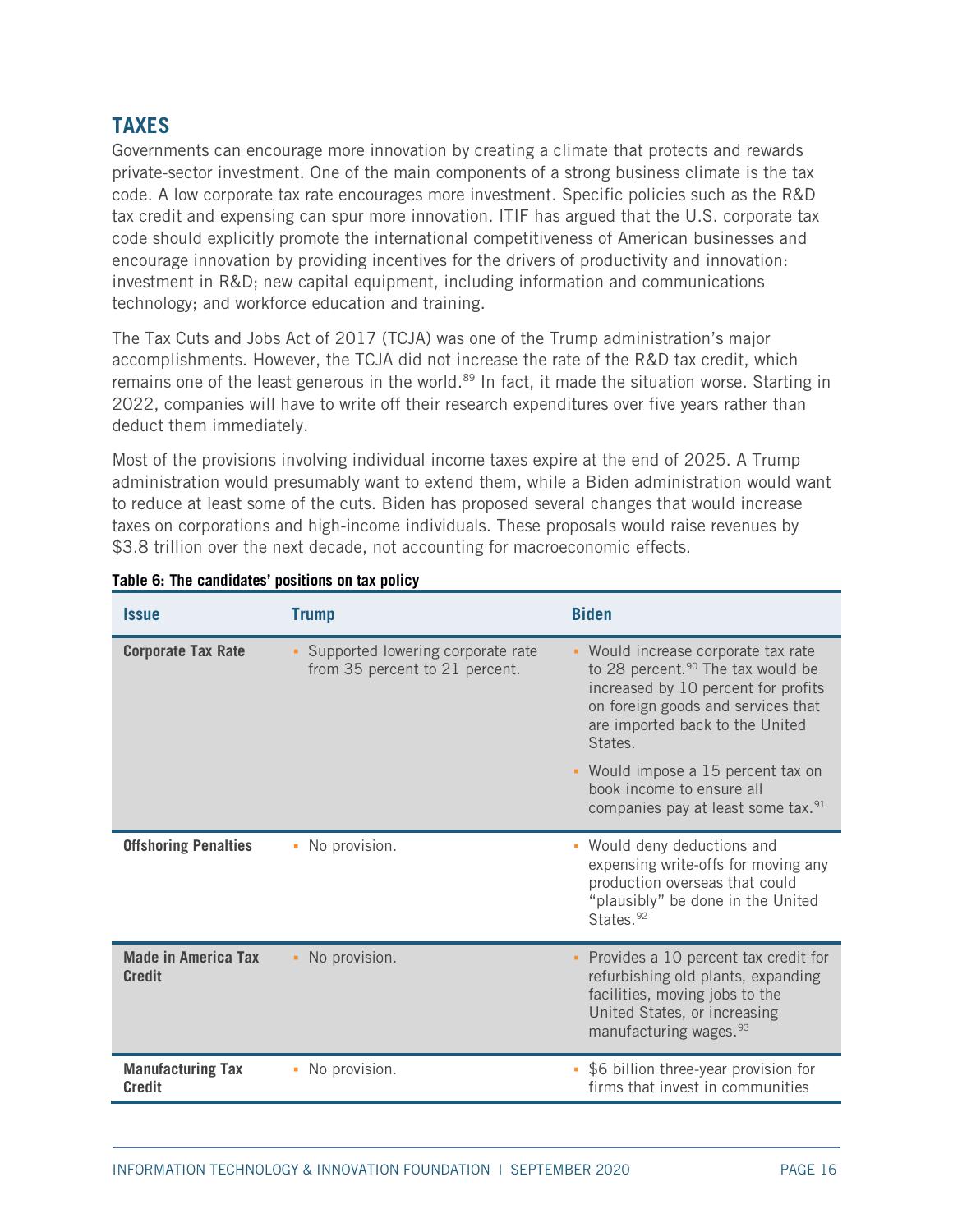| <b>Issue</b>                                                     | <b>Trump</b>                                                                                                                                                                                | <b>Biden</b>                                                                                                                                                                                                                             |
|------------------------------------------------------------------|---------------------------------------------------------------------------------------------------------------------------------------------------------------------------------------------|------------------------------------------------------------------------------------------------------------------------------------------------------------------------------------------------------------------------------------------|
|                                                                  |                                                                                                                                                                                             | that experience mass layoffs or the<br>closure of a major government<br>institution. <sup>94</sup>                                                                                                                                       |
| <b>R&amp;D Tax Credit.</b>                                       | • No provision.                                                                                                                                                                             | No provision.<br>×,                                                                                                                                                                                                                      |
| <b>Accelerated</b><br><b>Depreciation for</b><br><b>Research</b> | • No provision.                                                                                                                                                                             | No provision.<br>a,                                                                                                                                                                                                                      |
| <b>Base Erosion and</b><br><b>Profit-Shifting Activity</b>       | • Has implemented many of the<br>OECD recommendations, making it<br>harder for companies to shift<br>profits to low-tax countries and<br>implement national tax laws in<br>unintended ways. | • "Will confront global tax secrecy<br>and avoidance, taking on<br>individuals and businesses that<br>stash their profits in tax havens to<br>avoid paying their fair share while<br>tightening anti-inversion rules." <sup>95</sup>     |
| <b>Digital Services Taxes</b><br>(DST <sub>s</sub> )             | • The U.S. Trade Representative has<br>threatened to impose tariffs on any<br>country that implements a DST<br>targeted at U.S. firms.                                                      | No provision.<br>٠                                                                                                                                                                                                                       |
| <b>Taxation of Foreign</b><br><b>Corporate Income</b><br>(GILTI) | • Supported ending worldwide<br>taxation, but inserted a new<br>provision ensuring companies pay a<br>minimum tax of 10.5 percent.                                                          | • Would double the current<br>minimum tax rate from 10.5 to 21<br>percent. The tax would be applied<br>country by country. 96                                                                                                            |
| Independent<br><b>Contractors</b>                                | • No provision.                                                                                                                                                                             | . "Will enact legislation that makes<br>worker misclassification a<br>substantive violation of law under<br>all federal labor, employment, and<br>tax laws with additional penalties<br>beyond those imposed for other<br>violations."97 |
| <b>Pharmaceutical</b><br><b>Advertising</b>                      | • No provision.                                                                                                                                                                             | • Would deny a deduction for<br>advertising expenditures. <sup>98</sup>                                                                                                                                                                  |
| <b>Tax Expenditures</b>                                          | • No provision.                                                                                                                                                                             | Reduces tax expenditures for<br>fossil-fuel production and<br>commercial real estate.                                                                                                                                                    |
| <b>Innovation Box</b>                                            | • No provision.                                                                                                                                                                             | No provision.<br>٠                                                                                                                                                                                                                       |
| <b>Capital Gains Tax Rate</b>                                    | • Would lower to either 15.0 percent<br>or 18.8 percent. 99                                                                                                                                 | • Taxes long-term capital gains and<br>qualified dividends at ordinary<br>rates on income for those<br>households earning \$1 million or<br>more. <sup>100</sup> Treatment of short-term<br>gains remains the same.                      |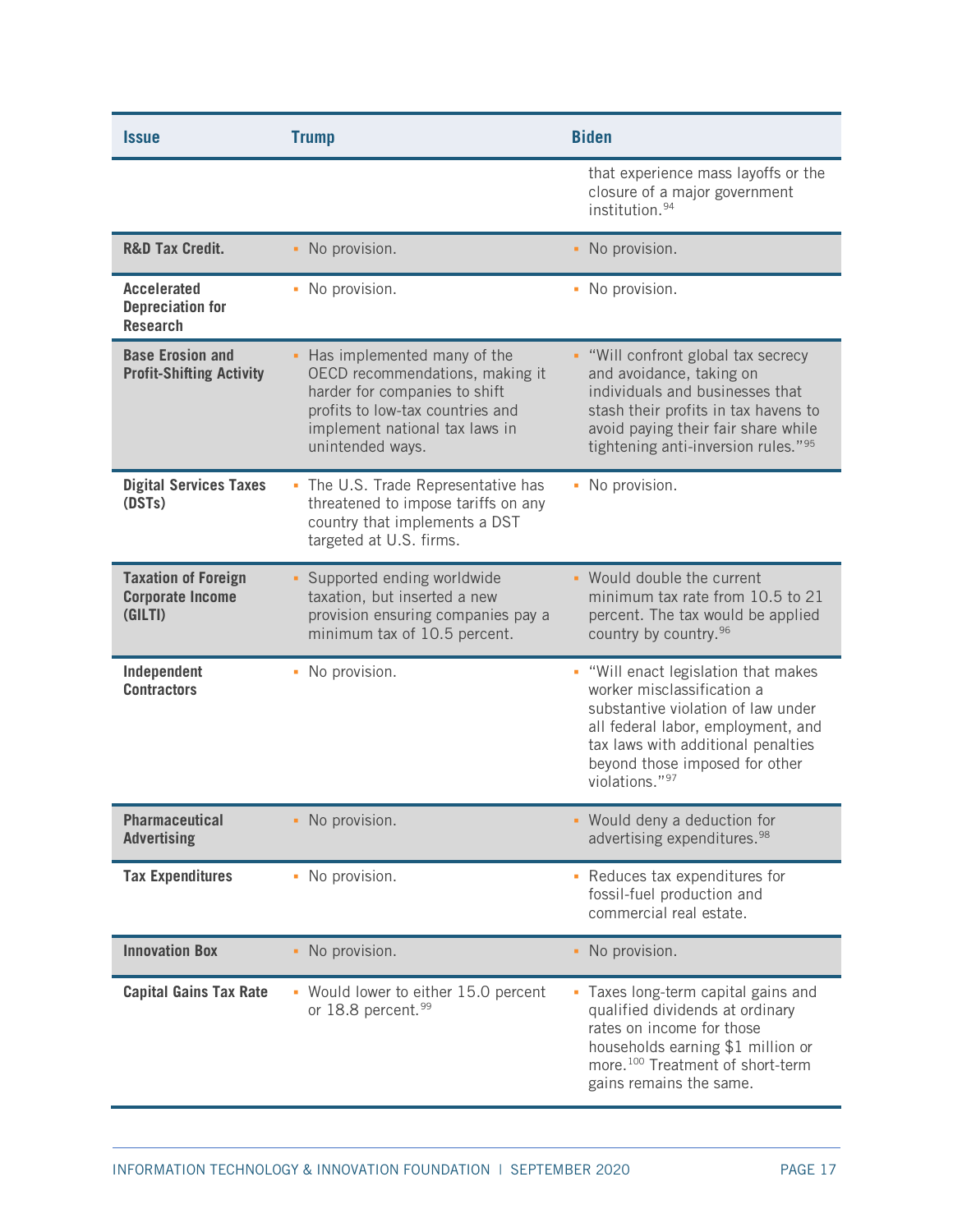| <i><b>Issue</b></i>                                  | <b>Trump</b>                                                                                  | <b>Biden</b>                                                                                                   |  |  |  |
|------------------------------------------------------|-----------------------------------------------------------------------------------------------|----------------------------------------------------------------------------------------------------------------|--|--|--|
| <b>Individual Rate</b>                               | • No provision.                                                                               | Increases tax rate on household<br>×.<br>incomes above \$400,000 from 37<br>percent to 39.6 percent.           |  |  |  |
|                                                      |                                                                                               | • Limits the value of itemized<br>deductions for taxpayers in tax<br>brackets above 28 percent. <sup>101</sup> |  |  |  |
| <b>Carried Interest</b>                              | • No provision.                                                                               | Has previously indicated he would<br>٠<br>eliminate it. $102$                                                  |  |  |  |
| <b>20 Percent Deduction</b><br>for Passthrough Firms | $\bullet$ Would extend. $^{103}$                                                              | • Would repeal. <sup>104</sup>                                                                                 |  |  |  |
| <b>Social Security</b>                               | • Signed an Executive Order<br>temporarily deferring Social<br>Security taxes. <sup>105</sup> | Would raise payroll tax from 0<br>a,<br>percent to 12.4 percent for wages<br>above \$400,000.106               |  |  |  |

# <span id="page-17-0"></span>**REGULATION**

Designed properly, regulations can spur innovation and productivity by reducing regulatory uncertainty, rewarding beneficial actions, and requiring standards that require innovation to meet. Even when they can't, regulations should be designed in ways that limit cost and burdens on innovation. The United States needs smarter regulations, especially for its traded-sector firms. In this regard, ITIF has offered several recommendations, including forming an Office of Innovation Policy Review within the Office of Management and Budget (akin to an Office of Information and Regulatory Affairs (OIRA) for innovation). Moreover, OIRA should introduce an "international competitiveness screen" into its review of federal regulations.

| Issue                                           | <b>Trump</b>                                                                                                                                     | <b>Biden</b>        |
|-------------------------------------------------|--------------------------------------------------------------------------------------------------------------------------------------------------|---------------------|
| <b>Repeal of Existing</b><br><b>Regulations</b> | • Signed 15 Congressional Review<br>Act bills, and claims to have<br>removed or withdrawn 860<br>regulatory actions from active<br>status. $107$ | No provision.<br>٠  |
| <b>OMB Regulatory</b><br><b>Budget</b>          | • Signed an Executive Order<br>requiring agencies to eliminate two<br>regulations for every new rule they<br>create. $108$                       | No provision.<br>u, |
| <b>Infrastructure Projects</b>                  | Signed Executive Order<br>accelerating approval of<br>infrastructure projects.                                                                   | No provision.       |

|  | Table 7: The candidates' positions on regulatory policy |  |  |  |
|--|---------------------------------------------------------|--|--|--|
|  |                                                         |  |  |  |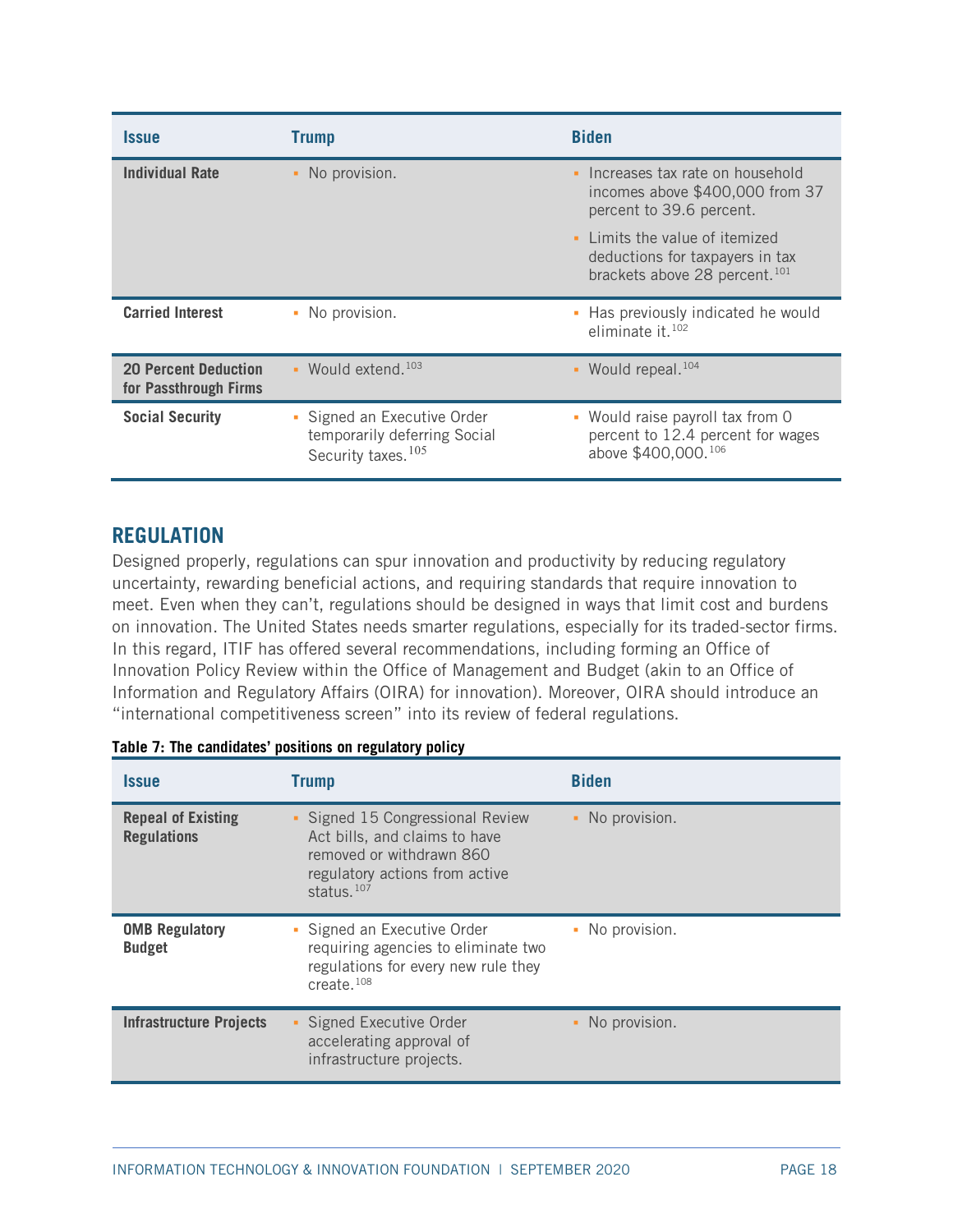| <i><b>Issue</b></i>                        | <b>Trump</b>                                                                                                                       | <b>Biden</b>                                                                                                                                                                |
|--------------------------------------------|------------------------------------------------------------------------------------------------------------------------------------|-----------------------------------------------------------------------------------------------------------------------------------------------------------------------------|
| <b>Buy American</b><br><b>Requirements</b> | • Instituted Buy American<br>requirements for federal<br>spending. <sup>109</sup>                                                  | • "When we spend taxpayer money,<br>we should buy American products<br>and support American jobs."110                                                                       |
| <b>Antitrust</b>                           | • Both the Federal Trade<br>Commission and the Department of<br>Justice are investigating the role of<br>large Internet platforms. | Would aggressively use antitrust<br>$\blacksquare$<br>laws to fight large mergers in the<br>hospital, insurance,<br>pharmaceutical, and other<br>industries. <sup>111</sup> |
|                                            |                                                                                                                                    | Incorporates broader criteria into<br>$\blacksquare$<br>antitrust decisions, including the<br>impact on labor, underserved<br>communities, and racial<br>equality. $112$    |
|                                            |                                                                                                                                    | • Would review all mergers and<br>acquisitions since Trump took<br>office. $113$                                                                                            |

# <span id="page-18-0"></span>**TRADE**

Trade policy has played a much larger role in U.S. economic and foreign policy over the last four years. Trade policy is important to innovation policy given much of the U.S. economy is based on innovation, wherein firms have relatively high fixed costs and lower marginal costs. Trade policy plays an essential supporting role by providing needed economies of scale through open and fair access to global markets, which spurs U.S. productivity and innovation. As ITIF has concluded in a number of reports, the United States must play a leadership role in defending an open and rules-based trading system, while demanding rigorous enforcement of trade commitments, and in the case of countries such as China, engaging in reciprocity and other actions to limit their unfairly obtained advantage.

U.S. trade policy is undergoing major and long overdue changes, but it's unclear what the end result will be, whether it's reforming the World Trade Organization (WTO), effectively addressing China's unfair trade challenge, or enacting new and better rules and agreements for modern trade with the United States' likeminded trade partners.The next administration will need to ensure, in each of these three key areas, that the end result supports a new set of norms and rules for fair, open, and rules-based global trade in goods and services for U.S. firms and their workers. A Biden administration would also add climate change commitments as a new component of U.S. trade policy, which has fundamentally and permanently changed from pre-2016—but it's a matter of how each candidate creates greater certainty and stability in the next administration.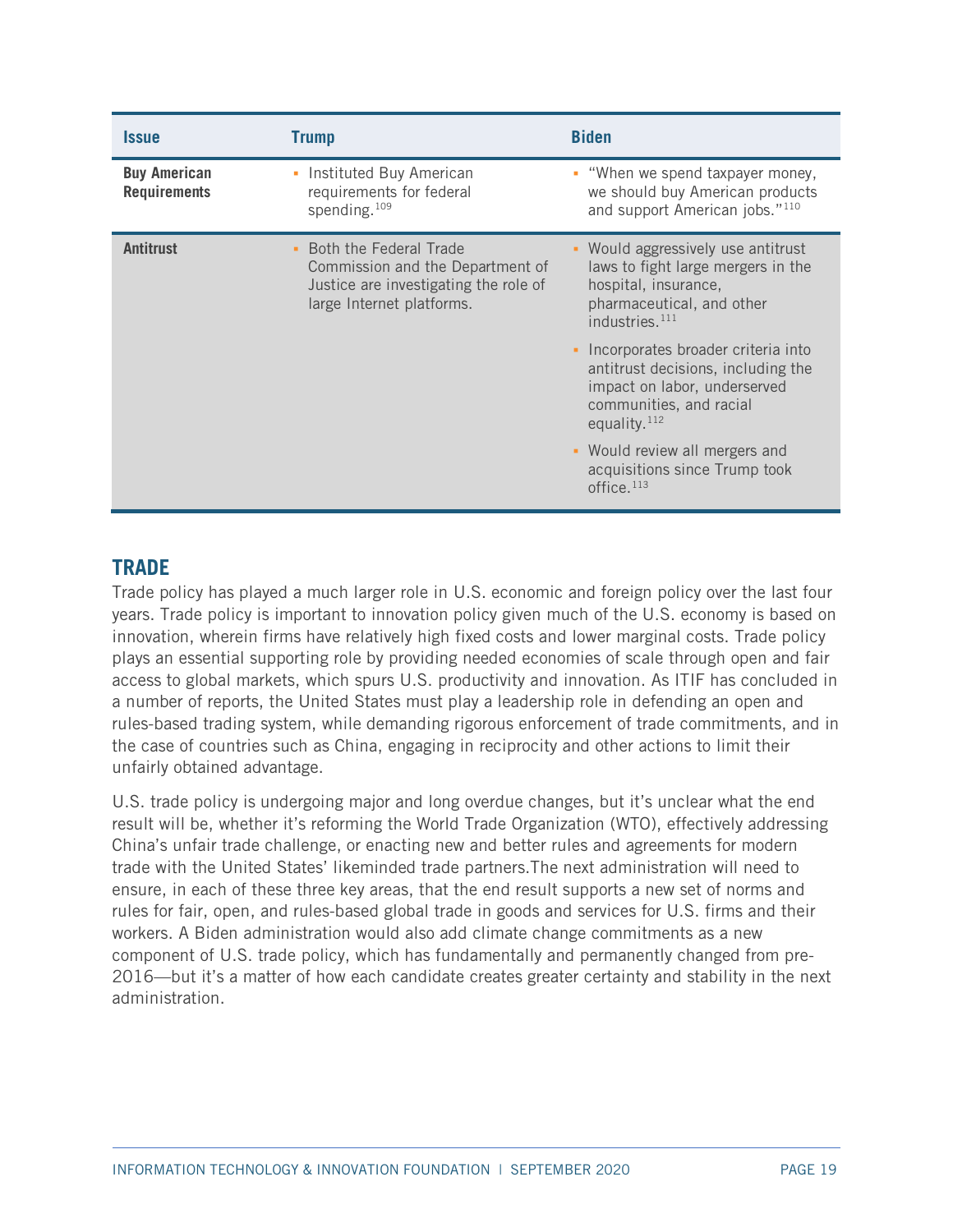| <i><b>Issue</b></i>                          | <b>Trump</b>                                                                                                                                                                                                                                                                                                                                                                                  | <b>Biden</b>                                                                                                                                                                                                                                           |
|----------------------------------------------|-----------------------------------------------------------------------------------------------------------------------------------------------------------------------------------------------------------------------------------------------------------------------------------------------------------------------------------------------------------------------------------------------|--------------------------------------------------------------------------------------------------------------------------------------------------------------------------------------------------------------------------------------------------------|
| <b>General Approach</b>                      | Has focused on getting tough with<br>China, eschewing multilateral<br>agreements in favor of bilateral<br>agreements, and ensuring more<br>domestic content.                                                                                                                                                                                                                                  | Commits to work with allies on new<br>trade agreements, which would<br>include stronger rules of origin and<br>climate change commitments. <sup>114</sup><br>Prioritizes major domestic<br>investments before pursuing new<br>trade agreements.        |
| <b>Trans-Pacific</b><br><b>Partnership</b>   | • Pulled the United States out of the<br>TPP and is unlikely to rejoin.                                                                                                                                                                                                                                                                                                                       | Is open to rejoining if the United<br>States could renegotiate parts of<br>the agreement. $^{115}$                                                                                                                                                     |
| WT <sub>0</sub>                              | Is critical of WTO's failure to<br>a.<br>address Chinese innovation<br>mercantilism, special and<br>differential treatment for<br>developing countries, members'<br>failure to provide notifications of<br>trade measures, and perceived<br>judicial overreach of its dispute<br>settlement body. <sup>116</sup> His<br>administration is involved in<br>multiple efforts to reform the body. | No mention, but has generally<br>favored working with partners at<br>WTO.                                                                                                                                                                              |
| <b>Trade Enforcement</b>                     | - Actively uses a range of trade<br>remedies (antidumping,<br>countervailing duties, and<br>safeguards). Has also removed<br>tariff-free benefits for developing<br>countries that enact unfair trade<br>barriers (e.g., India).                                                                                                                                                              | • Commits to develop a<br>comprehensive strategy to<br>"aggressively" enforce domestic<br>trade laws. <sup>117</sup>                                                                                                                                   |
| <b>China-Specific Trade</b><br><b>Policy</b> | • Continues to try to enforce the<br>Phase 1 deal with China. However,<br>has not prioritized efforts to<br>negotiate a Phase 2 deal to<br>address other systemic issues in<br>China, such as subsidies and<br>digital trade. <sup>118</sup>                                                                                                                                                  | Is critical of the Phase 1 U.S.-<br>China deal arguing that it doesn't<br>deal with key issues such as<br>industrial overcapacity, cybertheft,<br>and the role of state-owned<br>enterprises, many of which he says<br>he will address. <sup>119</sup> |
| <b>Export Control Policy</b>                 | • Has expanded the use of export<br>controls to target a greater range of<br>high-tech exports to China and<br>specific Chinese firms, especially<br>Huawei. <sup>120</sup> Has halted high-tech<br>exports to Hong Kong over security<br>concerns. <sup>121</sup> The Department of<br>Commerce is still considering how                                                                     | • No mention.                                                                                                                                                                                                                                          |

## **Table 8: The candidates' positions on trade policy**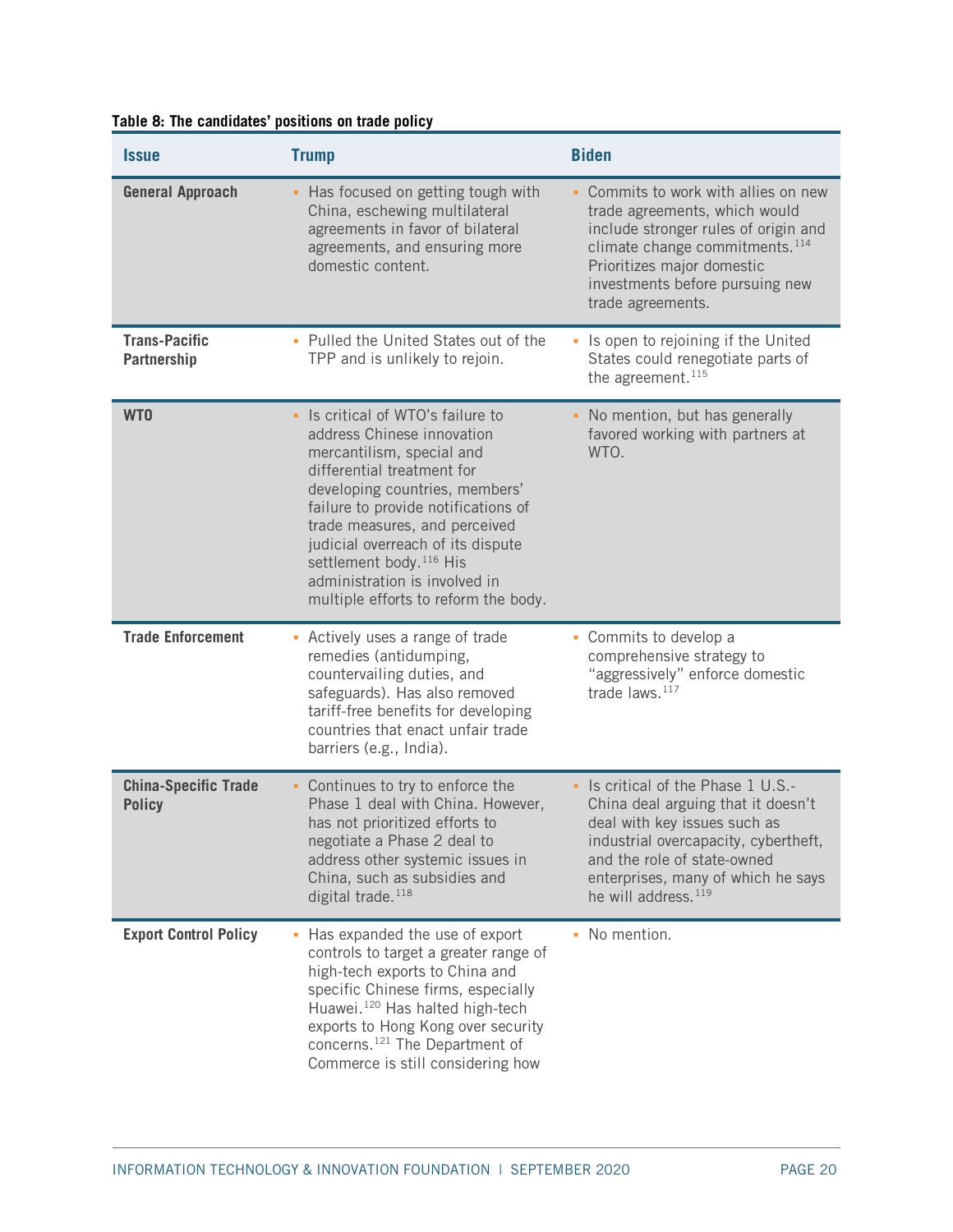| <i><b>Issue</b></i>                                | <b>Trump</b>                                                                                                                                                                                                                                                                                                                            | <b>Biden</b>                                                                                                                                                                                                                                                                                                                                                                                                                                                                    |
|----------------------------------------------------|-----------------------------------------------------------------------------------------------------------------------------------------------------------------------------------------------------------------------------------------------------------------------------------------------------------------------------------------|---------------------------------------------------------------------------------------------------------------------------------------------------------------------------------------------------------------------------------------------------------------------------------------------------------------------------------------------------------------------------------------------------------------------------------------------------------------------------------|
|                                                    | to apply export controls to new and<br>emerging technologies. <sup>122</sup>                                                                                                                                                                                                                                                            |                                                                                                                                                                                                                                                                                                                                                                                                                                                                                 |
| <b>Export-Import (EXIM)</b><br><b>Bank</b>         | . In 2019, supported the<br>reauthorization of EXIM for seven<br>years and created a unit within<br>EXIM to neutralize the advantages<br>of China's opaque export financing<br>regime. <sup>123</sup>                                                                                                                                   | Supported the EXIM Bank during<br>the Obama administration. His only<br>campaign mention is he would<br>prohibit funding for coal-fired<br>power plants. <sup>124</sup>                                                                                                                                                                                                                                                                                                         |
| <b>Trade Adjustment</b><br><b>Assistance (TAA)</b> | • Several Trump administration<br>budget proposals have cut or<br>eliminated funding for TAA. <sup>125</sup> The<br>Department of Labor is considering<br>reforms that would improve TAA in<br>some ways. <sup>126</sup>                                                                                                                | No specific mention of TAA, but<br>Biden supports greater funding for<br>broader workforce skills<br>development programs. <sup>127</sup>                                                                                                                                                                                                                                                                                                                                       |
| <b>Digital Free Trade</b>                          | Enacted improved digital trade<br>provisions in the United States-<br>Mexico-Canada Agreement<br>(USMCA). Rejected a deal with<br>India, in part due to the lack of<br>strong digital provisions. Enacted a<br>digital trade agreement with Japan<br>and is pursuing similar agreements<br>with Australia and Brazil.                   | No mention.                                                                                                                                                                                                                                                                                                                                                                                                                                                                     |
| <b>Buy American</b>                                | • The Trump administration has<br>enacted stronger "Buy American"<br>provisions, especially for iron and<br>steel products. <sup>128</sup> Trump also<br>signed an executive order to<br>require certain essential drugs and<br>medical supplies purchased by the<br>federal government be<br>manufactured domestically. <sup>129</sup> | Strongly supports Buy American<br>provisions (including via a \$400<br>billion procurement investment<br>proposal) and will require federally<br>funded infrastructure projects to<br>source materials in the United<br>States. <sup>130</sup> Commits to tighten<br>domestic content rules, limit<br>waivers to Buy American<br>requirements, and extend Buy<br>American provisions to other forms<br>of government assistance, such as<br>publicly funded R&D. <sup>131</sup> |
| <b>Tariff Policy</b>                               | • Uses higher tariffs for economic<br>(domestic steel and aluminum<br>support) and trade objectives,<br>including to create leverage in<br>negotiations with China.                                                                                                                                                                     | • Will review existing Section 232<br>tariffs and other tariff increases. Is<br>open to using tariffs as part of new<br>trade strategy. <sup>132</sup>                                                                                                                                                                                                                                                                                                                          |
| <b>Currency Manipulation</b>                       | • USMCA is the first agreement in<br>U.S. trade policy history to directly<br>address currency manipulation. <sup>133</sup>                                                                                                                                                                                                             | Opposes efforts to manipulate<br>u,<br>currency as a way of gaining an<br>unfair trade advantage. Supports<br>new transparency, consultation,                                                                                                                                                                                                                                                                                                                                   |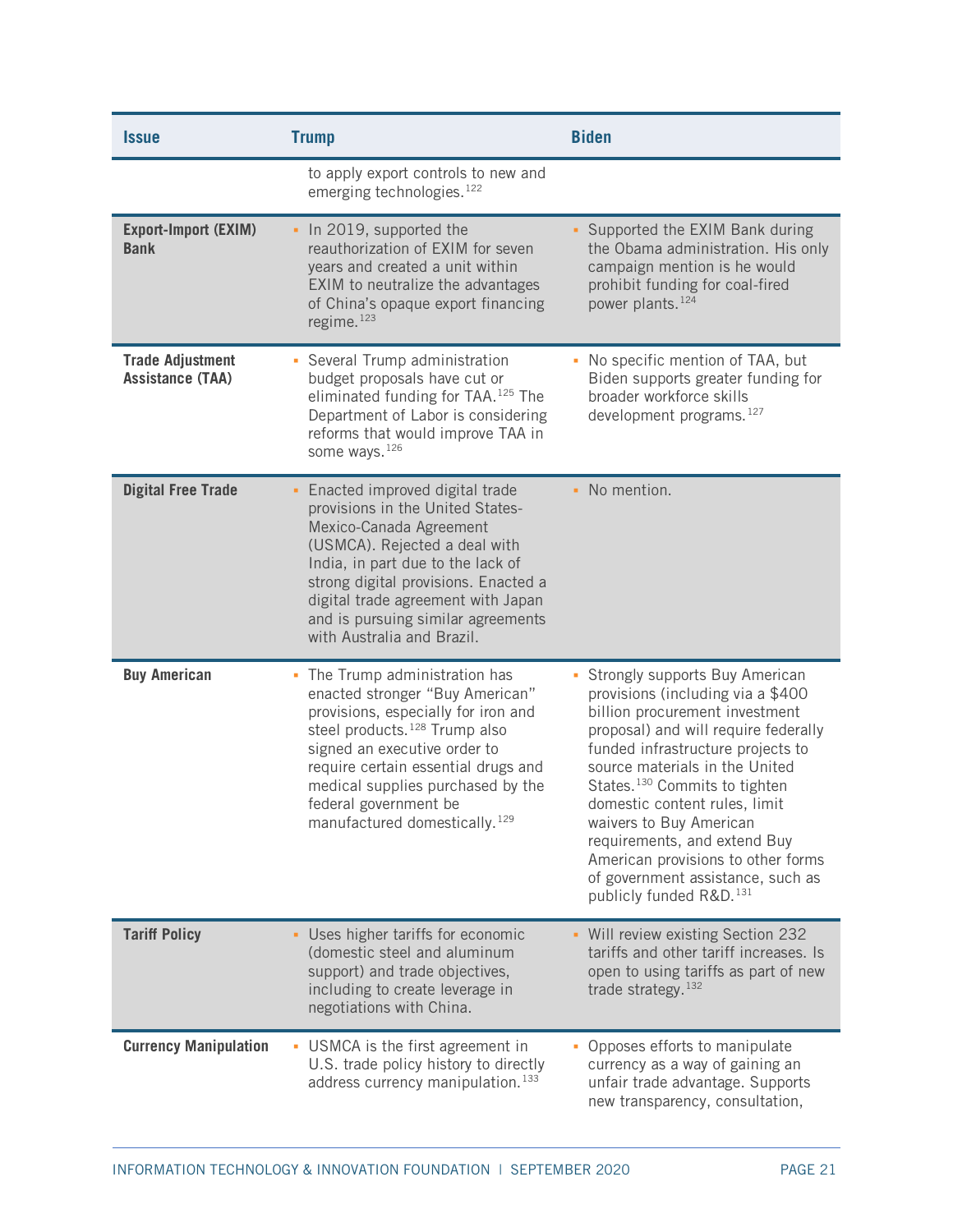| <i><b>Issue</b></i>      | <b>Trump</b>                                              | <b>Biden</b>                                                                                                                                                                                                                                             |
|--------------------------|-----------------------------------------------------------|----------------------------------------------------------------------------------------------------------------------------------------------------------------------------------------------------------------------------------------------------------|
|                          |                                                           | and enforcement provisions in<br>trade agreements. <sup>134</sup>                                                                                                                                                                                        |
| <b>Clean/Green Trade</b> | • Trade policy does not address<br>climate change issues. | • Commits to impose carbon<br>adjustment fees or quotas on<br>carbon-intensive goods from<br>countries that are failing to meet<br>their climate commitments. Will<br>includes Paris climate<br>commitments as part of future<br>trade agreements. $135$ |

# <span id="page-21-0"></span>**ADVANCED MANUFACTURING**

A robust, advanced manufacturing sector remains critical to the health of the overall U.S. economy. In 2018, America's approximately 250,000 manufacturers contributed \$2.3 trillion to the economy, accounted for \$1.4 trillion in exports (with 27 percent growth in manufacturing exports from 2010 to 2018), and employed 12.7 percent of the U.S. workforce.

Yet, despite its importance, U.S. manufacturing continues to struggle. Real manufacturing value added declined 13 percent from 2007 to 2019, from 13.2 percent of GDP to 11.5 percent. And, when controlling for the statistical overstatement of output growth in the computer industry, it fell by 20 percent, from 12.1 to just 9.7 percent. In terms of manufacturing value added as a share of U.S. GDP, it fell from 16 percent in 1997 to just 11 percent in the third quarter of 2019. Likewise, U.S. manufacturing sector productivity has stagnated, increasing just 0.5 percent annually over the five years from 2011 to 2016, well below the growth rate of 3.2 percent from 1987 to 2016. However, from January 2015 through January 2020, U.S. manufacturing employment did grow (0.9 percent annually), compared to many years of prior decline.

As ITIF has argued, the United States needs to develop a serious national manufacturing strategy, and implement much better tax, talent, technology, and trade (the "4 Ts") policies to help U.S. manufacturing and other traded sectors thrive and remain globally competitive. Both candidates have recognized the central importance manufacturing plays in underpinning U.S. economic vitality, as [table 9](#page-21-1) illustrates.

| <i><b>Issue</b></i>                                                         | <b>Trump</b>                                                                                                                                                                                            | <b>Biden</b>                                                                                                |
|-----------------------------------------------------------------------------|---------------------------------------------------------------------------------------------------------------------------------------------------------------------------------------------------------|-------------------------------------------------------------------------------------------------------------|
| Promulgate an<br><b>Advanced</b><br><b>Manufacturing</b><br><b>Strategy</b> | • In 2018, released "Strategy for<br>American Leadership in Advanced<br>Manufacturing." <sup>136</sup><br>• Wants to offer tax credits to entice<br>U.S. firms to move factories out of<br>China. $137$ | Calls for development of a<br>٠<br>comprehensive "manufacturing<br>and innovation strategy." <sup>138</sup> |

<span id="page-21-1"></span>

|  |  |  | Table 9: The candidates' positions on advanced manufacturing policy |  |
|--|--|--|---------------------------------------------------------------------|--|
|  |  |  |                                                                     |  |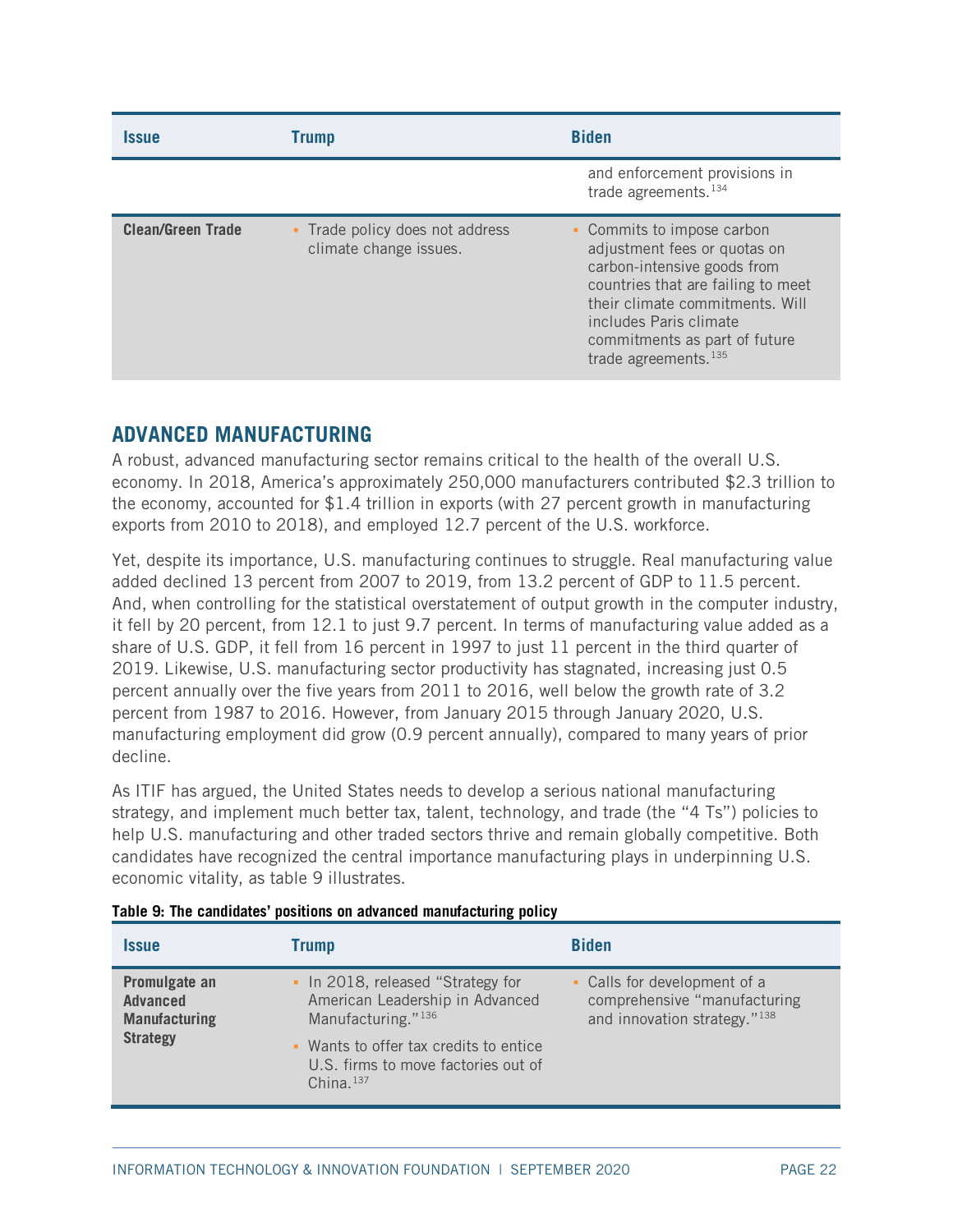| <i><b>Issue</b></i>                                                                                      | <b>Trump</b>                                                                                                                                                                                                                                                                                                                                                                                                                                                                                                                                                                                                                                                                                     | <b>Biden</b>                                                                                                                                                                                                                                                                                                                                                   |
|----------------------------------------------------------------------------------------------------------|--------------------------------------------------------------------------------------------------------------------------------------------------------------------------------------------------------------------------------------------------------------------------------------------------------------------------------------------------------------------------------------------------------------------------------------------------------------------------------------------------------------------------------------------------------------------------------------------------------------------------------------------------------------------------------------------------|----------------------------------------------------------------------------------------------------------------------------------------------------------------------------------------------------------------------------------------------------------------------------------------------------------------------------------------------------------------|
| <b>Manufacturing USA</b>                                                                                 | • DOE established a 15th<br>Manufacturing USA Institute:<br>"Clean Energy Manufacturing<br>Innovation Institute: Cybersecurity<br>in Energy-Efficient<br>Manufacturing." <sup>139</sup><br>• FY 2021 budget calls for one new<br>NIST (open competition) and one<br>new Department of Defense<br>Manufacturing USA Institute<br>(focused on synthetic biology<br>manufacturing. and funded with a<br>\$15 billion federal investment).<br>• FY 2021 budget would drop<br>Department of Defense support for<br>the eight public-private<br>manufacturing innovation<br>institutes established under the<br>Manufacturing USA program by<br>\$105 million, a 63 percent<br>decline. <sup>140</sup> | • Plans to keep Manufacturing USA<br>at 15 institutes, but no stated<br>plans to expand Manufacturing<br>USA network.<br>Proposes more than 50<br>communities to be chosen as<br>technology hubs that would build<br>on Manufacturing USA, combining<br>new federal R&D investment with<br>workforce development and<br>business participation. <sup>141</sup> |
| <b>Manufacturing</b><br><b>Extension Partnership</b><br>(MEP)                                            | • Trump administration budget<br>requests have repeatedly called for<br>zeroing out MEP funding. <sup>142</sup>                                                                                                                                                                                                                                                                                                                                                                                                                                                                                                                                                                                  | - Calls for quadrupling MEP funding<br>(which would bring it close to<br>\$600 million annually). <sup>143</sup>                                                                                                                                                                                                                                               |
| <b>Regional</b><br><b>Manufacturing</b><br><b>Support</b>                                                | • No position.                                                                                                                                                                                                                                                                                                                                                                                                                                                                                                                                                                                                                                                                                   | Expands "Manufacturing<br>Innovation Partnerships" linking<br>manufacturing institutes,<br>universities and colleges,<br>employers and unions, and state<br>and local governments. <sup>144</sup>                                                                                                                                                              |
| <b>Provide Capital to</b><br><b>Small and Medium-</b><br><b>Sized Enterprises</b><br>(SME) Manufacturers | • No position.                                                                                                                                                                                                                                                                                                                                                                                                                                                                                                                                                                                                                                                                                   | • Establishes a credit facility to<br>supply capital to SME<br>manufacturers to facilitate plant<br>modernization and energy<br>efficiency. <sup>145</sup>                                                                                                                                                                                                     |
| <b>Tax-Related</b><br><b>Manufacturing</b><br><b>Incentives</b>                                          | • No position (see tax section for<br>general tax proposals).                                                                                                                                                                                                                                                                                                                                                                                                                                                                                                                                                                                                                                    | Would pass a "Manufacturing Tax<br>u,<br>Credit" that promotes revitalizing,<br>renovating, or modernizing existing<br>or recently closed manufactured<br>facilities. <sup>146</sup>                                                                                                                                                                           |
| <b>Apprenticeships and</b><br><b>Workforce Training</b>                                                  | Department of Labor, through the<br>National Apprenticeship Act,<br>expedited the development of<br>apprenticeships by authorizing<br>third-party organizations to approve                                                                                                                                                                                                                                                                                                                                                                                                                                                                                                                       | Would expand registered<br>apprenticeship training programs<br>such as the Industrial                                                                                                                                                                                                                                                                          |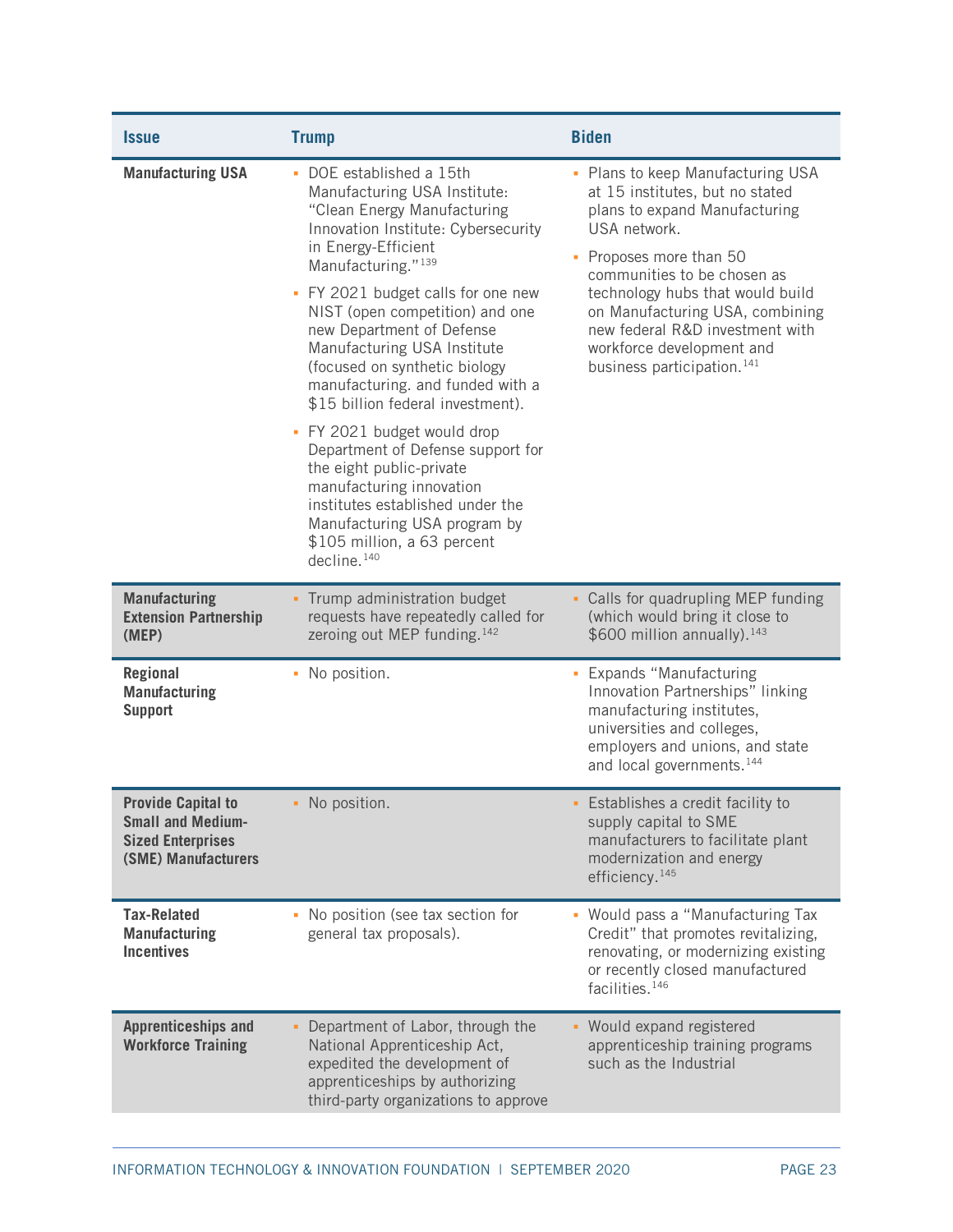| <b>Issue</b>             | <b>Trump</b>                                                                                                                                                                                                                        | <b>Biden</b>                                                                                                                                                                    |
|--------------------------|-------------------------------------------------------------------------------------------------------------------------------------------------------------------------------------------------------------------------------------|---------------------------------------------------------------------------------------------------------------------------------------------------------------------------------|
|                          | new "industry-recognized<br>apprenticeship programs," or<br>$IRAPs.$ <sup>147</sup>                                                                                                                                                 | Manufacturing Technician<br>Apprenticeship program. <sup>149</sup>                                                                                                              |
|                          | • Established the National Council<br>for the American Worker, tasked<br>with developing a workforce<br>strategy for the jobs of the<br>future. $148$                                                                               |                                                                                                                                                                                 |
| <b>Opportunity Zones</b> | Revitalize distressed communities<br>through Opportunity Zones, with<br>the White House Opportunity and<br>Revitalization Council having taken<br>more than 175 actions to<br>encourage investment in such<br>zones. <sup>150</sup> | Supports Opportunity Zones<br>approach, but calls for reforms,<br>including mandatory impact<br>reporting and adjustments to<br>achieve greater racial equality. <sup>151</sup> |

# <span id="page-23-0"></span>**LIFE SCIENCES**

While the United States was a global also-ran in life-sciences innovation well into the 1980s, a series of conscientious and bipartisan public policies introduced over the decades since have turned America into the world's life-sciences innovation leader. These policies have included significant federal investment in life-sciences basic research, robust intellectual property (IP) protections, effective technology transfer policies, an effective regulatory environment, investment incentives, and, importantly, drug pricing policies that enable companies to invest in high-risk drug development.

Today, the United States leads the world in most indices of life-sciences R&D investment and innovation. The country has been the world's largest global funder of biomedical R&D investment over the past two decades, considering all investments made by government, companies, foundations, and universities—a share some analyses suggest reached as high as 70 to 80 percent over that period. And from 2004 to 2018, U.S.-headquartered life-sciences companies produced almost twice as many new drugs as did firms in Europe, and 3 to 4 times as many as Japan.

But despite U.S. strengths in biopharmaceutical R&D and innovation, manufacturing has faltered. In fact, from 2009 to 2018, real U.S. value-added output in pharmaceutical and medicines manufacturing fell by nearly one-third, while the rest of U.S. manufacturing increased by 23 percent. Partly as a consequence, the U.S. trade balance in pharmaceuticals has grown from a deficit of \$16 billion in 2010 to a deficit of \$77 billion in 2019.

But global competition in the sector is intensifying rapidly, meaning that if the United States is serious about maximizing its biopharmaceutical competitiveness, Washington needs to put in place a robust national biopharmaceutical competitiveness strategy.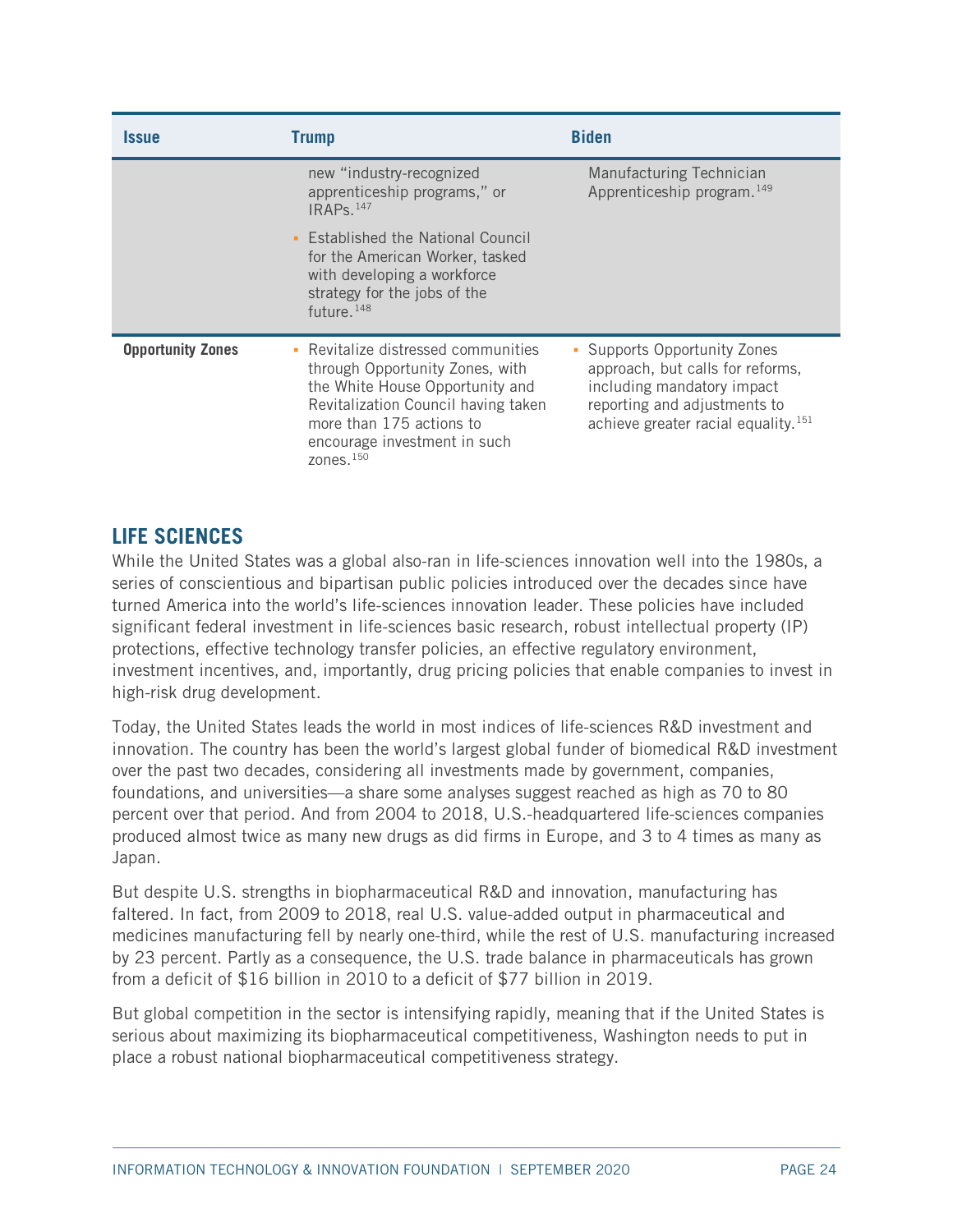Before the COVID-19 crisis, the Trump administration had not particularly prioritized increasing federal funding for basic life-science research, although billions have subsequently been pumped in due to the exigency of the crisis. Candidate Biden has called for significantly increased biomedical R&D expenditures. While both candidates support innovation-enhancing policies in the sector, they would also seek to embrace drug price control policies such as international reference pricing, which would reduce drug company revenues that could be reinvested in research to produce future generations of biomedical innovation. [Table 10](#page-24-0) lists Biden's and Trump's positions on life-sciences policy.

| <b>Issue</b>                                           | <b>Trump</b>                                                                                                                                                                                                                                                                                                                                                                                                                                                                                                                                                                                                                                                                                                  | <b>Biden</b>                                                                                                                                                                                                                                                                                                                                                                                                                |
|--------------------------------------------------------|---------------------------------------------------------------------------------------------------------------------------------------------------------------------------------------------------------------------------------------------------------------------------------------------------------------------------------------------------------------------------------------------------------------------------------------------------------------------------------------------------------------------------------------------------------------------------------------------------------------------------------------------------------------------------------------------------------------|-----------------------------------------------------------------------------------------------------------------------------------------------------------------------------------------------------------------------------------------------------------------------------------------------------------------------------------------------------------------------------------------------------------------------------|
| <b>Combatting COVID-19</b>                             | • Operation Warp Speed, which<br>seeks to deliver 300 million doses<br>of a safe, effective vaccine for<br>COVID-19 by January 2021, has<br>committed over \$10 billion in<br>funds for the development of<br>COVID-19 therapeutics and<br>vaccines. <sup>152</sup><br>• Has refrained from developing a<br>comprehensive national strategy to<br>combat COVID-19, leaving more<br>responsibility to U.S. states.<br>• FY 2022 budget request creates<br>new R&D priority for "American<br>Public Health Security and<br>Innovation" which includes new<br>funding for infectious-disease<br>modeling, prediction, and<br>forecasting, as well as diagnostic,<br>vaccine, and therapeutic R&D. <sup>153</sup> | - Would see to it the Biomedical<br>Advanced Research and<br>Development Authority (BARDA)<br>has necessary resources to ensure<br>adequate production of COVID-19<br>therapeutics and vaccines. <sup>154</sup><br>• Would introduce a comprehensive<br>national strategy to address COVID-<br>19, including ensuring adequate<br>availability of testing kits<br>nationwide and mandating mask-<br>wearing. <sup>155</sup> |
| <b>National Institutes of</b><br><b>Health Funding</b> | • Trump administration's FY 2021<br>budget proposal (released in<br>February 2020) called for 7<br>percent decrease in NIH funding<br>(from $$41$ billion to $$38.7$<br>billion). <sup>156</sup><br>• In March 2020, the administration<br>requested an additional \$440<br>million for the National Institute of<br>Allergy and Infectious Disease (and<br>actual FY 2020 NIH funding<br>became \$41.7 with additional<br>congressional appropriations). <sup>157</sup>                                                                                                                                                                                                                                      | • Proposal for \$300 billion in<br>innovation funding calls for "major<br>increases" in NIH funding, but<br>specific amount not<br>enumerated. <sup>158</sup>                                                                                                                                                                                                                                                               |
| <b>Drug Pricing</b>                                    | - Wants to introduce "price controls<br>on drugs that would cut the cost of                                                                                                                                                                                                                                                                                                                                                                                                                                                                                                                                                                                                                                   | • Proposes, for Medicare programs,<br>limiting price increases for all<br>brand, biotech, and "abusively                                                                                                                                                                                                                                                                                                                    |

<span id="page-24-0"></span>

| Table 10: The candidates' positions on life-sciences policy |  |
|-------------------------------------------------------------|--|
|-------------------------------------------------------------|--|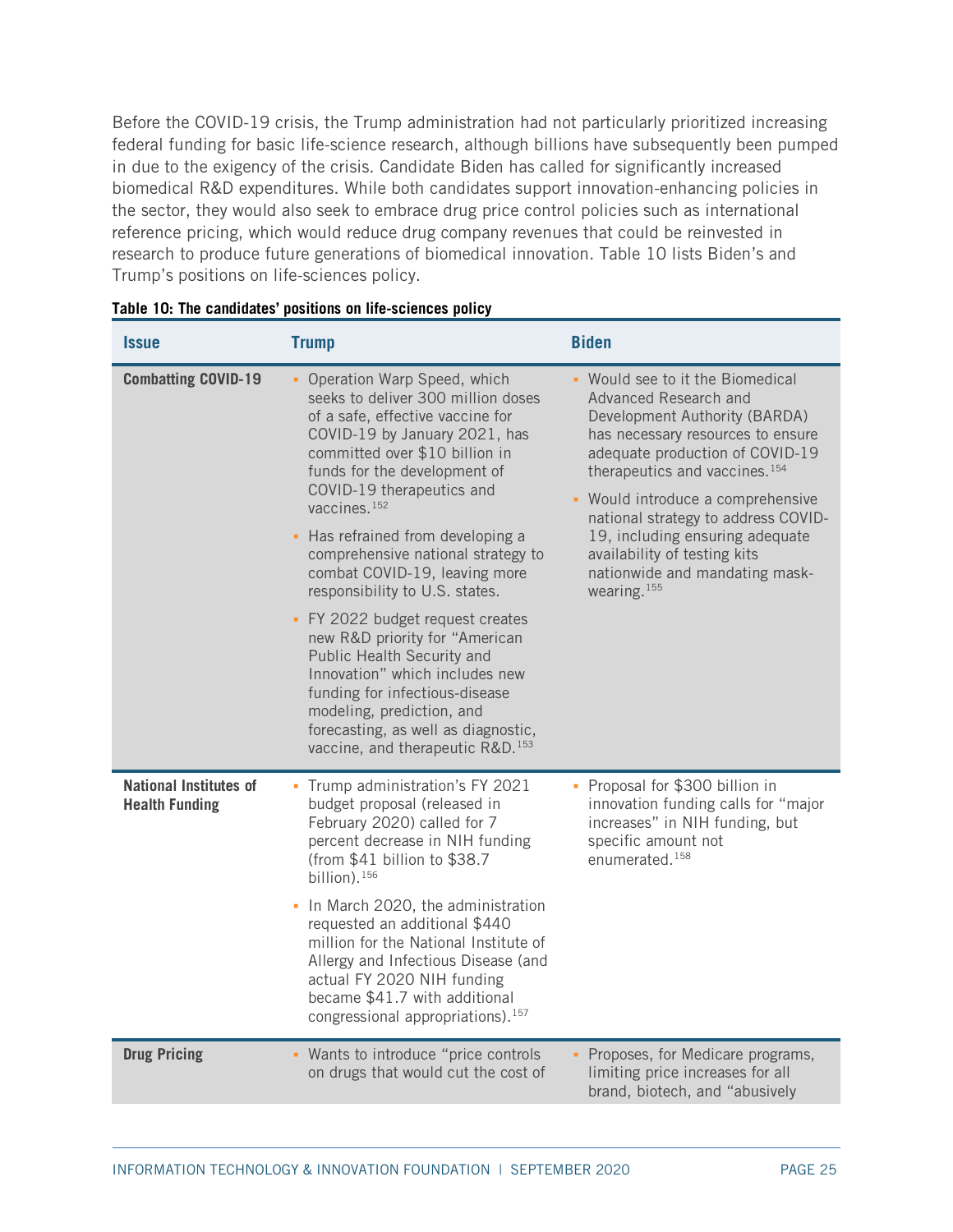| <i><b>Issue</b></i> | Trump                                                             | <b>Biden</b>                                 |
|---------------------|-------------------------------------------------------------------|----------------------------------------------|
|                     | a patient's prescriptions by up to<br>70 percent." <sup>159</sup> | priced generic drugs" to<br>inflation. $160$ |

# <span id="page-25-0"></span>**CLEAN ENERGY INNOVATION**

The positions of President Trump and Vice-President Biden contrast sharply on clean energy innovation policy. President Trump has supported policies that aid carbon-intensive technologies, such as coal plants and higher-mileage vehicles, while proposing that federal funding for clean energy R&D be reduced significantly in each of his budgets. Vice-President Biden has proposed that energy R&D funding be increased substantially as part of an overall expenditure of \$300 billion on R&D over four years. He has also called for the United States to achieve net-zero emissions as a nation by 2050, and to decarbonize the electricity grid by 2035.

The two candidates have deviated slightly from these general positions in a few areas. President Trump's administration, for instance, is pursuing the Energy Storage Grand Challenge, which could encourage more-rapid adoption of variable renewable energy technologies, such as wind and solar power. Vice-President Biden includes carbon capture, utilization, and storage (CCUS) among his technology priorities, rejecting calls to eliminate fossil fuel use altogether from some supporters of Bernie Sanders.

| <b>Issue</b>                                                             | <b>Trump</b>                                                                                                                                                                                           | <b>Biden</b>                                                                                                                                                                         |
|--------------------------------------------------------------------------|--------------------------------------------------------------------------------------------------------------------------------------------------------------------------------------------------------|--------------------------------------------------------------------------------------------------------------------------------------------------------------------------------------|
| <b>General Approach to</b><br><b>Energy and Climate</b><br><b>Policy</b> | - Has promoted a strategy of "energy<br>dominance," emphasizing<br>domestic energy supplies, the<br>provision of affordable energy, and<br>energy system resilience and<br>reliability. <sup>161</sup> | Has called for achieving net-zero<br>U.S. emissions by 2050,<br>supported by \$2 trillion of<br>investment in clean energy and<br>green infrastructure over his first<br>term. $165$ |
|                                                                          | • Has questioned whether climate<br>change is occurring and whether it<br>is caused by human activity. <sup>162</sup>                                                                                  | Has promoted innovation in a wide<br>٠<br>range of low-carbon energy<br>technologies, and highlights the                                                                             |
|                                                                          | - Has rejected the Paris Climate<br>Accord and expressed opposition to<br>some clean energy technologies<br>such as wind turbines. <sup>163</sup>                                                      | need for solutions for hard-to-abate<br>sectors and negative emissions. <sup>166</sup>                                                                                               |
|                                                                          | • Has supported policies that aid<br>carbon-intensive technologies,<br>such as coal power plants and<br>higher-mileage vehicles. <sup>164</sup>                                                        |                                                                                                                                                                                      |
| <b>Federal Investment in</b><br><b>Energy R&amp;D</b>                    | • Has proposed cutting federal<br>energy R&D funding significantly,<br>including eliminating Advanced<br>Research Projects Agency-Energy                                                               | Has proposed \$300 billion over<br>four years for public R&D<br>spending, including for clean<br>energy. $168$                                                                       |

### **Table 11: The candidates' positions on clean energy innovation policy**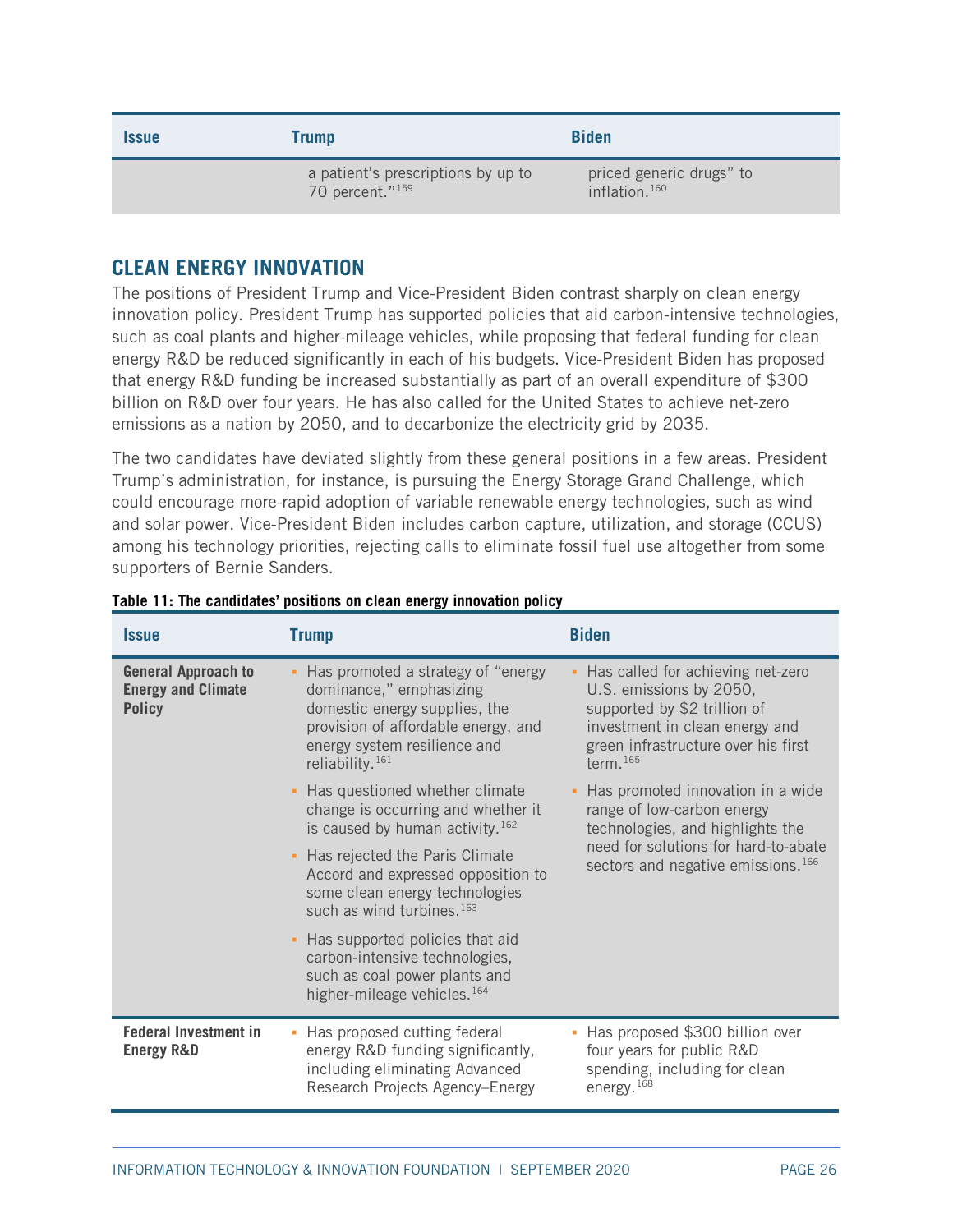| <i><b>Issue</b></i>                                                                                  | <b>Trump</b>                                                                                                                                                                                                                                                                                                                                                                                                                                                                                                                         | <b>Biden</b>                                                                                                                                                                                                                                                                                                                                                                                                                            |
|------------------------------------------------------------------------------------------------------|--------------------------------------------------------------------------------------------------------------------------------------------------------------------------------------------------------------------------------------------------------------------------------------------------------------------------------------------------------------------------------------------------------------------------------------------------------------------------------------------------------------------------------------|-----------------------------------------------------------------------------------------------------------------------------------------------------------------------------------------------------------------------------------------------------------------------------------------------------------------------------------------------------------------------------------------------------------------------------------------|
|                                                                                                      | (ARPA-E) and weakening support<br>for "later-stage" applied R&D.<br>- Has proposed expanding R&D<br>investment for select technologies,<br>including grid modernization and<br>coal power generation. <sup>167</sup>                                                                                                                                                                                                                                                                                                                 | • Has called for increasing funding<br>for DOE laboratories and<br>associated regional innovation<br>ecosystems. 169<br>Has recommended creating ARPA-<br>a,<br>C (i.e., "climate"), an initiative<br>targeting "game-changing<br>technologies to help America<br>achieve our 100% clean energy<br>target." $170$                                                                                                                       |
| <b>Federal Support for</b><br><b>Clean Energy</b><br><b>Commercialization</b><br>and Deployment      | • Has opposed many policies, such<br>as tax incentives, that would<br>accelerate adoption of clean energy<br>technologies. $171$                                                                                                                                                                                                                                                                                                                                                                                                     | Has advocated "demand-pull"<br>policies, including clean energy tax<br>incentives, a price on carbon, and<br>a technology-neutral energy<br>efficiency and clean electricity<br>standard. <sup>172</sup><br>Has argued for using federal<br>٠<br>procurement to drive demand for<br>clean energy technologies as part<br>of additional \$400 billion<br>spending government-wide,<br>particularly for electric vehicles. <sup>173</sup> |
| <b>Innovation-Inducing</b><br><b>Sector-Specific</b><br><b>Policies</b>                              | • Has enacted policies that<br>disincentivize clean energy<br>innovation, including replacing the<br>Clean Power Plan with a less<br>stringent rule, rolling back the<br>Corporate Average Fuel Economy<br>(CAFE) standards, and eliminating<br>the use of the social cost of carbon<br>in regulatory decision-making. <sup>174</sup><br>- Has sought to reduce state<br>government power to pursue clean<br>electricity standards, zero-emission<br>vehicle mandates, and other<br>sector-specific climate policies. <sup>175</sup> | Has defined emission-reduction<br>goals for some major sectors,<br>including decarbonizing the<br>electric grid by 2035 and reducing<br>building emissions by 50<br>percent. <sup>176</sup><br>Has advocated accelerating<br>×,<br>progress in key technologies, such<br>as CCUS, that are needed to<br>decarbonize all sectors of the<br>economy, including industry and<br>agriculture. <sup>177</sup>                                |
| Incorporating<br><b>Environmental Justice</b><br>into Clean Energy<br><b>Innovation</b>              | - Has not prioritized environmental<br>justice in policymaking.                                                                                                                                                                                                                                                                                                                                                                                                                                                                      | Has committed to ensuring<br>disadvantaged communities<br>receive 40 percent of benefits from<br>clean energy and green<br>infrastructure investments. <sup>178</sup>                                                                                                                                                                                                                                                                   |
| <b>Fostering Innovation</b><br>in Domestic Clean<br><b>Energy Supply Chains</b><br>and Manufacturing | • Has imposed tariffs on solar panels<br>and other clean energy technology<br>imports, which has induced some<br>new domestic manufacturing. <sup>179</sup>                                                                                                                                                                                                                                                                                                                                                                          | Has proposed \$400 billion<br>investment over 10 years to create<br>industries of the future to achieve<br>net-zero emissions. <sup>182</sup>                                                                                                                                                                                                                                                                                           |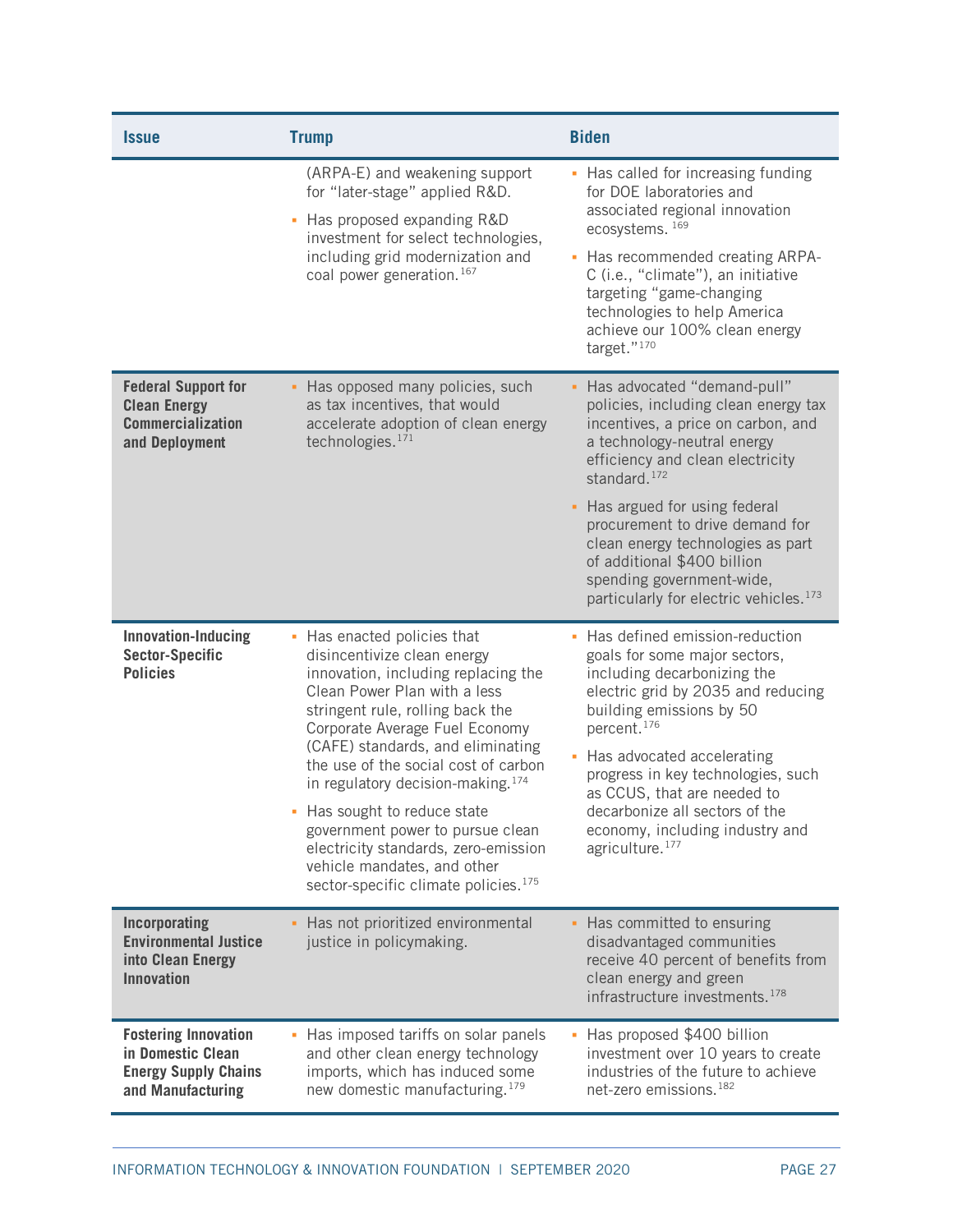| <i><b>Issue</b></i>                                                    | <b>Trump</b>                                                                                                                                                                                                            | <b>Biden</b>                                                                                                                                                                                                                                                                                                                                         |
|------------------------------------------------------------------------|-------------------------------------------------------------------------------------------------------------------------------------------------------------------------------------------------------------------------|------------------------------------------------------------------------------------------------------------------------------------------------------------------------------------------------------------------------------------------------------------------------------------------------------------------------------------------------------|
|                                                                        | - Has proposed eliminating DOE-<br>funded Manufacturing USA<br>Innovation Institutes. <sup>180</sup>                                                                                                                    | Has supported public R&D to<br>٠<br>accelerate innovation in clean<br>energy supply-chain resilience. <sup>183</sup>                                                                                                                                                                                                                                 |
|                                                                        | • Has developed the Energy Storage<br>Grand Challenge, which seeks to<br>build domestic supply chains for<br>batteries and other storage devices<br>and systems. <sup>181</sup>                                         | Has promoted using public-private<br>×<br>partnerships to boost<br>manufacturing capacity, such as<br>the Manufacturing USA Innovation<br>Institutes. <sup>184</sup>                                                                                                                                                                                 |
|                                                                        |                                                                                                                                                                                                                         | Has called for developing a<br>٠<br>national strategy for low-carbon<br>manufacturing in every state. <sup>185</sup>                                                                                                                                                                                                                                 |
| <b>U.S. Role in Global</b><br><b>Clean Energy</b><br><b>Innovation</b> | - Has set in motion U.S. withdrawal<br>from the Paris Agreement. <sup>186</sup><br>• Has sought to expand U.S. exports<br>of nuclear power technologies and<br>encouraged international<br>cooperation on CCUS R&D. 187 | Has encouraged nations<br>٠<br>participating in Mission Innovation<br>to quadruple their clean energy<br>R&D investments relative to the<br>original baseline. <sup>188</sup><br>Has called for imposing carbon<br>٠<br>adjustment fees for imports from<br>countries that do not meet their<br>international climate<br>obligations. <sup>189</sup> |

## <span id="page-27-0"></span>**CONCLUSION**

Technological innovation is a key factor in achieving virtually all of America's most important goals: improving public health, strengthening national security, improving competitiveness, ensuring robust increases in living standards, and addressing climate change.

That will not happen if government does not develop and implement a coherent set of policies to advance innovation while eschewing policies that would limit innovation. Some of this should involve public-private partnerships. Other measures should involve corporate tax and regulatory reform, including boosting innovation incentives.

**America is no longer the global innovation leader, at least on a per capita basis, and it risks losing out to China over the next decade or two. This could have serious implications for national security, and certainly serious implications for U.S. power globally.**

Republicans have long focused on limiting or denying government's contributions to bolstering U.S. innovation and competitiveness. But in the last four years, we have seen significant progress, particularly among Republican lawmakers in Congress recognizing that there is an important, proactive role for government in this area. We hope this trend will continue.

Democrats, meanwhile, have long been more willing to have government take an active role in supporting innovation and competitiveness, but that may be changing, too, with many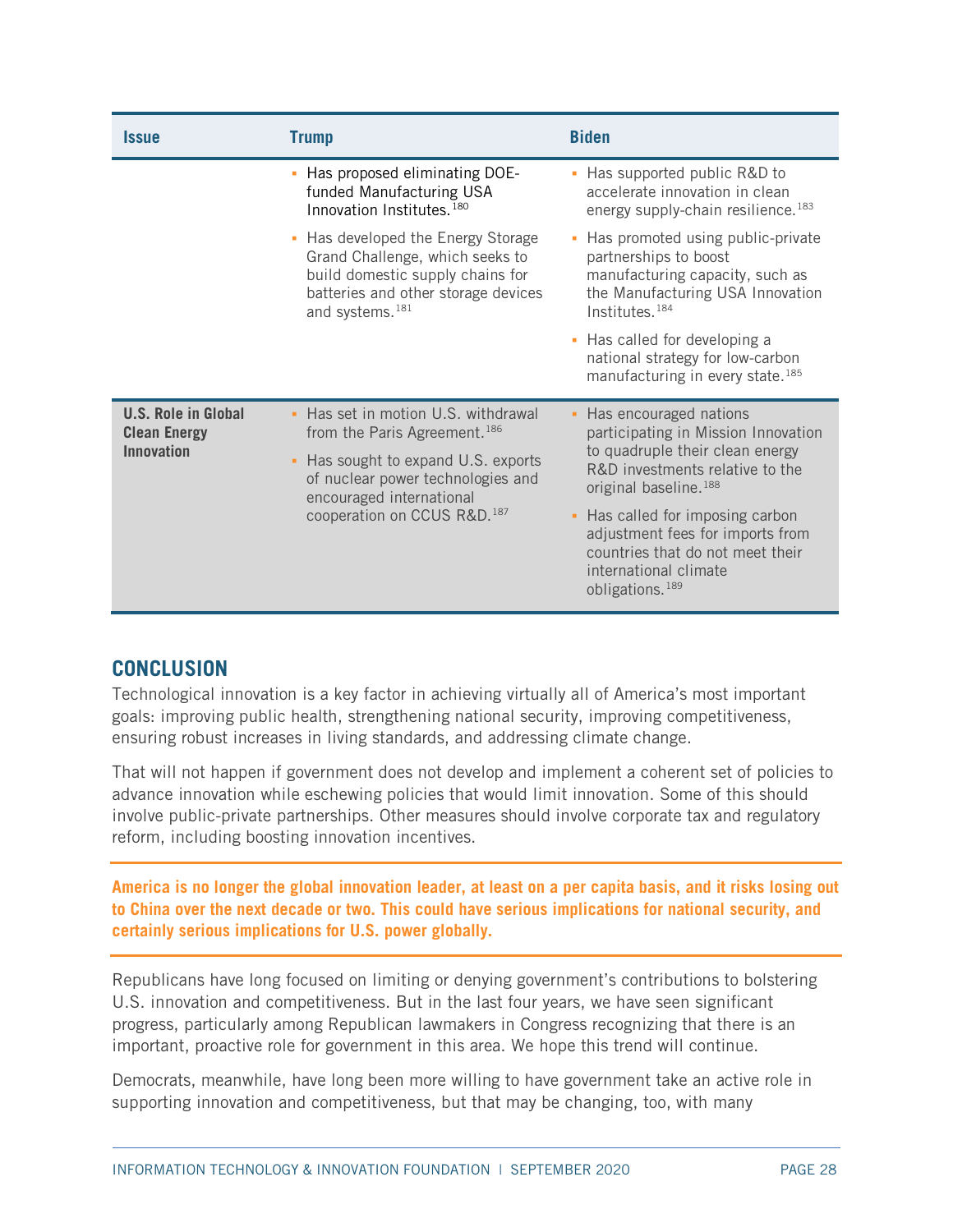progressives often seeming more interested in shackling companies, particularly big companies, and in spending a major share of political capital on pursuing a redistribution agenda, rather than a growth agenda, and placing virtually all industrial policy resources in the "green" sector.

The reality is that America is no longer the global innovation leader, at least on a per capita basis, and it risks losing out to China over the next decade or two. This could have serious implications for national security, and certainly serious implications for U.S. power globally. Whether or not the two major parties understand this threat and want to prioritize it is unclear. If they do, it will require a new era of bipartisanship—at least on the sets of issues related to competitiveness and innovation—like we enjoyed during the Cold War. It will also require a bipartisan commitment to rejecting the anti-innovation policy advice of neoclassical economists as well as the anti-big business rhetoric of progressives. Finally, it will require recognizing that the U.S. innovation system of the last 40 years needs to be overhauled and replaced with a new one, just as the United States reinvigorated itself in the 1950s in response to the Soviet threat. This will require a wide array of policy reforms and significantly more public investment in direct expenditures and indirect tax incentives.

Even in this intense election season, policymakers must work harder to develop a bipartisan consensus around the need to advance a serious and comprehensive competitiveness, innovation, and productivity strategy for the United States.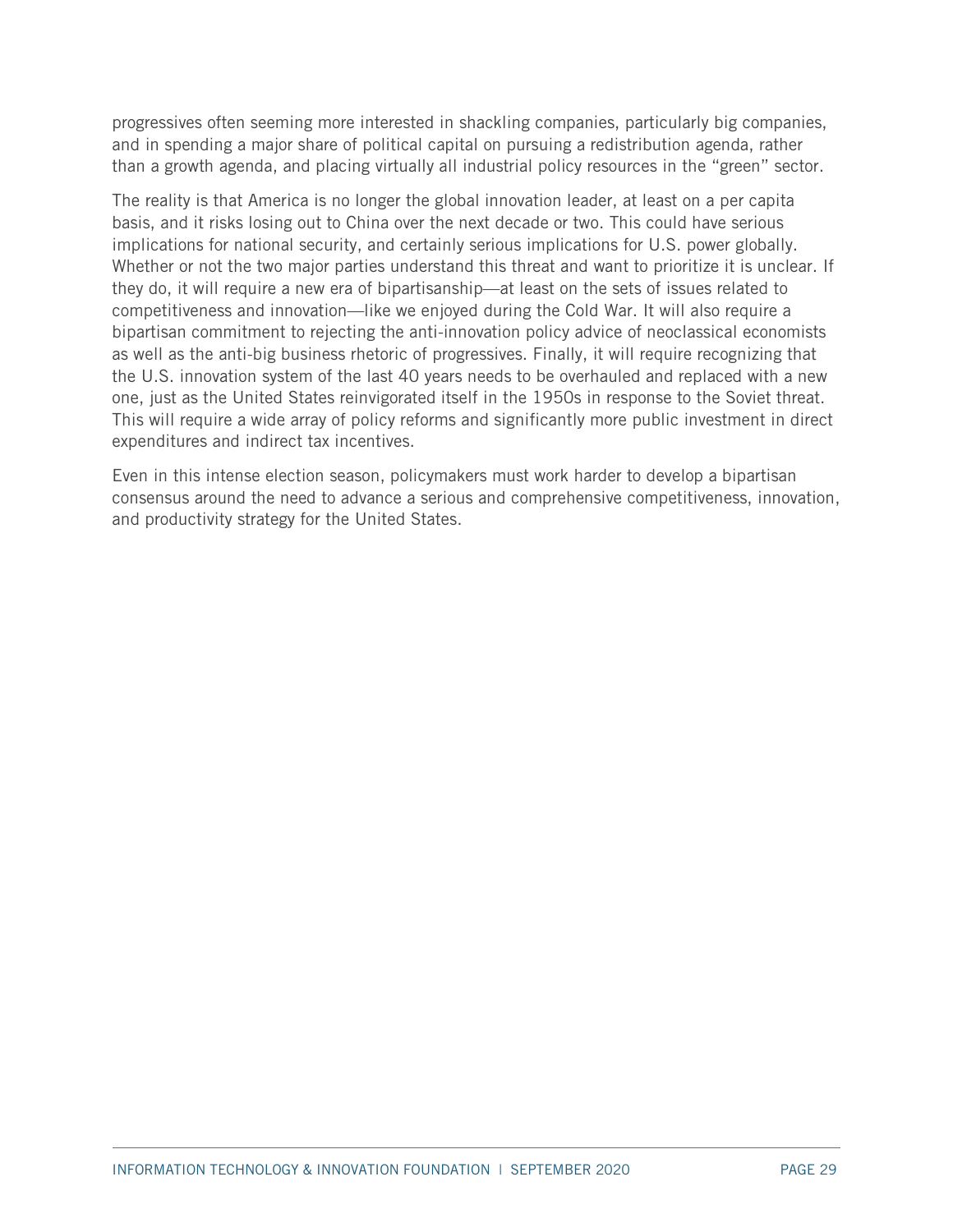# **About the Authors**

Robert D. Atkinson [\(@RobAtkinsonITIF\)](https://twitter.com/RobAtkinsonITIF) is the founder and president of ITIF. Atkinson's books include Big Is Beautiful: Debunking the Myth of Small Business (MIT, 2018), Innovation Economics: The Race for Global Advantage (Yale, 2012), and The Past and Future of America's Economy: Long Waves of Innovation That Power Cycles of Growth (Edward Elgar, 2005).

Doug Brake [\(@DBrakeITIF\)](https://twitter.com/dbrakeITIF) is a telecommunications policy analyst at ITIF. He specializes in broadband policy, wireless enforcement, and spectrum-sharing mechanisms.

Daniel Castro [\(@CastroTech\)](https://twitter.com/castrotech) is vice president at ITIF and director of its Center for Data Innovation. He writes and speaks on a variety of issues related to information technology and internet policy, including privacy, security, intellectual property, Internet governance, egovernment, and accessibility for people with disabilities.

Nigel Cory [\(@NigelCory\)](https://twitter.com/nigelcory) is an associate director covering trade policy at ITIF. He focuses on cross-border data flows, data governance, IP, and how they each relate to digital trade and the broader digital economy.

Stephen Ezell [\(@SJEzell\)](https://twitter.com/sjezell) is vice president, global innovation policy, at ITIF. He focuses on innovation policy as well as international competitiveness and trade policy issues. He is coauthor of Innovating in a Service-Driven Economy: Insights, Application, and Practice (Palgrave MacMillan, 2015) and *Innovation Economics: The Race for Global Advantage* (Yale, 2012).

Caleb Foote is a research assistant at ITIF. He graduated from Brown University with a concentration in Economics.

David M. Hart [\(@ProfDavidHart\)](https://twitter.com/profdavidhart) is a senior fellow at the ITIF and professor of public policy and director of the Center for Science, Technology, and Innovation Policy at George Mason University's Schar School of Policy and Government. He is also a former member of ITIF's board.

Joe Kennedy [\(@JV\\_Kennedy\)](https://twitter.com/JV_Kennedy) is a senior fellow at ITIF. His previous positions include chief economist with the U.S. Department of Commerce and general counsel for the U.S. Senate Permanent Subcommittee on Investigations.

Robert Rozansky [\(@Rob\\_Rozansky\)](https://twitter.com/rob_rozansky) is a senior policy analyst at ITIF focusing on clean energy innovation.

## **About ITIF**

The Information Technology and Innovation Foundation (ITIF) is a nonprofit, nonpartisan research and educational institute focusing on the intersection of technological innovation and public policy. Recognized as the world's leading science and technology think tank, ITIF's mission is to formulate and promote policy solutions that accelerate innovation and boost productivity to spur growth, opportunity, and progress.

For more information, visit us at [www.itif.org.](http://www.itif.org/)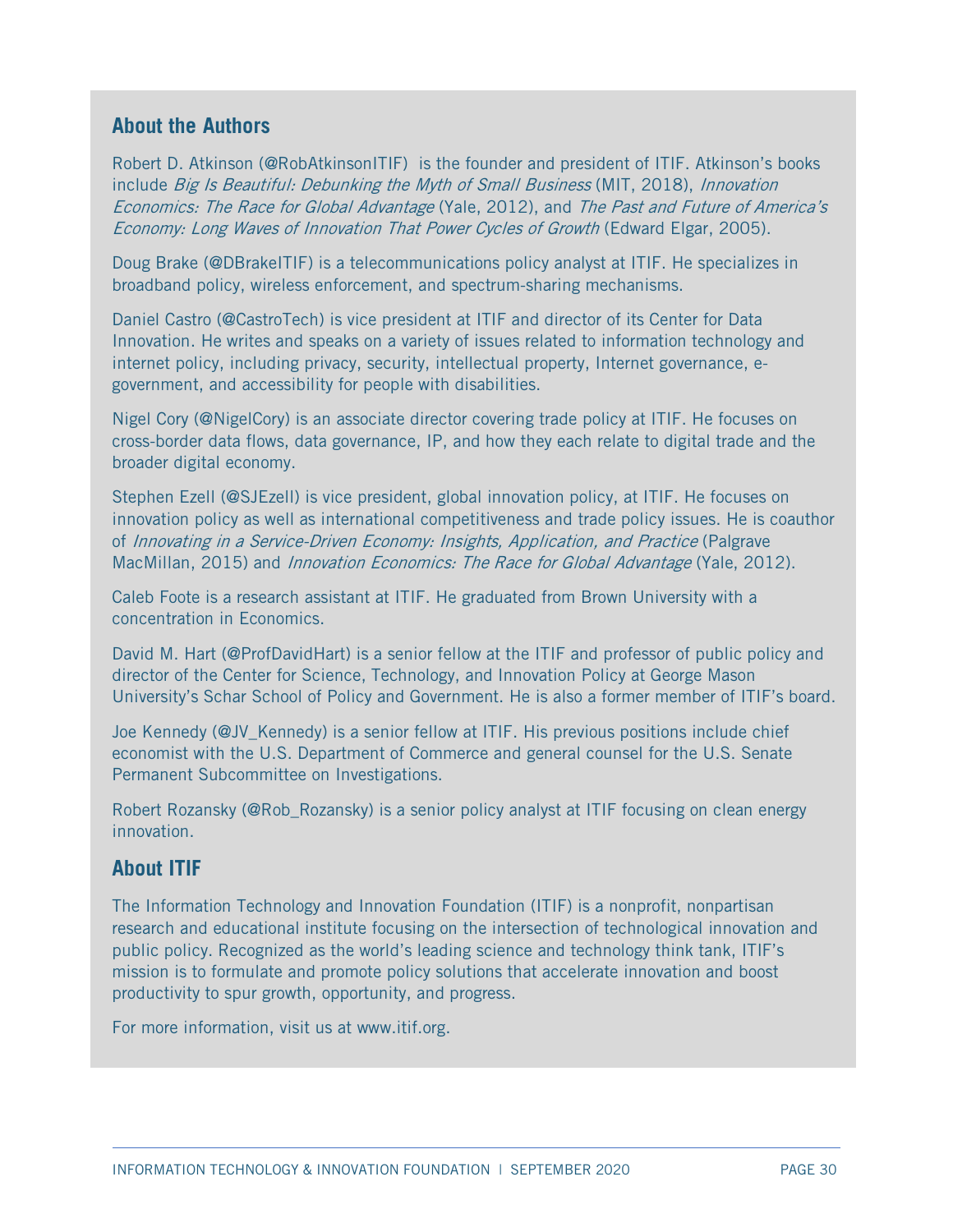# <span id="page-30-0"></span>**ENDNOTES**

- <span id="page-30-1"></span>1. John Lester and Jacek Warda, "Enhanced Tax Incentives for R&D Would Make Americans Richer" (ITIF, September 2020), https://itif.org/publications/2020/09/08/enhanced-tax-incentives-rd-wouldmake-americans-richer.
- <span id="page-30-2"></span>2. National Institute of Standards and Technology (NIST), "Return on Investment Initiative: Final Green Paper" (NIST, April 2019), [https://nvlpubs.nist.gov/nistpubs/SpecialPublications/NIST.SP.1234.pdf.](https://nvlpubs.nist.gov/nistpubs/SpecialPublications/NIST.SP.1234.pdf)
- <span id="page-30-3"></span>3. Jeffrey Mervis, "Trump's new budget cuts all but a favored few science programs," Science, February 11, 2020, [https://www.sciencemag.org/news/2020/02/trump-s-new-budget-cuts-all](https://www.sciencemag.org/news/2020/02/trump-s-new-budget-cuts-all-favored-few-science-programs)[favored-few-science-programs#.](https://www.sciencemag.org/news/2020/02/trump-s-new-budget-cuts-all-favored-few-science-programs)
- <span id="page-30-4"></span>4. Sara Castellanos, "White House Plans to Boost AI, Quantum Funding by 30%," The Wall Street Journal, August 14, 2020, [https://www.wsj.com/articles/white-house-plans-to-boost-ai-quantum](https://www.wsj.com/articles/white-house-plans-to-boost-ai-quantum-funding-by-30-11597420800)[funding-by-30-11597420800.](https://www.wsj.com/articles/white-house-plans-to-boost-ai-quantum-funding-by-30-11597420800)
- <span id="page-30-5"></span>5. "THE BIDEN PLAN TO ENSURE THE FUTURE IS 'MADE IN ALL OF AMERICA' BY ALL OF AMERICA'S WORKERS," joebiden.com [https://joebiden.com/made-in-america/.](https://joebiden.com/made-in-america/)
- <span id="page-30-6"></span>6. [Brittany Renee Mayes,](https://www.washingtonpost.com/people/brittany-renee-mayes/) Jennifer Liberto, and [Damian Paletta,](https://www.washingtonpost.com/people/damian-paletta) "What Trump proposed in his 2021 budget," The Washington Post, February 10, 2020, https://www.washingtonpost.com/graphics/2020/business/trump-budget-2021/.
- <span id="page-30-7"></span>7. Matt Hourihan, "AAAS Guide to the President's Budget: Research & Development FY 2021" (American Association for the Advancement of Sciences, April 2020), 8–11, https://www.aaas.org/sites/default/files/2020- 06/AAAS%20Guide%20to%20R%26D%20FY%202021.pdf.
- <span id="page-30-8"></span>8. Joe Gould, "Biden not planning defense cuts, but they may come anyway," Defense News, September 11, 2020, https://www.defensenews.com/congress/2020/09/11/biden-not-planningdefense-cuts-but-they-may-come-anyway/.
- <span id="page-30-9"></span>9. "THE BIDEN PLAN TO ENSURE THE FUTURE IS 'MADE IN ALL OF AMERICA' BY ALL OF AMERICA'S WORKERS," joebiden.com.
- <span id="page-30-10"></span>10. Daniel Castro and Ashley Johnson, "The Most Significant AI Policy Developments in the United States in 2019," Center for Data Innovation, February 7, 2020, [https://www.datainnovation.org/2020/02/the-most-significant-ai-policy-developments-in-the-united](https://www.datainnovation.org/2020/02/the-most-significant-ai-policy-developments-in-the-united-states-in-2019/)[states-in-2019/.](https://www.datainnovation.org/2020/02/the-most-significant-ai-policy-developments-in-the-united-states-in-2019/) The initiative includes five key pillars: investing in AI research and development, making federal AI resources more available, setting standards for AI, training an AI workforce, and promoting a pro-innovation international environment.
- <span id="page-30-11"></span>11. Executive Office of President Donald J. Trump, The White House, "America Will Dominate the Industries of the Future," news release, February 7, 2019, [https://www.whitehouse.gov/briefings](https://www.whitehouse.gov/briefings-statements/america-will-dominate-industries-future/)[statements/america-will-dominate-industries-future/.](https://www.whitehouse.gov/briefings-statements/america-will-dominate-industries-future/)
- <span id="page-30-12"></span>12. Vought and Droegemeier, "Memorandum for the Heads of Executive Departments and Agencies: Fiscal Year (FY) 2022 Administration R&D Budget," 4.
- <span id="page-30-13"></span>13. Asa Fitch, Kate O'Keeffe, and Bob Davis, "Trump and Chip Makers Including Intel Seek Semiconductor Self-Sufficiency," The Wall Street Journal, May 11, 2020, [https://www.wsj.com/articles/trump-and-chip-makers-including-intel-seek-semiconductor-self](https://www.wsj.com/articles/trump-and-chip-makers-including-intel-seek-semiconductor-self-sufficiency-11589103002)[sufficiency-11589103002.](https://www.wsj.com/articles/trump-and-chip-makers-including-intel-seek-semiconductor-self-sufficiency-11589103002)
- <span id="page-30-14"></span>14. "THE BIDEN PLAN TO ENSURE THE FUTURE IS 'MADE IN ALL OF AMERICA' BY ALL OF AMERICA'S WORKERS," joebiden.com.
- <span id="page-30-15"></span>15. U.S. Department of Commerce, National Institute of Standards and Technology (NIST), "NIST Releases Findings on Increasing the Innovation Impacts of Federally Funded R&D," news release,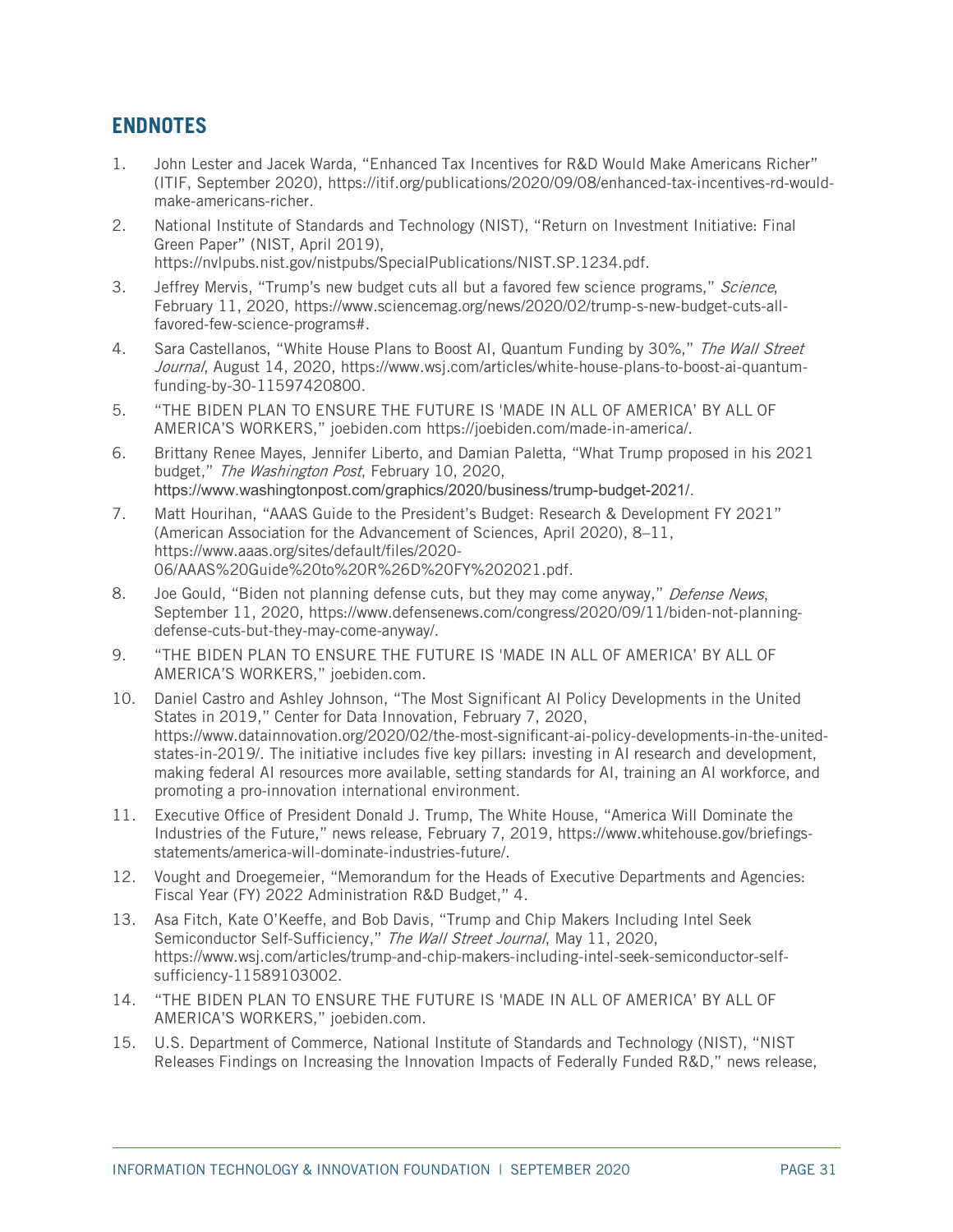April 24, 2019, [https://www.nist.gov/news-events/news/2019/04/nist-releases-findings-increasing](https://www.nist.gov/news-events/news/2019/04/nist-releases-findings-increasing-innovation-impacts-federally-funded-rd)[innovation-impacts-federally-funded-rd.](https://www.nist.gov/news-events/news/2019/04/nist-releases-findings-increasing-innovation-impacts-federally-funded-rd)

- <span id="page-31-0"></span>16. Vought and Droegemeier, "Memorandum for the Heads of Executive Departments and Agencies: Fiscal Year (FY) 2022 Administration R&D Budget," 9.
- <span id="page-31-1"></span>17. "THE BIDEN PLAN TO ENSURE THE FUTURE IS 'MADE IN ALL OF AMERICA' BY ALL OF AMERICA'S WORKERS," joebiden.com.
- <span id="page-31-2"></span>18. U.S. Senate Committee on Small Business and Entrepreneurship, "President Trump Signs Bipartisan, Bicameral Bill to Ensure Access to Small Business Loans," news release, June 21, 2018, [https://www.sbc.senate.gov/public/index.cfm/2018/6/president-trump-signs-bipartisan](https://www.sbc.senate.gov/public/index.cfm/2018/6/president-trump-signs-bipartisan-bicameral-bill-to-ensure-access-to-small-business-loans)[bicameral-bill-to-ensure-access-to-small-business-loans.](https://www.sbc.senate.gov/public/index.cfm/2018/6/president-trump-signs-bipartisan-bicameral-bill-to-ensure-access-to-small-business-loans)
- <span id="page-31-3"></span>19. Jason Rittenberg, "What Biden proposes for science and innovation," State Science and Technology Institute, August 20, 2020[, https://ssti.org/blog/what-biden-proposes-science-and-innovation.](https://ssti.org/blog/what-biden-proposes-science-and-innovation)
- <span id="page-31-4"></span>20. Vought and Droegemeier, "Memorandum for the Heads of Executive Departments and Agencies: Fiscal Year (FY) 2022 Administration R&D Budget," 9.
- <span id="page-31-5"></span>21. Ibid.
- <span id="page-31-6"></span>22. NIST "Return on Investment Initiative: Final Green Paper" 25–28.
- <span id="page-31-7"></span>23. "THE BIDEN PLAN TO ENSURE THE FUTURE IS 'MADE IN ALL OF AMERICA' BY ALL OF AMERICA'S WORKERS," joebiden.com.
- <span id="page-31-8"></span>24. Executive Office of President Donald J. Trump, The White House, "Presidential Executive Order on Strengthening the Cybersecurity of Federal Networks and Critical Infrastructure," news release, May 11, 2017, [https://www.whitehouse.gov/presidential-actions/presidential-executive-order](https://www.whitehouse.gov/presidential-actions/presidential-executive-order-strengthening-cybersecurity-federal-networks-critical-infrastructure/)[strengthening-cybersecurity-federal-networks-critical-infrastructure/;](https://www.whitehouse.gov/presidential-actions/presidential-executive-order-strengthening-cybersecurity-federal-networks-critical-infrastructure/) Executive Office of President Donald J. Trump, The White House, "Executive Order on America's Cybersecurity Workforce," news release, May 2, 2019, [https://www.whitehouse.gov/presidential-actions/executive-order-americas](https://www.whitehouse.gov/presidential-actions/executive-order-americas-cybersecurity-workforce/)[cybersecurity-workforce/.](https://www.whitehouse.gov/presidential-actions/executive-order-americas-cybersecurity-workforce/)
- <span id="page-31-9"></span>25. "Trump gives the military more latitude to use offensive cyber tools against adversaries," The Washington Post, [https://www.washingtonpost.com/world/national-security/trump-gives-the-military](https://www.washingtonpost.com/world/national-security/trump-gives-the-military-more-latitude-to-use-offensive-cyber-tools-against-adversaries/2018/08/16/75f7a100-a160-11e8-8e87-c869fe70a721_story.html)[more-latitude-to-use-offensive-cyber-tools-against-adversaries/2018/08/16/75f7a100-a160-11e8-](https://www.washingtonpost.com/world/national-security/trump-gives-the-military-more-latitude-to-use-offensive-cyber-tools-against-adversaries/2018/08/16/75f7a100-a160-11e8-8e87-c869fe70a721_story.html) [8e87-c869fe70a721\\_story.html.](https://www.washingtonpost.com/world/national-security/trump-gives-the-military-more-latitude-to-use-offensive-cyber-tools-against-adversaries/2018/08/16/75f7a100-a160-11e8-8e87-c869fe70a721_story.html)
- <span id="page-31-10"></span>26. Executive Office of President Donald J. Trump, The White House, "National Cyber Strategy of the United States of America," news release, September 2018, [https://www.whitehouse.gov/wp](https://www.whitehouse.gov/wp-content/uploads/2018/09/National-Cyber-Strategy.pdf)[content/uploads/2018/09/National-Cyber-Strategy.pdf.](https://www.whitehouse.gov/wp-content/uploads/2018/09/National-Cyber-Strategy.pdf)
- <span id="page-31-11"></span>27. "THE BIDEN PLAN FOR A CLEAN ENERGY REVOLUTION AND ENVIRONMENTAL JUSTICE," joebiden.com, [https://joebiden.com/environmental-justice-2/.](https://joebiden.com/environmental-justice-2/)
- <span id="page-31-12"></span>28. "2020 Democratic Party Platform," democrats.org, [https://democrats.org/wp](https://democrats.org/wp-content/uploads/sites/2/2020/08/2020-Democratic-Party-Platform.pdf)[content/uploads/sites/2/2020/08/2020-Democratic-Party-Platform.pdf.](https://democrats.org/wp-content/uploads/sites/2/2020/08/2020-Democratic-Party-Platform.pdf)
- <span id="page-31-13"></span>29. Colin Campbell and Pamela Engel, "'Who do they think they are?': Donald Trump blasts Apple for not unlocking San Bernardino shooter's phone," yahoo! finance, [https://finance.yahoo.com/news/think-donald-trump-blasts-apple-133241253.html.](https://finance.yahoo.com/news/think-donald-trump-blasts-apple-133241253.html)
- <span id="page-31-14"></span>30. Daniel Castro, "Why New Calls to Subvert Commercial Encryption Are Unjustified" (ITIF, July 13, 220), [https://itif.org/publications/2020/07/13/why-new-calls-subvert-commercial-encryption-are](https://itif.org/publications/2020/07/13/why-new-calls-subvert-commercial-encryption-are-unjustified)[unjustified.](https://itif.org/publications/2020/07/13/why-new-calls-subvert-commercial-encryption-are-unjustified)
- <span id="page-31-15"></span>31. "The Clean Network," U.S. Department of State website, https://www.state.gov/the-clean-network/.
- <span id="page-31-16"></span>32. "2020 Democratic Party Platform," democrats.org.
- <span id="page-31-17"></span>33. Hodan Omaar, "Department of Health and Human Service's Finalized Rules Support Interoperability" (Center for Data Innovation, May 5, 2020),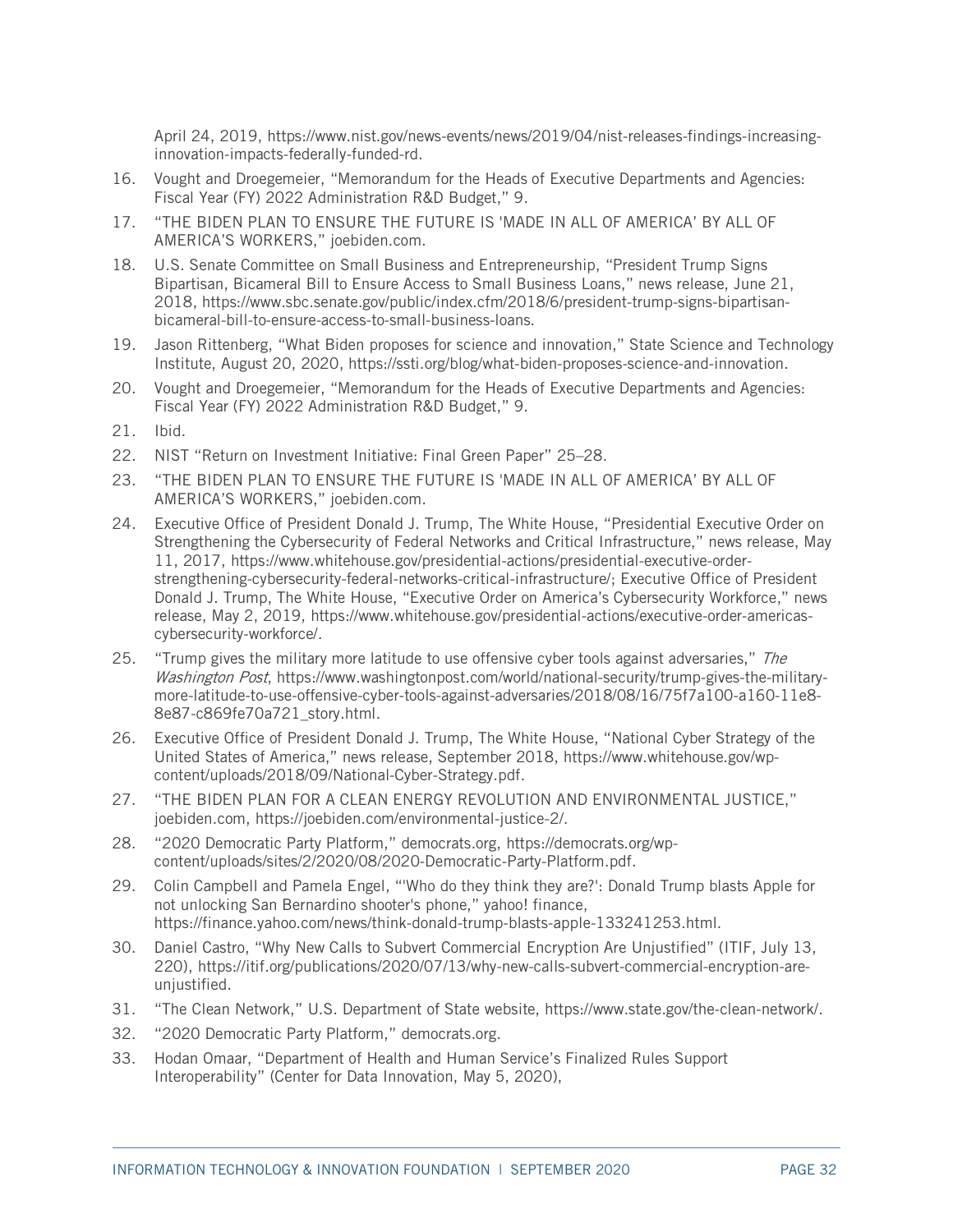[https://www.datainnovation.org/2020/05/department-of-health-and-human-services-finalized-rules](https://www.datainnovation.org/2020/05/department-of-health-and-human-services-finalized-rules-support-interoperability/)[support-interoperability/.](https://www.datainnovation.org/2020/05/department-of-health-and-human-services-finalized-rules-support-interoperability/)

- <span id="page-32-0"></span>34. Roberto Torres, "Biden stumps for open data in the fight against cancer," Technical.ly, November 9, 2017, [https://technical.ly/philly/2017/11/09/philly-joe-biden-axios-cancer-open-data/;](https://technical.ly/philly/2017/11/09/philly-joe-biden-axios-cancer-open-data/) "Biden Cancer Initiative turns to data sharing in the fight against cancer," wework, March 27, 2019, [https://www.wework.com/ideas/growth-innovation/biden-cancer-initiative-turns-to-data-sharing-in-the](https://www.wework.com/ideas/growth-innovation/biden-cancer-initiative-turns-to-data-sharing-in-the-fight-against-cancer)[fight-against-cancer.](https://www.wework.com/ideas/growth-innovation/biden-cancer-initiative-turns-to-data-sharing-in-the-fight-against-cancer)
- <span id="page-32-1"></span>35. "The Music Modernization Act," copyright.gov, [https://www.copyright.gov/music-modernization/.](https://www.copyright.gov/music-modernization/)
- <span id="page-32-2"></span>36. "2020 Democratic Party Platform," democrats.org.
- <span id="page-32-3"></span>37. Donald J. Trump's Twitter page, [https://twitter.com/realdonaldtrump/status/1265601611310739456.](https://twitter.com/realdonaldtrump/status/1265601611310739456)
- <span id="page-32-4"></span>38. Executive Office of President Donald J. Trump, The White House, "Executive Order on Preventing Online Censorship," news release, May 28, 2020, [https://www.whitehouse.gov/presidential](https://www.whitehouse.gov/presidential-actions/executive-order-preventing-online-censorship/)[actions/executive-order-preventing-online-censorship/.](https://www.whitehouse.gov/presidential-actions/executive-order-preventing-online-censorship/)
- <span id="page-32-7"></span>39. Executive Office of President Donald J. Trump, The White House, "Executive Order on Addressing the Threat Posed by WeChat," news release, August 6, 2020, [https://www.whitehouse.gov/presidential-actions/executive-order-addressing-threat-posed-wechat/;](https://www.whitehouse.gov/presidential-actions/executive-order-addressing-threat-posed-wechat/) Executive Office of President Donald J. Trump, The White House, "Executive Order on Addressing the Threat Posed by TikTok," news release, August 6, 2020, [https://www.whitehouse.gov/presidential-actions/executive-order-addressing-threat-posed-tiktok/.](https://www.whitehouse.gov/presidential-actions/executive-order-addressing-threat-posed-tiktok/)
- <span id="page-32-5"></span>40. Cecilia Kang, "Biden Prepares Attack on Facebook's Speech Policies," The New York Times, June 11, 2020, https://www.nytimes.com/2020/06/11/technology/biden-facebook-misinformation.html.
- <span id="page-32-6"></span>41. The Editorial Board, "Joe Biden," The New York Times, [https://www.nytimes.com/interactive/2020/01/17/opinion/joe-biden-nytimes-interview.html.](https://www.nytimes.com/interactive/2020/01/17/opinion/joe-biden-nytimes-interview.html)
- <span id="page-32-8"></span>42. "#MOVEFASTFIXIT," joebiden.com, https://joebiden.com/facebook/.
- <span id="page-32-9"></span>43. "The Trump administration is talking to Facebook and Google about potential rules for online privacy," The Washington Post, [https://www.washingtonpost.com/technology/2018/07/27/trump](https://www.washingtonpost.com/technology/2018/07/27/trump-administration-is-working-new-proposal-protect-online-privacy/)[administration-is-working-new-proposal-protect-online-privacy/.](https://www.washingtonpost.com/technology/2018/07/27/trump-administration-is-working-new-proposal-protect-online-privacy/)
- <span id="page-32-10"></span>44. Executive Office of President Donald J. Trump, The White House, "President Donald J. Trump Supports Regulatory Reforms For Community Banks, Credit Unions, and Consumers," news release, May 24, 2018[, https://www.whitehouse.gov/briefings-statements/president-donald-j-trump-supports](https://www.whitehouse.gov/briefings-statements/president-donald-j-trump-supports-regulatory-reforms-community-banks-credit-unions-consumers/)[regulatory-reforms-community-banks-credit-unions-consumers/.](https://www.whitehouse.gov/briefings-statements/president-donald-j-trump-supports-regulatory-reforms-community-banks-credit-unions-consumers/)
- <span id="page-32-11"></span>45. The Editorial Board, "Joe Biden," The New York Times.
- <span id="page-32-12"></span>46. "2020 Democratic Party Platform," democrats.org.
- <span id="page-32-13"></span>47. Ibid.
- <span id="page-32-14"></span>48. Executive Office of President Donald J. Trump, The White House, "Artificial Intelligence for the American People," [https://www.whitehouse.gov/ai/.](https://www.whitehouse.gov/ai/)
- <span id="page-32-15"></span>49. Executive Office of President Donald J. Trump, The White House, "President Trump's FY 2021 Budget Commits to Double Investments in Key Industries of the Future," news release, February 11, 2020,, https://www.whitehouse.gov/briefings-statements/president-trumps-fy-2021-budget-commitsdouble-investments-key-industries-future/.
- <span id="page-32-16"></span>50. "THE BIDEN PLAN TO ENSURE THE FUTURE IS 'MADE IN ALL OF AMERICA' BY ALL OF AMERICA'S WORKERS," joebiden.com, [https://joebiden.com/made-in-america/#.](https://joebiden.com/made-in-america/)
- <span id="page-32-17"></span>51. "THE POWER OF AMERICA'S EXAMPLE: THE BIDEN PLAN FOR LEADING THE DEMOCRATIC WORLD TO MEET THE CHALLENGES OF THE 21ST CENTURY," joebiden.com, [https://joebiden.com/americanleadership/.](https://joebiden.com/americanleadership/)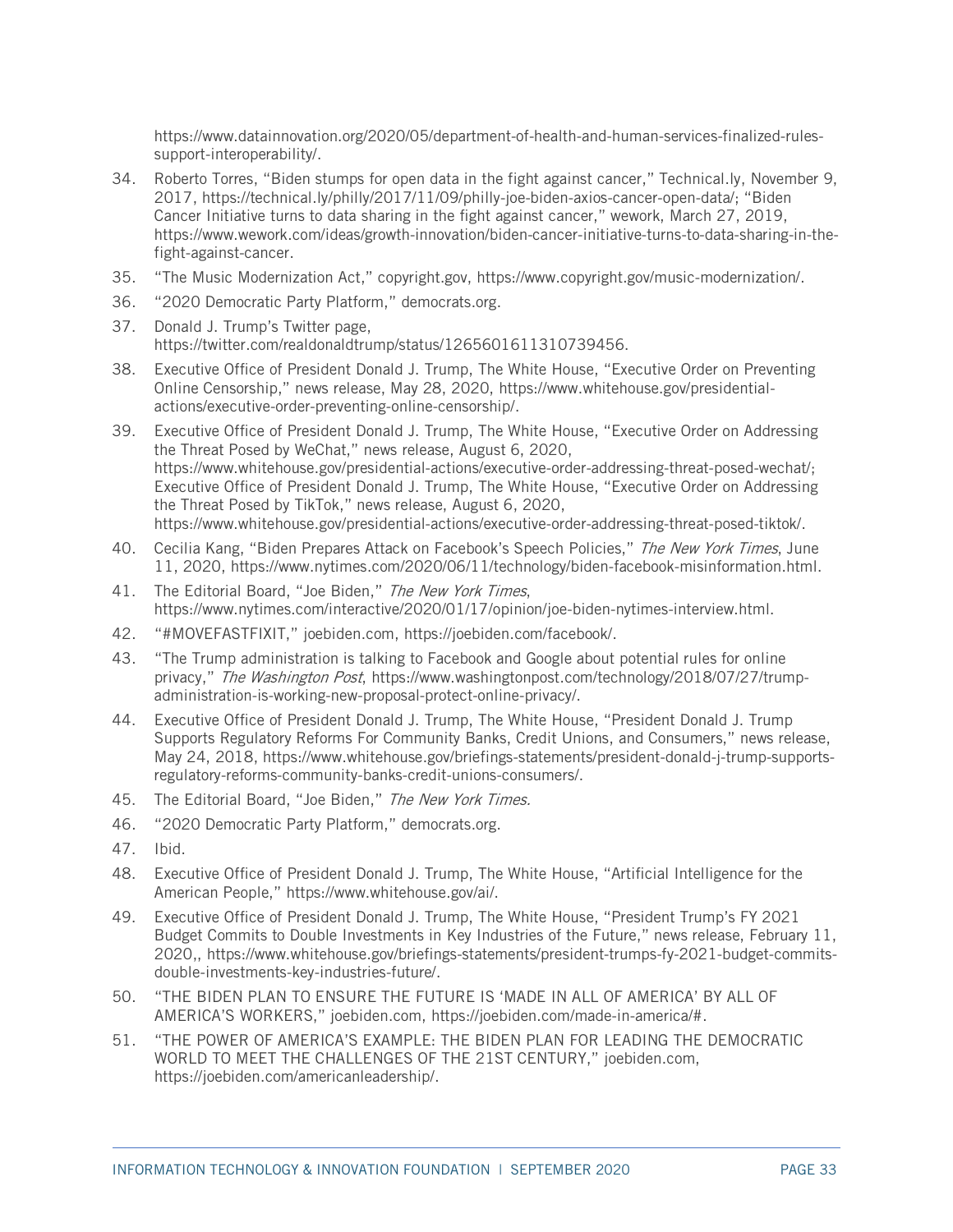- <span id="page-33-0"></span>52. Robert D. Atkinson and Andrew S. McKay, Digital Prosperity: Understanding the Economic Benefits of the Information Technology Revolution (Washington, D.C.: ITIF, March 2007), http://www.itif.org/files/digital\_prosperity.pdf: Robert D. Atkinson and Daniel D. Castro, The Digital Quality of Life: Understanding the Personal & Social Benefits of the Information Technology Revolution (Washington, D.C.: ITIF, October 2008), http://www.itif.org/files/DQOL.pdf.
- <span id="page-33-1"></span>53. "Trump Campaign Announces President Trump's 2nd Term Agenda: Fighting for You!" [https://www.donaldjtrump.com/media/trump-campaign-announces-president-trumps-2nd-term](https://www.donaldjtrump.com/media/trump-campaign-announces-president-trumps-2nd-term-agenda-fighting-for-you)[agenda-fighting-for-you.](https://www.donaldjtrump.com/media/trump-campaign-announces-president-trumps-2nd-term-agenda-fighting-for-you)
- <span id="page-33-2"></span>54. See "Implementing the Rural Digital Opportunity Fund (RDOF) Auction," https://www.fcc.gov/implementing-rural-digital-opportunity-fund-rdof-auction.
- <span id="page-33-3"></span>55. Ibid.
- <span id="page-33-4"></span>56. Legislative Outline for Rebuilding Infrastructure in America, The White House, *available at* [https://www.politico.com/f/?id=00000161-8aef-d53a-a5f5-bfff42500002.](https://www.politico.com/f/?id=00000161-8aef-d53a-a5f5-bfff42500002)
- <span id="page-33-5"></span>57. "THE BIDEN PLAN TO ENSURE THE FUTURE IS 'MADE IN ALL OF AMERICA' BY ALL OF AMERICA'S WORKERS," joebiden.com; "The Biden Plan for Rural America," https://joebiden.com/rural/#.
- <span id="page-33-6"></span>58. "The Biden Plan for Rural America," https://joebiden.com/rural/.
- <span id="page-33-7"></span>59. Ibid.
- <span id="page-33-8"></span>60. See John Hendel, "How National 5G Policy Became Chaotic," Politico (Feb. 2020), [https://www.politico.com/news/agenda/2020/02/25/national-five-g-policy-chaos-106335.](https://www.politico.com/news/agenda/2020/02/25/national-five-g-policy-chaos-106335)
- <span id="page-33-11"></span>61. "Trump Campaign Announces President Trump's 2nd Term Agenda: Fighting for You!" [https://www.donaldjtrump.com/media/trump-campaign-announces-president-trumps-2nd-term](https://www.donaldjtrump.com/media/trump-campaign-announces-president-trumps-2nd-term-agenda-fighting-for-you)[agenda-fighting-for-you.](https://www.donaldjtrump.com/media/trump-campaign-announces-president-trumps-2nd-term-agenda-fighting-for-you)
- <span id="page-33-12"></span>62. The FCC's 5G FAST Plan, [https://www.fcc.gov/5G.](https://www.fcc.gov/5G)
- <span id="page-33-13"></span>63. Executive Office of President Donald J. Trump, The White House," Presidential Memorandum on Developing a Sustainable Spectrum Strategy for America's Future," news release, October 25, 2018, [https://www.whitehouse.gov/presidential-actions/presidential-memorandum-developing-sustainable](https://www.whitehouse.gov/presidential-actions/presidential-memorandum-developing-sustainable-spectrum-strategy-americas-future/)[spectrum-strategy-americas-future/.](https://www.whitehouse.gov/presidential-actions/presidential-memorandum-developing-sustainable-spectrum-strategy-americas-future/)
- <span id="page-33-9"></span>64. "THE BIDEN PLAN TO ENSURE THE FUTURE IS 'MADE IN ALL OF AMERICA' BY ALL OF AMERICA'S WORKERS," joebiden.com; "THE POWER OF AMERICA'S EXAMPLE: THE BIDEN PLAN FOR LEADING THE DEMOCRATIC WORLD TO MEET THE CHALLENGES OF THE 21ST CENTURY," joebiden.com https://joebiden.com/americanleadership/.
- <span id="page-33-10"></span>65. "THE BIDEN PLAN TO BUILD A MODERN, SUSTAINABLE INFRASTRUCTURE AND AN EQUITABLE CLEAN ENERGY FUTURE," joebiden.com, [https://joebiden.com/clean-energy/.](https://joebiden.com/clean-energy/)
- <span id="page-33-14"></span>66. FCC Releases Restoring Internet Freedom Order, [https://www.fcc.gov/document/fcc-releases](https://www.fcc.gov/document/fcc-releases-restoring-internet-freedom-order)[restoring-internet-freedom-order.](https://www.fcc.gov/document/fcc-releases-restoring-internet-freedom-order)
- <span id="page-33-15"></span>67. STATEMENT OF ADMINISTRATION POLICYH.R. 1644 – Save the Internet Act of 2019, (April, 2019), [https://www.whitehouse.gov/wp-content/uploads/2019/04/SAP\\_HR1644.pdf.](https://www.whitehouse.gov/wp-content/uploads/2019/04/SAP_HR1644.pdf)
- <span id="page-33-16"></span>68. Marguerite Reardon, "Joe Biden's views on tech," clnet (Aug 2020), [https://www.cnet.com/news/joe](https://www.cnet.com/news/joe-biden-views-on-tech-presumptive-democratic-presidential-nominee/)[biden-views-on-tech-presumptive-democratic-presidential-nominee/.](https://www.cnet.com/news/joe-biden-views-on-tech-presumptive-democratic-presidential-nominee/)
- <span id="page-33-17"></span>69. "BIDEN-SANDERS UNITY TASK FORCE RECOMMENDATIONS," joebiden.com, [https://joebiden.com/wp-content/uploads/2020/08/UNITY-TASK-FORCE-RECOMMENDATIONS.pdf.](https://joebiden.com/wp-content/uploads/2020/08/UNITY-TASK-FORCE-RECOMMENDATIONS.pdf)
- <span id="page-33-18"></span>70. Ibid.
- <span id="page-33-19"></span>71. *See* Kevin Taglang, "What's Going on With the FCC's Lifeline Program?" Benton Foundation (Jan 2020), [https://www.benton.org/blog/whats-going-fccs-lifeline-program.](https://www.benton.org/blog/whats-going-fccs-lifeline-program)
- <span id="page-33-20"></span>72. "BIDEN-SANDERS UNITY TASK FORCE RECOMMENDATIONS," joebiden.com.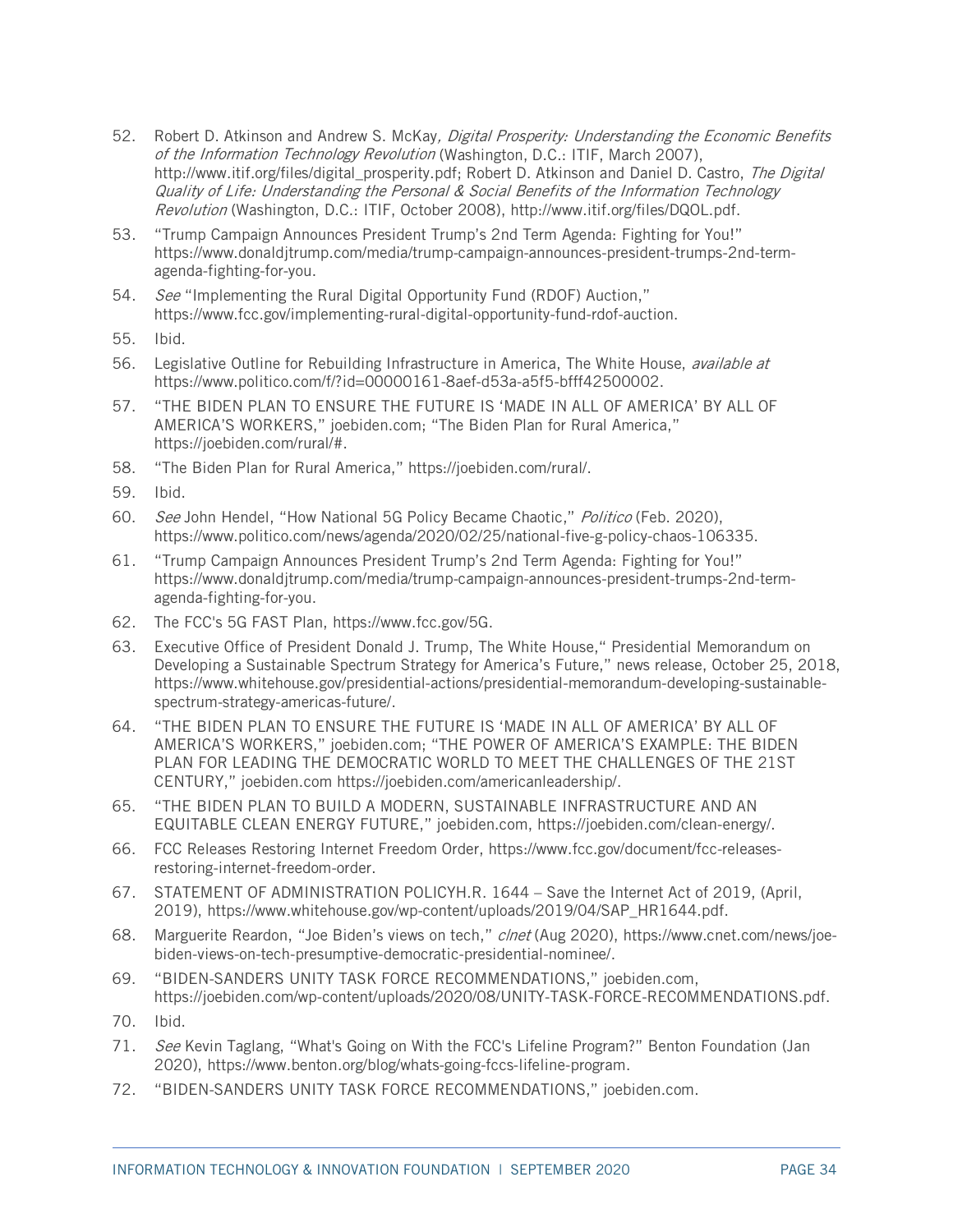- <span id="page-34-0"></span>73. Ibid.
- <span id="page-34-1"></span>74. Adams Nager and Robert D. Atkinson, "Debunking the Top Ten Arguments Against High-Skilled Immigration"(ITIF, April 2015), [https://itif.org/publications/2015/04/20/debunking-top-ten](https://itif.org/publications/2015/04/20/debunking-top-ten-arguments-against-high-skilled-immigration)[arguments-against-high-skilled-immigration.](https://itif.org/publications/2015/04/20/debunking-top-ten-arguments-against-high-skilled-immigration)
- <span id="page-34-2"></span>75. National Foundation for American Policy, "H-1B Denial Rates: Past and Present," April 2019, https://nfap.com/wp-content/uploads/2019/04/H-1B-Denial-Rates-Past-and-Present.NFAP-Policy-Brief.April-2019.pdf.
- <span id="page-34-3"></span>76. Michelle Hackman, "Trump Moves to Temporarily Suspend New H-1B, Other Visas Amid Covid-19 Pandemic," The Wall Street Journal, June 23, 2020, [https://www.wsj.com/articles/trump-order](https://www.wsj.com/articles/trump-order-would-temporarily-suspend-new-h-1b-other-visas-11592853371)[would-temporarily-suspend-new-h-1b-other-visas-11592853371;](https://www.wsj.com/articles/trump-order-would-temporarily-suspend-new-h-1b-other-visas-11592853371) Robert D. Atkinson, "Limiting L-1 Visas: How to Harm America's Business Climate and Kill Jobs" (ITIF, June 2020), https://itif.org/publications/2020/06/18/limiting-l-1-visas-how-harm-americas-business-climate-andkill-jobs.
- <span id="page-34-4"></span>77. "THE BIDEN PLAN FOR SECURING OUR VALUES AS A NATION OF IMMIGRANTS," joebiden.com, accessed August 7, 2020, https://joebiden.com/immigration/.
- <span id="page-34-5"></span>78. U.S. Department of Education, "U.S. Department of Education Advances Trump Administration's STEM Investment Priorities," November 8, 2019, https://www.ed.gov/news/press-releases/usdepartment-education-advances-trump-administrations-stem-investment-priorities.
- <span id="page-34-7"></span>79. Jeffrey Mervis, "Trump emphasizes workforce training in new vision for STEM education," Science, December 3, 2018, [https://www.sciencemag.org/news/2018/12/trump-emphasizes-workforce](https://www.sciencemag.org/news/2018/12/trump-emphasizes-workforce-training-new-vision-stem-education)[training-new-vision-stem-education;](https://www.sciencemag.org/news/2018/12/trump-emphasizes-workforce-training-new-vision-stem-education) American Institute of Physics, "FY21 Budget Request: STEM Education," April 28, 2020, https://www.aip.org/fyi/2020/fy21-budget-request-stem-education.
- <span id="page-34-6"></span>80. "JOE'S PLAN FOR EDUCATORS, STUDENTS, AND OUR FUTURE," joebiden.com, [https://joebiden.com/education/.](https://joebiden.com/education/)
- <span id="page-34-8"></span>81. Jeff Amy, "Trump seeks big increase in career-technical education money," *Associated Press*, February 10, 2020, https://apnews.com/8207b97c6292207aca81d91fa80257de.
- <span id="page-34-9"></span>82. Eric Katz, "Trump Signs Executive Order to Overhaul the Federal Hiring Process," Government Executive, June 26, 2020, [https://www.govexec.com/pay-benefits/2020/06/trump-sign-executive](https://www.govexec.com/pay-benefits/2020/06/trump-sign-executive-order-overhaul-federal-hiring-process/166471/)[order-overhaul-federal-hiring-process/166471/.](https://www.govexec.com/pay-benefits/2020/06/trump-sign-executive-order-overhaul-federal-hiring-process/166471/)
- <span id="page-34-10"></span>83. "Education," official Donald Trump campaign website, accessed August 7, 2020, https://www.promiseskept.com/achievement/overview/education/.
- <span id="page-34-11"></span>84. Collin Binkley, "Trump signs bill restoring funding for black colleges," Associated Press, December 19, 2019, https://apnews.com/c4834e48841d97c5a93312b1bf75302a.
- <span id="page-34-12"></span>85. "JOE'S PLAN FOR EDUCATORS, STUDENTS, AND OUR FUTURE," joebiden.com.
- <span id="page-34-13"></span>86. Valerie Strauss, "Trump says community colleges should be called 'vocational' schools. Um, they aren't the same thing," The Washington Post, February 1, 2018, [https://www.washingtonpost.com/news/answer-sheet/wp/2018/02/01/trump-says-community](https://www.washingtonpost.com/news/answer-sheet/wp/2018/02/01/trump-says-community-colleges-should-be-called-vocational-schools-um-they-arent-the-same-thing/)[colleges-should-be-called-vocational-schools-um-they-arent-the-same-thing/](https://www.washingtonpost.com/news/answer-sheet/wp/2018/02/01/trump-says-community-colleges-should-be-called-vocational-schools-um-they-arent-the-same-thing/)
- <span id="page-34-14"></span>87. "THE BIDEN PLAN FOR EDUCATION BEYOND HIGH SCHOOL," joebiden.com, accessed August 7, 2020, https://joebiden.com/beyondhs/
- <span id="page-34-15"></span>88. Congressional Budget Office, "An Analysis of the President's 2020 Budget," May 2019, [https://www.cbo.gov/system/files/2019-05/55195-APB2020\\_0.pdf.](https://www.cbo.gov/system/files/2019-05/55195-APB2020_0.pdf)
- <span id="page-34-16"></span>89. John Lester and Jacek Warda, "Enhanced Tax Incentives for R&D Would Make Americans Richer" (ITIF, September 2020), [https://itif.org/publications/2020/09/08/enhanced-tax-incentives-rd-would](https://itif.org/publications/2020/09/08/enhanced-tax-incentives-rd-would-make-americans-richer)[make-americans-richer.](https://itif.org/publications/2020/09/08/enhanced-tax-incentives-rd-would-make-americans-richer)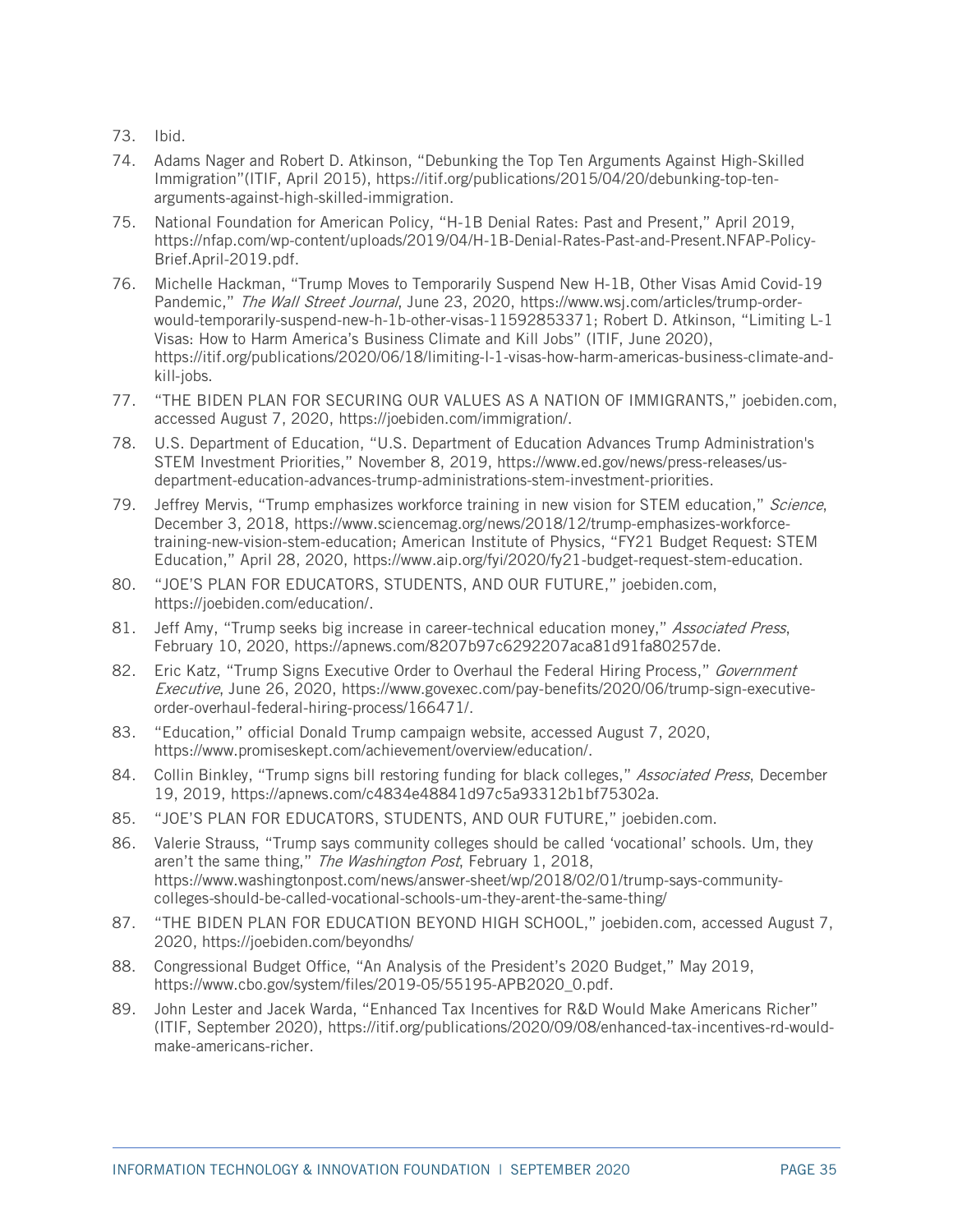- <span id="page-35-0"></span>90. Gordon B. Mermin, "An Analysis of Former Vice President Biden's Tax Proposals" (Tax Policy Center, March 2020), [https://www.taxpolicycenter.org/publications/analysis-former-vice-president-bidens](https://www.taxpolicycenter.org/publications/analysis-former-vice-president-bidens-tax-proposals)[tax-proposals.](https://www.taxpolicycenter.org/publications/analysis-former-vice-president-bidens-tax-proposals)
- <span id="page-35-1"></span>91. Jennifer Epstein, "Biden to Target Tax-Avoiding Companies Like Amazon With Minimum Federal Levy," Bloomberg, December 4, 2019, [https://www.bloomberg.com/news/articles/2019-12-](https://www.bloomberg.com/news/articles/2019-12-04/biden-to-target-tax-avoiding-companies-with-minimum-federal-levy) [04/biden-to-target-tax-avoiding-companies-with-minimum-federal-levy.](https://www.bloomberg.com/news/articles/2019-12-04/biden-to-target-tax-avoiding-companies-with-minimum-federal-levy)
- <span id="page-35-2"></span>92. Richard Rubin and Ken Thomas, "Biden Pushes Higher Taxes on U.S. Companies' Foreign Profits in Pitch to Midwest Voters," The Wall Street Journal, September 9, 2020, [https://www.wsj.com/articles/biden-pushes-higher-taxes-on-u-s-companies-foreign-profits-in-pitch-to](https://www.wsj.com/articles/biden-pushes-higher-taxes-on-u-s-companies-foreign-profits-in-pitch-to-midwest-voters-11599665250)[midwest-voters-11599665250.](https://www.wsj.com/articles/biden-pushes-higher-taxes-on-u-s-companies-foreign-profits-in-pitch-to-midwest-voters-11599665250)
- <span id="page-35-3"></span>93. Richard Rubin and Ken Thomas, "Biden Pushes Higher Taxes on U.S. Companies' Foreign Profits in Pitch to Midwest Voters."
- <span id="page-35-4"></span>94. "THE BIDEN PLAN TO INVEST IN MIDDLE CLASS COMPETITIVENESS," joebiden.com, accessed August 12, 2020, [https://joebiden.com/infrastructure-plan/.](https://joebiden.com/infrastructure-plan/)
- <span id="page-35-5"></span>95. "THE BIDEN PLAN TO ENSURE THE FUTURE IS 'MADE IN ALL OF AMERICA' BY ALL OF AMERICA'S WORKERS," joebiden.com, accessed August 12, 2020, [https://joebiden.com/made-in](https://joebiden.com/made-in-america/)[america/.](https://joebiden.com/made-in-america/)
- <span id="page-35-6"></span>96. Gordon B. Mermin, "An Analysis of Former Vice President Biden's Tax Proposals."
- <span id="page-35-7"></span>97. "THE BIDEN PLAN FOR STRENGTHENING WORKER ORGANIZING, COLLECTIVE BARGAINING, AND UNIONS," joebiden.com, accessed August 12, 2020, [https://joebiden.com/empowerworkers/.](https://joebiden.com/empowerworkers/)
- <span id="page-35-8"></span>98. "HEALTH CARE," joebiden.com, accessed August 12, 2020, [https://joebiden.com/healthcare/.](https://joebiden.com/healthcare/)
- <span id="page-35-9"></span>99. Richard Rubin, "Where Trump and Biden Stand on Tax Policy."
- <span id="page-35-10"></span>100. Gordon B. Mermin, "An Analysis of Former Vice President Biden's Tax Proposals."
- <span id="page-35-11"></span>101. Ibid.
- <span id="page-35-12"></span>102. Dan Primack, "Biden's Big Economic Plan Plays it Down the Middle for Democrats," Axios, July 10, 2020, [https://www.axios.com/biden-economic-plan-democrats-centrists-progressives-3e50fc42-](https://www.axios.com/biden-economic-plan-democrats-centrists-progressives-3e50fc42-2525-4e05-a280-e48f393dfa42.html) [2525-4e05-a280-e48f393dfa42.html.](https://www.axios.com/biden-economic-plan-democrats-centrists-progressives-3e50fc42-2525-4e05-a280-e48f393dfa42.html)
- <span id="page-35-13"></span>103. Ibid.
- <span id="page-35-14"></span>104. Ibid.
- <span id="page-35-15"></span>105. Trump has promised to permanently reduce Social Security and Medicare taxes if he is reelected, Tony Romm, "Trump Promises Permanent Cut to Payroll Tax Funding Social Security and Medicare if He's Reelected," The Washington Post, August 8, 2020, [https://www.washingtonpost.com/us](https://www.washingtonpost.com/us-policy/2020/08/08/trump-payroll-tax-cut/)[policy/2020/08/08/trump-payroll-tax-cut/.](https://www.washingtonpost.com/us-policy/2020/08/08/trump-payroll-tax-cut/)
- <span id="page-35-16"></span>106. Gordon B. Mermin, "An Analysis of Former Vice President Biden's Tax Proposals."
- <span id="page-35-17"></span>107. "Regulation," President Trump's 2020 Presidential Campaign website, Accessed August 12, 2020, [https://www.promiseskept.com/achievement/overview/regulation/.](https://www.promiseskept.com/achievement/overview/regulation/)
- <span id="page-35-18"></span>108. Ibid.
- <span id="page-35-19"></span>109. Executive Office of President Donald J. Trump, The White House, "Presidential Executive Order on Buy American and Hire American," news release, April 18, 2017, [https://www.whitehouse.gov/presidential-actions/presidential-executive-order-buy-american-hire](https://www.whitehouse.gov/presidential-actions/presidential-executive-order-buy-american-hire-american/)[american/.](https://www.whitehouse.gov/presidential-actions/presidential-executive-order-buy-american-hire-american/)
- <span id="page-35-20"></span>110. "THE BIDEN PLAN TO ENSURE THE FUTURE IS 'MADE IN ALL OF AMERICA' BY ALL OF AMERICA'S WORKERS," joebiden.com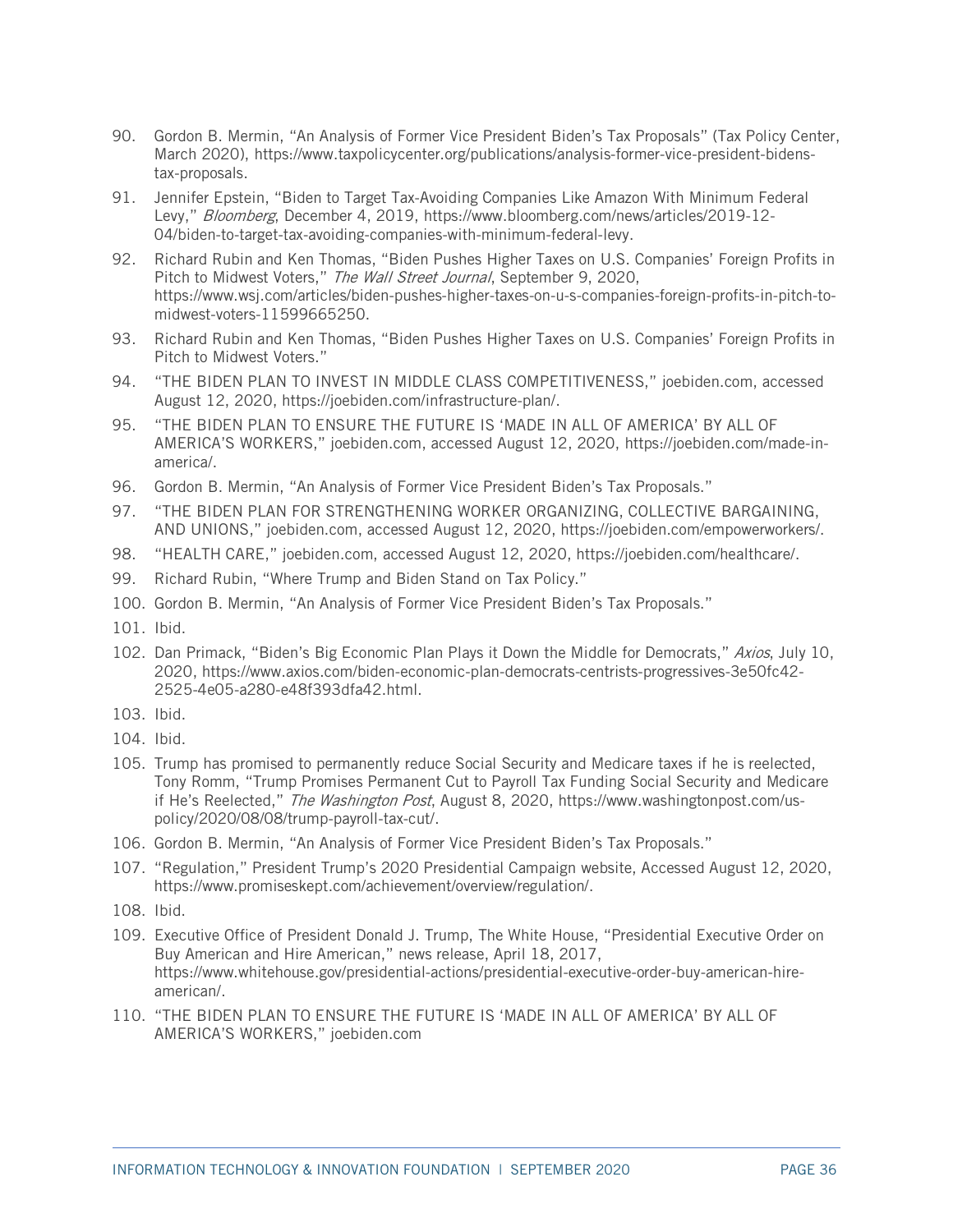- <span id="page-36-0"></span>111. Biden-Sanders Unity Task Forces' Policy Recommendations, 52, 90, accessed August 12, 2020. Available at, [https://apps.npr.org/documents/document.html?id=6983111-UNITY-TASK-FORCE-](https://apps.npr.org/documents/document.html?id=6983111-UNITY-TASK-FORCE-RECOMMENDATIONS)[RECOMMENDATIONS,](https://apps.npr.org/documents/document.html?id=6983111-UNITY-TASK-FORCE-RECOMMENDATIONS).
- <span id="page-36-1"></span>112. Biden-Sanders Unity Task Forces' Policy Recommendations, 67.
- <span id="page-36-2"></span>113. Biden-Sanders Unity Task Forces' Policy Recommendations, 74.
- <span id="page-36-3"></span>114. Joseph Biden, "Why America Must Lead Again: Rescuing U.S. Foreign Policy After Trump," Foreign Affairs, March/April 2020, [https://www.foreignaffairs.com/articles/united-states/2020-01-23/why](https://www.foreignaffairs.com/articles/united-states/2020-01-23/why-america-must-lead-again)[america-must-lead-again;](https://www.foreignaffairs.com/articles/united-states/2020-01-23/why-america-must-lead-again) "Joe's answers to our candidate questionnaire," United Steelworkers website questionnaire, [https://www.uswvoices.org/endorsed-candidates/joe-biden;](https://www.uswvoices.org/endorsed-candidates/joe-biden) "Joe Biden: Candidates Answer CFR's Questions," Council on Foreign Relations, August 1, 2019, [https://www.cfr.org/article/joe-biden.](https://www.cfr.org/article/joe-biden)
- <span id="page-36-4"></span>115. Biden has explained his thinking on the TPP as follows: "I would not rejoin the TPP as it was initially put forward. I would insist that we renegotiate pieces of that with the Pacific nations that we had in South America and North America, so that we could bring them together to hold China accountable for the rules of us setting the rules of the road as to how trade should be conducted." See Fix staff, "Transcript: Night 2 of the second Democratic debate," The Washington Post, July 31, 2019, [https://www.washingtonpost.com/politics/2019/08/01/transcript-night-second-democratic](https://www.washingtonpost.com/politics/2019/08/01/transcript-night-second-democratic-debate/)[debate/.](https://www.washingtonpost.com/politics/2019/08/01/transcript-night-second-democratic-debate/)
- <span id="page-36-5"></span>116. U.S. Ambassador Dennis C. Shea, "Procedures to Enhance Transparency and Strengthen Notification Requirements Under WTO Agreements," U.S. Mission Geneva, April 11, 2019, [https://geneva.usmission.gov/2019/04/12/procedures-to-enhance-transparency-and-strengthen](https://geneva.usmission.gov/2019/04/12/procedures-to-enhance-transparency-and-strengthen-notification-requirements-under-wto-agreements/)[notification-requirements-under-wto-agreements/;](https://geneva.usmission.gov/2019/04/12/procedures-to-enhance-transparency-and-strengthen-notification-requirements-under-wto-agreements/) "United States accuses WTO's Appellate Body of overreach in dispute handling," Euractive.com, February 12, 2020, [https://www.euractiv.com/section/economy-jobs/news/united-states-accuses-wtos-appellate-body-of](https://www.euractiv.com/section/economy-jobs/news/united-states-accuses-wtos-appellate-body-of-overreach-in-dispute-handling/)[overreach-in-dispute-handling/;](https://www.euractiv.com/section/economy-jobs/news/united-states-accuses-wtos-appellate-body-of-overreach-in-dispute-handling/) World Trade Organization, Communication from the United States, "An Undifferentiated WTO: Self-Declared Development Status Risks Institutional Irrelevance," WT/GC/W/757/Rev. 1, February 14, 2019.
- <span id="page-36-6"></span>117. "Joe's answers to our candidate questionnaire," United Steelworkers website questionnaire, [https://www.uswvoices.org/endorsed-candidates/joe-biden.](https://www.uswvoices.org/endorsed-candidates/joe-biden)
- <span id="page-36-7"></span>118. Kevin Breuninger, "Trump says U.S.-China relationship is 'severely damaged,' phase 2 trade deal not a priority," CNBC, July 10, 2020, [https://www.cnbc.com/2020/07/10/trump-says-us-china](https://www.cnbc.com/2020/07/10/trump-says-us-china-relationship-damaged-phase-2-trade-deal-not-a-priority.html)[relationship-damaged-phase-2-trade-deal-not-a-priority.html.](https://www.cnbc.com/2020/07/10/trump-says-us-china-relationship-damaged-phase-2-trade-deal-not-a-priority.html)
- <span id="page-36-8"></span>119. Ibid; Jennifer Epstein, "Biden Slams Trump-China Trade Deal as Lacking on Key Disputes," Bloomberg, January 15, 2020, [https://www.bloomberg.com/news/articles/2020-01-15/biden-slams](https://www.bloomberg.com/news/articles/2020-01-15/biden-slams-trump-china-trade-deal-as-lacking-on-key-disputes)[trump-china-trade-deal-as-lacking-on-key-disputes.](https://www.bloomberg.com/news/articles/2020-01-15/biden-slams-trump-china-trade-deal-as-lacking-on-key-disputes)
- <span id="page-36-9"></span>120. "Trump Administration Increases Pressure on Huawei with New Export Controls," Gibson Dunn website, May 21, 2020, [https://www.gibsondunn.com/trump-administration-increases-pressure-on](https://www.gibsondunn.com/trump-administration-increases-pressure-on-huawei-with-new-export-controls-that-will-limit-its-access-to-semiconductors/)[huawei-with-new-export-controls-that-will-limit-its-access-to-semiconductors/.](https://www.gibsondunn.com/trump-administration-increases-pressure-on-huawei-with-new-export-controls-that-will-limit-its-access-to-semiconductors/)
- <span id="page-36-10"></span>121. Ana Swanson, "U.S. Halts High-Tech Exports to Hong Kong Over Security Concerns," The New York Times, June 29, 2020, [https://www.nytimes.com/2020/06/29/business/economy/us-halts-high-tech](https://www.nytimes.com/2020/06/29/business/economy/us-halts-high-tech-exports-hong-kong.html)[exports-hong-kong.html.](https://www.nytimes.com/2020/06/29/business/economy/us-halts-high-tech-exports-hong-kong.html)
- <span id="page-36-11"></span>122. Karen Freifeld and Alexandra Alper, "Exclusive: U.S. officials agree on new ways to control high tech exports to China – sources," Reuters, April 1, 2020, [https://www.reuters.com/article/us-usa-china](https://www.reuters.com/article/us-usa-china-technology-exclusive/exclusive-u-s-officials-agree-on-new-ways-to-control-high-tech-exports-to-china-sources-idUSKBN21K007)[technology-exclusive/exclusive-u-s-officials-agree-on-new-ways-to-control-high-tech-exports-to-china](https://www.reuters.com/article/us-usa-china-technology-exclusive/exclusive-u-s-officials-agree-on-new-ways-to-control-high-tech-exports-to-china-sources-idUSKBN21K007)[sources-idUSKBN21K007;](https://www.reuters.com/article/us-usa-china-technology-exclusive/exclusive-u-s-officials-agree-on-new-ways-to-control-high-tech-exports-to-china-sources-idUSKBN21K007) Stephen Ezell and Caleb Foote, "How Stringent Export Controls on Emerging Technologies Would Harm the U.S. Economy" (ITIF, May 20, 2019), [https://itif.org/publications/2019/05/20/how-stringent-export-controls-emerging-technologies-would](https://itif.org/publications/2019/05/20/how-stringent-export-controls-emerging-technologies-would-harm-us-economy)[harm-us-economy.](https://itif.org/publications/2019/05/20/how-stringent-export-controls-emerging-technologies-would-harm-us-economy)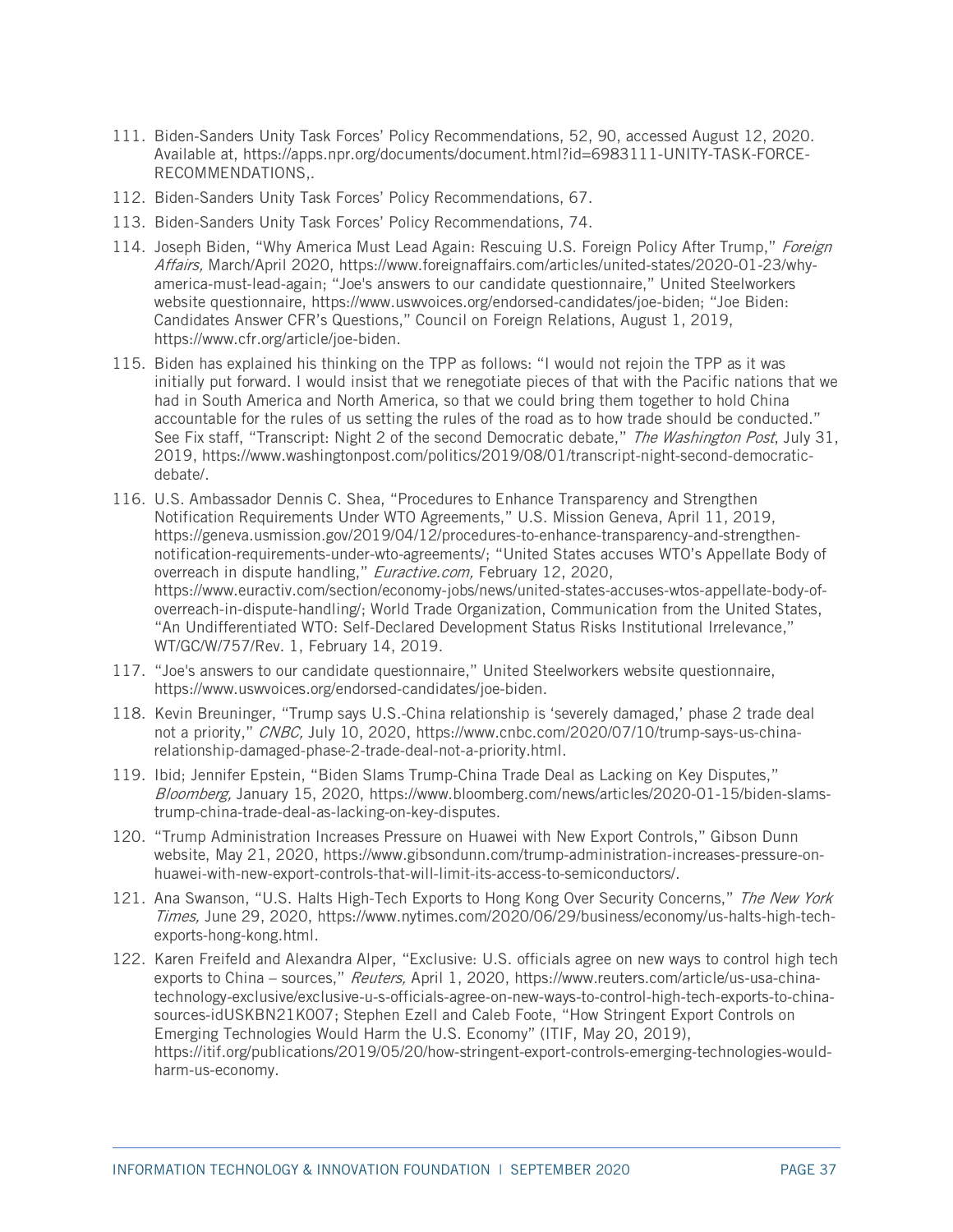- <span id="page-37-0"></span>123. Chairman Kimberly Reed, "Written testimony for the House Committee on Appropriations Subcommittee on State, Foreign Operations, and Related Programs," March 4, 2020, [https://www.exim.gov/news/archives/speeches/written-testimony-kimberly-reed-president-and](https://www.exim.gov/news/archives/speeches/written-testimony-kimberly-reed-president-and-chairman-board-directors-export)[chairman-board-directors-export.](https://www.exim.gov/news/archives/speeches/written-testimony-kimberly-reed-president-and-chairman-board-directors-export)
- <span id="page-37-1"></span>124. "Joe Biden: Candidates Answer CFR's Questions," Council on Foreign Relations, August 1, 2019, [https://www.cfr.org/article/joe-biden.](https://www.cfr.org/article/joe-biden)
- <span id="page-37-2"></span>125. "What's in President Trump's Fiscal 2021 Budget?," The New York Times, February 10, 2010, [https://www.nytimes.com/2020/02/10/business/economy/trump-budget-explained-facts.html;](https://www.nytimes.com/2020/02/10/business/economy/trump-budget-explained-facts.html) Katie Spiker, "Despite focus from the administration, budget falls short on much needed investment in workforce and education programs," National Skills Coalition website, March 12, 2019, [https://www.nationalskillscoalition.org/news/blog/despite-focus-from-the-administration-budget-falls](https://www.nationalskillscoalition.org/news/blog/despite-focus-from-the-administration-budget-falls-short-on-much-needed-investment-in-workforce-and-education-programs)[short-on-much-needed-investment-in-workforce-and-education-programs.](https://www.nationalskillscoalition.org/news/blog/despite-focus-from-the-administration-budget-falls-short-on-much-needed-investment-in-workforce-and-education-programs)
- <span id="page-37-3"></span>126. Willian Reinsch, "Trade Adjustment Assistance Returns, Part I," CSIS commentary, November 12, 2019, [https://www.csis.org/analysis/trade-adjustment-assistance-returns-part-i.](https://www.csis.org/analysis/trade-adjustment-assistance-returns-part-i)
- <span id="page-37-4"></span>127. "THE BIDEN PLAN TO ENSURE THE FUTURE IS 'MADE IN ALL OF AMERICA' BY ALL OF AMERICA'S WORKERS," joebiden.com.
- <span id="page-37-5"></span>128. Executive Office of President Donald J. Trump, The White House, "Executive Order on Maximizing Use of American-Made Goods, Products, and Materials," news release, July 15, 2019, [https://www.whitehouse.gov/presidential-actions/executive-order-maximizing-use-american-made](https://www.whitehouse.gov/presidential-actions/executive-order-maximizing-use-american-made-goods-products-materials/)[goods-products-materials/;](https://www.whitehouse.gov/presidential-actions/executive-order-maximizing-use-american-made-goods-products-materials/) "President Trump Signs Third Executive Order Affecting Buy American Act of 1933," Thompson Hine website, July 17, 2019, [https://www.trumpandtrade.com/2019/07/president-trump-signs-third-executive-order-affecting-buy](https://www.trumpandtrade.com/2019/07/president-trump-signs-third-executive-order-affecting-buy-american-act-of-1933/)[american-act-of-1933/.](https://www.trumpandtrade.com/2019/07/president-trump-signs-third-executive-order-affecting-buy-american-act-of-1933/)
- <span id="page-37-6"></span>129. Christopher Rowland, "Trump order requires government to 'buy American' for certain essential drugs," The Washington Post, August 6, 2020, [https://www.washingtonpost.com/business/2020/08/06/buy-american-trump-executive-order-drugs/.](https://www.washingtonpost.com/business/2020/08/06/buy-american-trump-executive-order-drugs/)
- <span id="page-37-7"></span>130. "Joe's answers to our candidate questionnaire," United Steelworkers website questionnaire; "THE BIDEN PLAN TO ENSURE THE FUTURE IS 'MADE IN ALL OF AMERICA' BY ALL OF AMERICA'S WORKERS," joebiden.com.
- <span id="page-37-8"></span>131. "THE BIDEN PLAN TO ENSURE THE FUTURE IS 'MADE IN ALL OF AMERICA' BY ALL OF AMERICA'S WORKERS," joebiden.com.
- <span id="page-37-9"></span>132. "Joe's answers to our candidate questionnaire," United Steelworkers website questionnaire.
- <span id="page-37-10"></span>133. Fred Bergstein, "A Positive Step in the USMCA: Countering Currency Manipulation," Peterson Institute for International Economics, October 4, 2018, [https://www.piie.com/blogs/trade](https://www.piie.com/blogs/trade-investment-policy-watch/positive-step-usmca-countering-currency-manipulation)[investment-policy-watch/positive-step-usmca-countering-currency-manipulation.](https://www.piie.com/blogs/trade-investment-policy-watch/positive-step-usmca-countering-currency-manipulation)
- <span id="page-37-11"></span>134. Ibid.
- <span id="page-37-12"></span>135. "Joe's answers to our candidate questionnaire," United Steelworkers website questionnaire.
- <span id="page-37-13"></span>136. Executive Office of the President of the United States, Subcommittee on Advanced Manufacturing Technology, Technology Committee, National Science and Technology Council (NSTC), "Strategy for American Leadership in Advanced Manufacturing" (NSTC, October 2018), https://www.whitehouse.gov/wp-content/uploads/2018/10/Advanced-Manufacturing-Strategic-Plan-2018.pdf.
- <span id="page-37-14"></span>137. BBC News, "Trump dangles cash for US firms moving from China," August 18, 2020, https://www.bbc.com/news/business-53816277.
- <span id="page-37-15"></span>138. "THE BIDEN PLAN TO ENSURE THE FUTURE IS 'MADE IN ALL OF AMERICA' BY ALL OF AMERICA'S WORKERS," joebiden.com.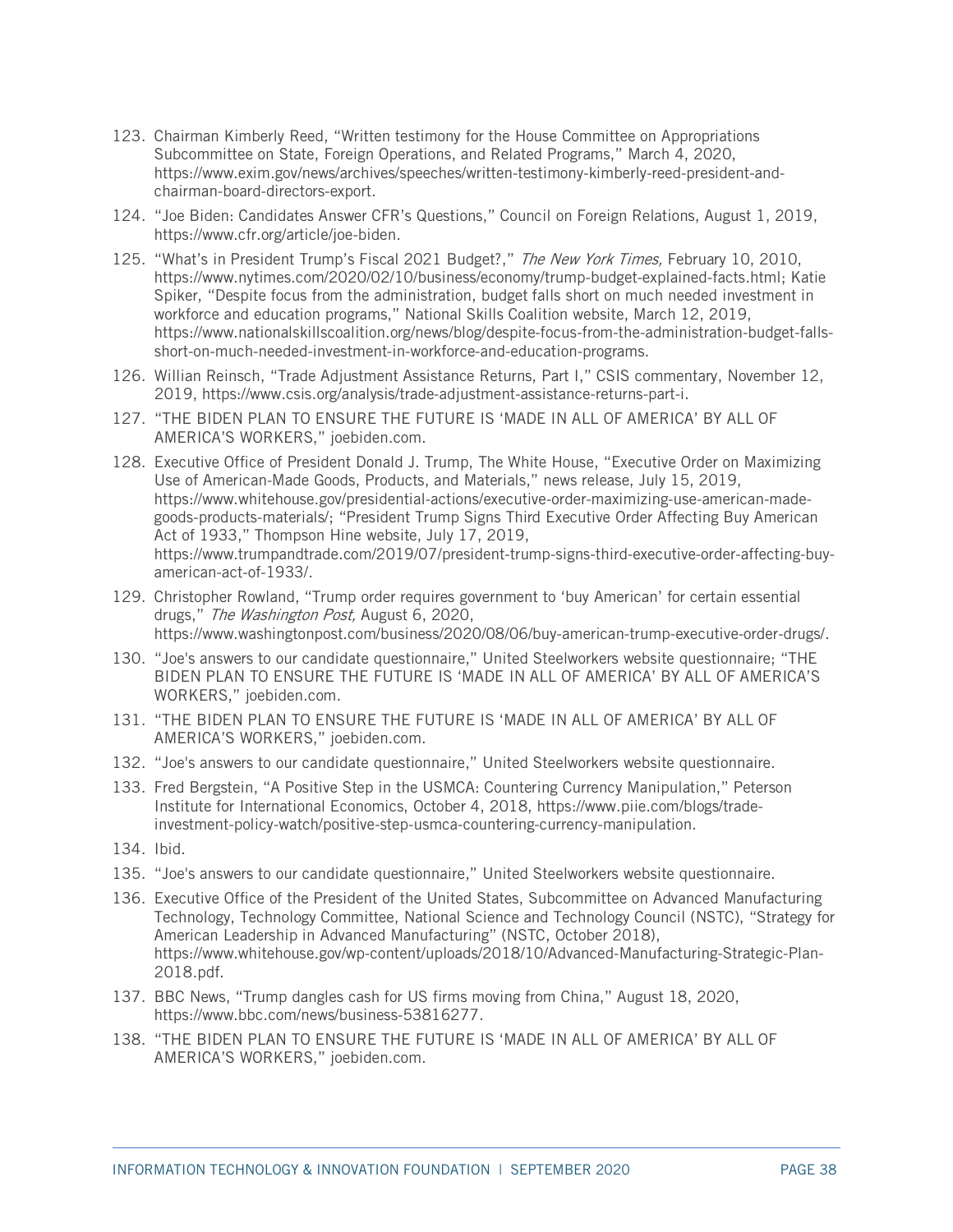- <span id="page-38-0"></span>139. U.S. Department of Energy, "DOE Announces Notice of Intent to Issue a Funding Opportunity Establishing a Cybersecurity Institute for Energy Efficient Manufacturing," news release, February 6, 2019, [https://www.energy.gov/articles/doe-announces-notice-intent-issue-funding-opportunity](https://www.energy.gov/articles/doe-announces-notice-intent-issue-funding-opportunity-establishing-cybersecurity-institute)[establishing-cybersecurity-institute.](https://www.energy.gov/articles/doe-announces-notice-intent-issue-funding-opportunity-establishing-cybersecurity-institute)
- <span id="page-38-1"></span>140. Matt Hourihan, "AAAS Guide to the President's Budget: Research & Development FY 2021" (American Association for the Advancement of Sciences, April 2020), 5, 9, https://www.aaas.org/sites/default/files/2020- 06/AAAS%20Guide%20to%20R%26D%20FY%202021.pdf.
- <span id="page-38-2"></span>141. Rittenberg, "What Biden proposes for science and innovation."
- <span id="page-38-3"></span>142. Dave Nyczepir, "Lawmakers question proposed budget cuts, layoffs at NIST," FedScoop, April 9, 2019, [https://www.fedscoop.com/nist-budget-cuts-layoffs/.](https://www.fedscoop.com/nist-budget-cuts-layoffs/)
- <span id="page-38-4"></span>143. "THE BIDEN PLAN TO ENSURE THE FUTURE IS 'MADE IN ALL OF AMERICA' BY ALL OF AMERICA'S WORKERS," joebiden.com
- <span id="page-38-5"></span>144. Ibid.
- <span id="page-38-6"></span>145. Ibid.
- <span id="page-38-7"></span>146. Ibid.
- <span id="page-38-8"></span>147. Preston Cooper, "The Department Of Labor Takes Small Steps Toward Expanding Apprenticeships," Forbes, April 28, 2020, [https://www.forbes.com/sites/prestoncooper2/2020/04/28/the-trump](https://www.forbes.com/sites/prestoncooper2/2020/04/28/the-trump-administration-takes-small-steps-toward-expanding-apprenticeships/#663f188d44c0)[administration-takes-small-steps-toward-expanding-apprenticeships/#663f188d44c0;](https://www.forbes.com/sites/prestoncooper2/2020/04/28/the-trump-administration-takes-small-steps-toward-expanding-apprenticeships/#663f188d44c0) Federal Register, "Apprenticeship Programs, Labor Standards for Registration, Amendment of Regulations," March 11, 2020, [https://www.federalregister.gov/documents/2020/03/11/2020-](https://www.federalregister.gov/documents/2020/03/11/2020-03605/apprenticeship-programs-labor-standards-for-registration-amendment-of-regulations) [03605/apprenticeship-programs-labor-standards-for-registration-amendment-of-regulations.](https://www.federalregister.gov/documents/2020/03/11/2020-03605/apprenticeship-programs-labor-standards-for-registration-amendment-of-regulations)
- <span id="page-38-9"></span>148.Executive Office of President Donald J. Trump, The White House, "President Donald J. Trump Has Delivered Record Breaking Results For The American People In His First Three Years In Office," news release, December 31, 2019,, [https://www.whitehouse.gov/briefings-statements/president](https://www.whitehouse.gov/briefings-statements/president-donald-j-trump-delivered-record-breaking-results-american-people-first-three-years-office/)[donald-j-trump-delivered-record-breaking-results-american-people-first-three-years-office/.](https://www.whitehouse.gov/briefings-statements/president-donald-j-trump-delivered-record-breaking-results-american-people-first-three-years-office/)

<span id="page-38-10"></span>149.Ibid.

- <span id="page-38-11"></span>150. Executive Office of President Donald J. Trump, "President Donald J. Trump Has Delivered Record Breaking Results For The American People."
- <span id="page-38-12"></span>151. Dean Boerner, "Republican Or Democrat, The Opportunity Zone Program Will Likely Change Next Administration," BisNow, August 6, 2020, [https://www.bisnow.com/national/news/opportunity](https://www.bisnow.com/national/news/opportunity-zones/ozs-105485)[zones/ozs-105485.](https://www.bisnow.com/national/news/opportunity-zones/ozs-105485)
- <span id="page-38-13"></span>152.U.S. Department of Health and Human Services, "Fact Sheet: Explaining Operation Warp Speed," news release, August 7, 2020, [https://www.hhs.gov/about/news/2020/06/16/fact-sheet-explaining](https://www.hhs.gov/about/news/2020/06/16/fact-sheet-explaining-operation-warp-speed.html)[operation-warp-speed.html.](https://www.hhs.gov/about/news/2020/06/16/fact-sheet-explaining-operation-warp-speed.html)
- <span id="page-38-14"></span>153. Vought and Droegemeier, "Memorandum for the Heads of Executive Departments and Agencies: Fiscal Year (FY) 2022 Administration R&D Budget," 2.
- <span id="page-38-15"></span>154. "THE BIDEN PLAN TO REBUILD U.S. SUPPLY CHAINS AND ENSURE THE U.S. DOES NOT FACE FUTURE SHORTAGES OF CRITICAL EQUIPMENT," joebiden.com, accessed August 4, 2020, https://joebiden.com/supplychains/.
- <span id="page-38-16"></span>155. Joe Biden remarks at Democratic National Convention, August 20, 2020.
- <span id="page-38-17"></span>156. Jef Akst, "Trump Proposes Significant Cuts to NIH for 2021 Budget," The Scientist, February 11, 2020, [https://www.the-scientist.com/news-opinion/trump-proposes-significant-cuts-to-nih-for-2021](https://www.the-scientist.com/news-opinion/trump-proposes-significant-cuts-to-nih-for-2021-budget-67087) [budget-67087.](https://www.the-scientist.com/news-opinion/trump-proposes-significant-cuts-to-nih-for-2021-budget-67087)
- <span id="page-38-18"></span>157. Kavya Sekar, "National Institutes of Health (NIH) Funding: FY1995-FY2021" (Congressional Research Service, May 12, 2020),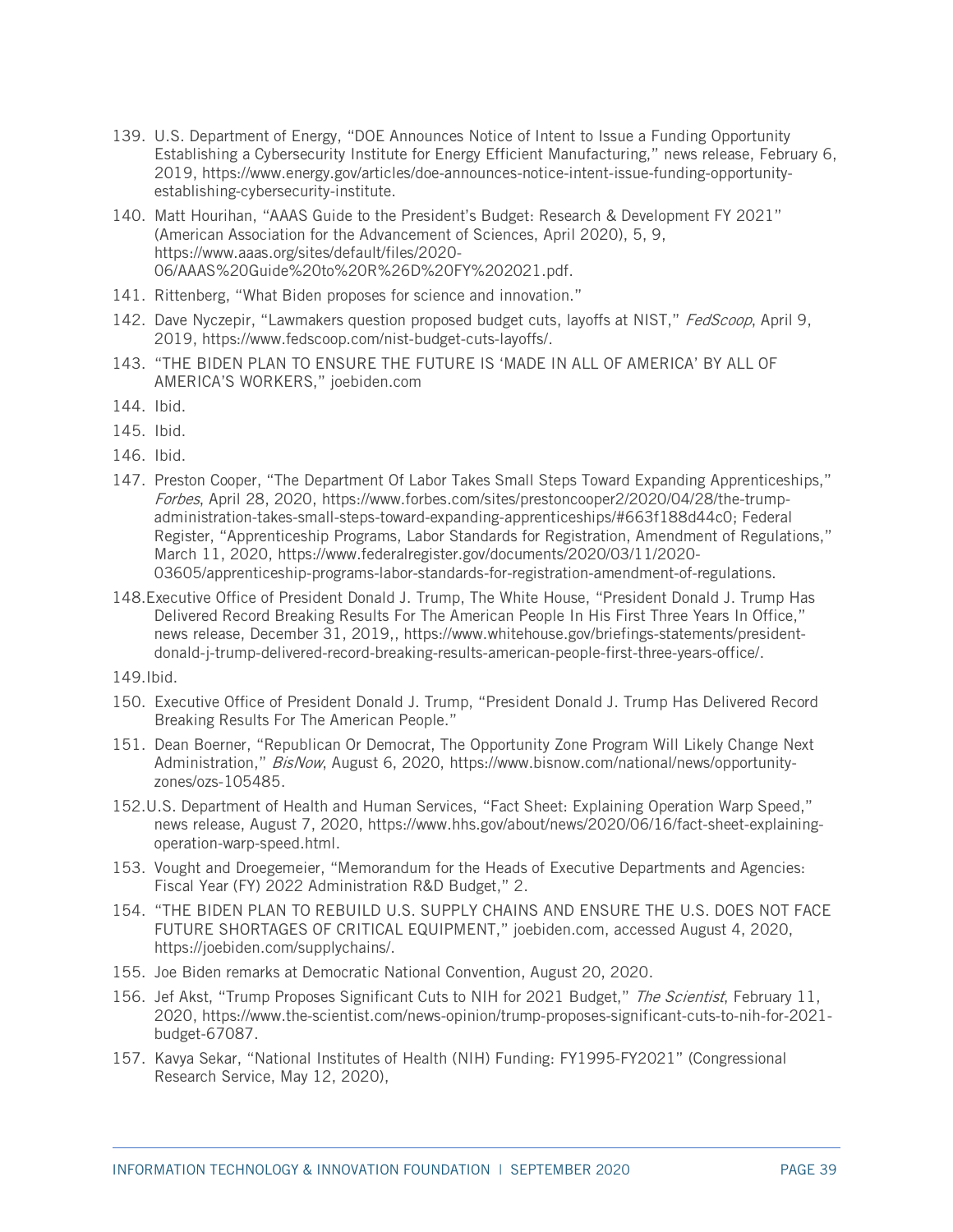[https://www.everycrsreport.com/files/20200512\\_R43341\\_19653b6353c08fd6c4c38d357a2161ae](https://www.everycrsreport.com/files/20200512_R43341_19653b6353c08fd6c4c38d357a2161ae71ed0822.pdf) [71ed0822.pdf.](https://www.everycrsreport.com/files/20200512_R43341_19653b6353c08fd6c4c38d357a2161ae71ed0822.pdf)

- <span id="page-39-0"></span>158. "THE BIDEN PLAN TO ENSURE THE FUTURE IS 'MADE IN ALL OF AMERICA' BY ALL OF AMERICA'S WORKERS," joebiden.com.
- <span id="page-39-1"></span>159. Kyle Peterson, "The Trumpublican National Convention," The Wall Street Journal, August 25, 2020, [https://www.wsj.com/articles/the-trumpublican-national-convention-](https://www.wsj.com/articles/the-trumpublican-national-convention-11598352562?mod=hp_opin_pos_3)[11598352562?mod=hp\\_opin\\_pos\\_3.](https://www.wsj.com/articles/the-trumpublican-national-convention-11598352562?mod=hp_opin_pos_3)
- <span id="page-39-2"></span>160. "HEALTH CARE," joebiden.com.
- <span id="page-39-3"></span>161. Executive Office of the President (EOP), "National Security Strategy" (EOP, December 2017) https://www.whitehouse.gov/wp-content/uploads/2017/12/NSS-Final-12-18-2017-0905.pdf.
- <span id="page-39-4"></span>162. Helier Cheung, "What does Trump actually believe on climate change?" BBC News, January 23, 2020, https://www.bbc.com/news/world-us-canada-51213003
- <span id="page-39-5"></span>163. Ibid.
- <span id="page-39-6"></span>164. David Roberts, "Gutting Fuel Economy Standards During a Pandemic is Peak Trump," Vox, April 2, 2020, https://www.vox.com/energy-and-environment/2020/4/2/21202509/trump-climate-changefuel-economy-standards-coronavirus-pandemic-peak.
- <span id="page-39-7"></span>165. "THE BIDEN PLAN FOR A CLEAN ENERGY REVOLUTION AND ENVIRONMENTAL JUSTICE," joebiden.com, accessed August 4, 2020, https://joebiden.com/climate/.
- <span id="page-39-8"></span>166. "THE BIDEN PLAN TO BUILD A MODERN, SUSTAINABLE INFRASTRUCTURE AND AN EQUITABLE CLEAN ENERGY FUTURE," joebiden.com, accessed August 4, 2020, https://joebiden.com/clean-energy/.
- <span id="page-39-10"></span>167. Colin Cunliff, "Energy Innovation in the FY 2021 Budget: Congress Should Lead."
- <span id="page-39-9"></span>168. "THE BIDEN PLAN TO ENSURE THE FUTURE IS 'MADE IN ALL OF AMERICA' BY ALL OF AMERICA'S WORKERS," joebiden.com.
- <span id="page-39-11"></span>169. "THE BIDEN PLAN TO BUILD A MODERN, SUSTAINABLE INFRASTRUCTURE AND AN EQUITABLE CLEAN ENERGY FUTURE," joebiden.com, https://joebiden.com/clean-energy/#.
- <span id="page-39-12"></span>170. Ibid.
- <span id="page-39-13"></span>171. Emma Foehringer Merchant and Julia Pyper, "How the White House Killed Clean Energy Tax Credits," Greentech Media, December 19, 2019, https://www.greentechmedia.com/articles/read/white-house-killed-clean-energy-tax-credits.
- <span id="page-39-14"></span>172. "THE BIDEN PLAN TO BUILD A MODERN, SUSTAINABLE INFRASTRUCTURE AND AN EQUITABLE CLEAN ENERGY FUTURE," joebiden.com, https://joebiden.com/clean-energy/#; "THE BIDEN PLAN FOR A CLEAN ENERGY REVOLUTION AND ENVIRONMENTAL JUSTICE," joebiden.com, accessed August 4, 2020, https://joebiden.com/climate/.
- <span id="page-39-15"></span>173. "THE BIDEN PLAN TO BUILD A MODERN, SUSTAINABLE INFRASTRUCTURE AND AN EQUITABLE CLEAN ENERGY FUTURE," joebiden.com, https://joebiden.com/clean-energy/#.
- <span id="page-39-16"></span>174. Brad Plumer, "Trump Put a Low Cost on Carbon Emissions: Here's Why It Matters," The New York Times, August 23, 2018, https://www.nytimes.com/2018/08/23/climate/social-cost-carbon.html.
- <span id="page-39-17"></span>175. Coral Davenport, "Trump to Revoke California's Authority to Set Stricter Auto Emissions Rules," The New York Times, September 17, 2019, https://www.nytimes.com/2019/09/17/climate/trumpcalifornia-emissions-waiver.html.
- <span id="page-39-18"></span>176. "THE BIDEN PLAN FOR A CLEAN ENERGY REVOLUTION AND ENVIRONMENTAL JUSTICE," joebiden.com, accessed August 4, 2020, https://joebiden.com/climate/.
- <span id="page-39-19"></span>177. Ibid; "THE BIDEN PLAN TO BUILD A MODERN, SUSTAINABLE INFRASTRUCTURE AND AN EQUITABLE CLEAN ENERGY FUTURE," joebiden.com, https://joebiden.com/clean-energy/#.